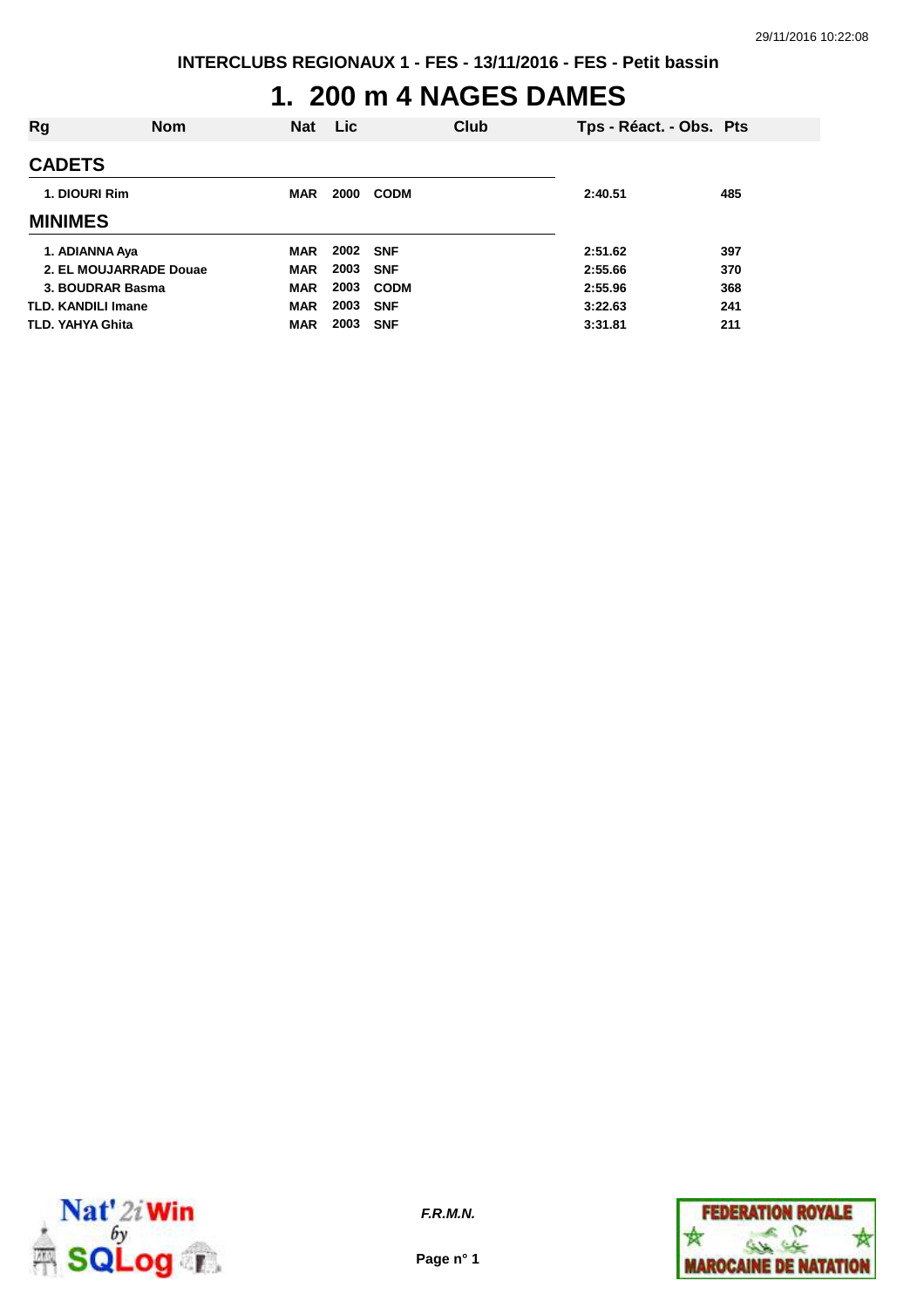### **2. 200 m 4 NAGES MESSIEURS**

| Rg                      | <b>Nom</b>                  | <b>Nat</b> | Lic  | Club        |          | Tps - Réact. - Obs. Pts |     |
|-------------------------|-----------------------------|------------|------|-------------|----------|-------------------------|-----|
| <b>SENIORS</b>          |                             |            |      |             |          |                         |     |
|                         | 1. SABER Said               | <b>MAR</b> | 1995 | <b>CODM</b> | 2:13.66  |                         | 626 |
|                         | 2. HAOUATI Nouamane         | <b>MAR</b> | 1997 | <b>USF</b>  | 2:26.80  |                         | 472 |
|                         | 3. OUAZZANE Bessame         | <b>MAR</b> | 1996 | <b>USF</b>  | 2:36.22  |                         | 392 |
| <b>JUNIORS</b>          |                             |            |      |             |          |                         |     |
|                         | 1. AMARTI Karim             | <b>MAR</b> | 1998 | <b>USF</b>  | 2:29.41  |                         | 448 |
|                         | 2. NABOUCHE Omar            | <b>MAR</b> | 1999 | <b>CODM</b> | 2:33.55  |                         | 413 |
| <b>CADETS</b>           |                             |            |      |             |          |                         |     |
|                         | 1. REGRAGUI Abdeljabbar     | <b>MAR</b> | 2001 | <b>CODM</b> | 2:16.84  |                         | 583 |
|                         | 2. BOUKHARI Med Yassine     | <b>MAR</b> | 2001 | <b>CODM</b> | 2:22.41  |                         | 517 |
|                         | 3. RAJI Marouane            | <b>MAR</b> | 2000 | <b>CODM</b> | 2:28.09  |                         | 460 |
|                         | 4. ETTALBI Abdellah         | <b>MAR</b> | 2000 | <b>CODM</b> | 2:29.70  |                         | 445 |
| <b>MINIMES</b>          |                             |            |      |             |          |                         |     |
|                         | 1. TIJARI Monssif Hamza     | <b>MAR</b> | 2002 | <b>CODM</b> | 2:24.59  |                         | 494 |
|                         | 2. ZOUITEN Omar Ahmed       | <b>MAR</b> | 2002 | <b>MAS</b>  | 2:34.00  |                         | 409 |
|                         | 3. ELKAMYA El Mehdi         | <b>MAR</b> | 2002 | <b>SNF</b>  | 2:47.95  |                         | 315 |
|                         | 4. AMALI Zakariae           | <b>MAR</b> | 2003 | <b>CODM</b> | 2:50.86  |                         | 299 |
|                         | 5. BENADADA Adnane          | <b>MAR</b> | 2003 | <b>SNF</b>  | 2:52.13  |                         | 293 |
|                         | 6. EL BOURAKKADI Walid      | <b>MAR</b> | 2003 | <b>SNF</b>  | 2:53.77  |                         | 285 |
|                         | <b>TLD. ES SAHELY Ilyas</b> | <b>MAR</b> | 2003 | <b>SNF</b>  | 3:08.22  |                         | 224 |
| <b>NC. MIRI Yassine</b> |                             | <b>MAR</b> | 2002 | <b>UNO</b>  | Disqual. |                         | 0   |



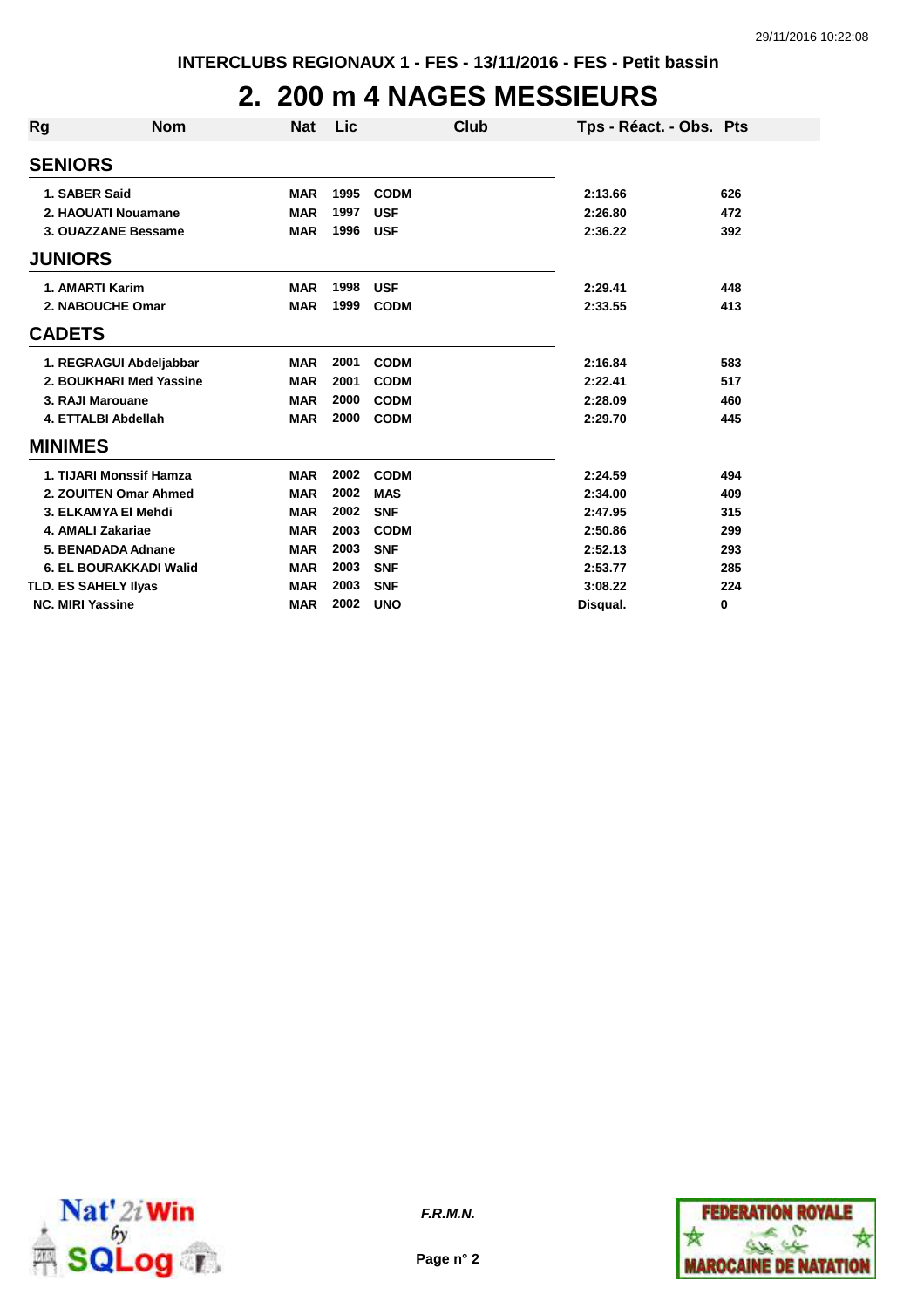# **3. 50 m BRASSE DAMES**

| <b>Rg</b>                  | <b>Nom</b>                     | <b>Nat</b> | Lic  | Club        | Tps - Réact. - Obs. Pts |     |
|----------------------------|--------------------------------|------------|------|-------------|-------------------------|-----|
| <b>JUNIORS</b>             |                                |            |      |             |                         |     |
|                            | <b>TLD. MOUTAOUAKEL Yousra</b> | <b>MAR</b> | 1999 | <b>SNF</b>  | 52.28                   | 186 |
| <b>CADETS</b>              |                                |            |      |             |                         |     |
|                            | 1. RHLIL Meryem                | <b>MAR</b> | 2001 | <b>CODM</b> | 41.36                   | 375 |
|                            | 2. EL HAOUAT Aya               | <b>MAR</b> | 2001 | <b>MAS</b>  | 43.31                   | 327 |
|                            | 3. MAHMOUDI Meriem             | <b>MAR</b> | 2001 | <b>SNF</b>  | 44.31                   | 305 |
|                            | 4. BOUBRIK Hajar               | <b>MAR</b> | 2001 | <b>SNF</b>  | 45.81                   | 276 |
| <b>TLD. QOTIA Basma</b>    |                                | <b>MAR</b> | 2001 | <b>CAT</b>  | 46.68                   | 261 |
| <b>MINIMES</b>             |                                |            |      |             |                         |     |
| 1. LAKNIT Hiba             |                                | <b>MAR</b> | 2002 | <b>CODM</b> | 35.95                   | 572 |
|                            | 2. ETTALBI Oumayma             | <b>MAR</b> | 2003 | <b>CODM</b> | 38.04                   | 482 |
|                            | 3. MOUTAOUAKIL Douae           | <b>MAR</b> | 2003 | <b>SNF</b>  | 45.02                   | 291 |
|                            | <b>4. ZNAGUI Meriem</b>        | <b>MAR</b> | 2002 | <b>USF</b>  | 45.52                   | 281 |
|                            | <b>5. BOULAGUIGUE Maria</b>    | <b>MAR</b> | 2003 | <b>MAS</b>  | 45.92                   | 274 |
|                            | 6. FADILA Yassmine             | <b>MAR</b> | 2002 | <b>SNF</b>  | 46.26                   | 268 |
|                            | 7. EL MARJANI Lina             | <b>MAR</b> | 2003 | <b>USF</b>  | 47.41                   | 249 |
|                            | 8. HSSINOU Fatima Zahra        | <b>MAR</b> | 2003 | <b>USF</b>  | 47.82                   | 243 |
| <b>TLD. HASBI Yousra</b>   |                                | <b>MAR</b> | 2003 | <b>USF</b>  | 49.07                   | 224 |
| <b>TLD. OUALI Boutaina</b> |                                | <b>MAR</b> | 2003 | <b>CAT</b>  | 50.73                   | 203 |
| <b>TLD. LAHIA Chaimae</b>  |                                | <b>MAR</b> | 2003 | <b>USF</b>  | 51.79                   | 191 |
| <b>TLD. GMIRA Nada</b>     |                                | <b>MAR</b> | 2002 | <b>USF</b>  | 51.88                   | 190 |
| <b>TLD. ARZAZ Maroua</b>   |                                | <b>MAR</b> | 2002 | <b>USF</b>  | 59.28                   | 127 |



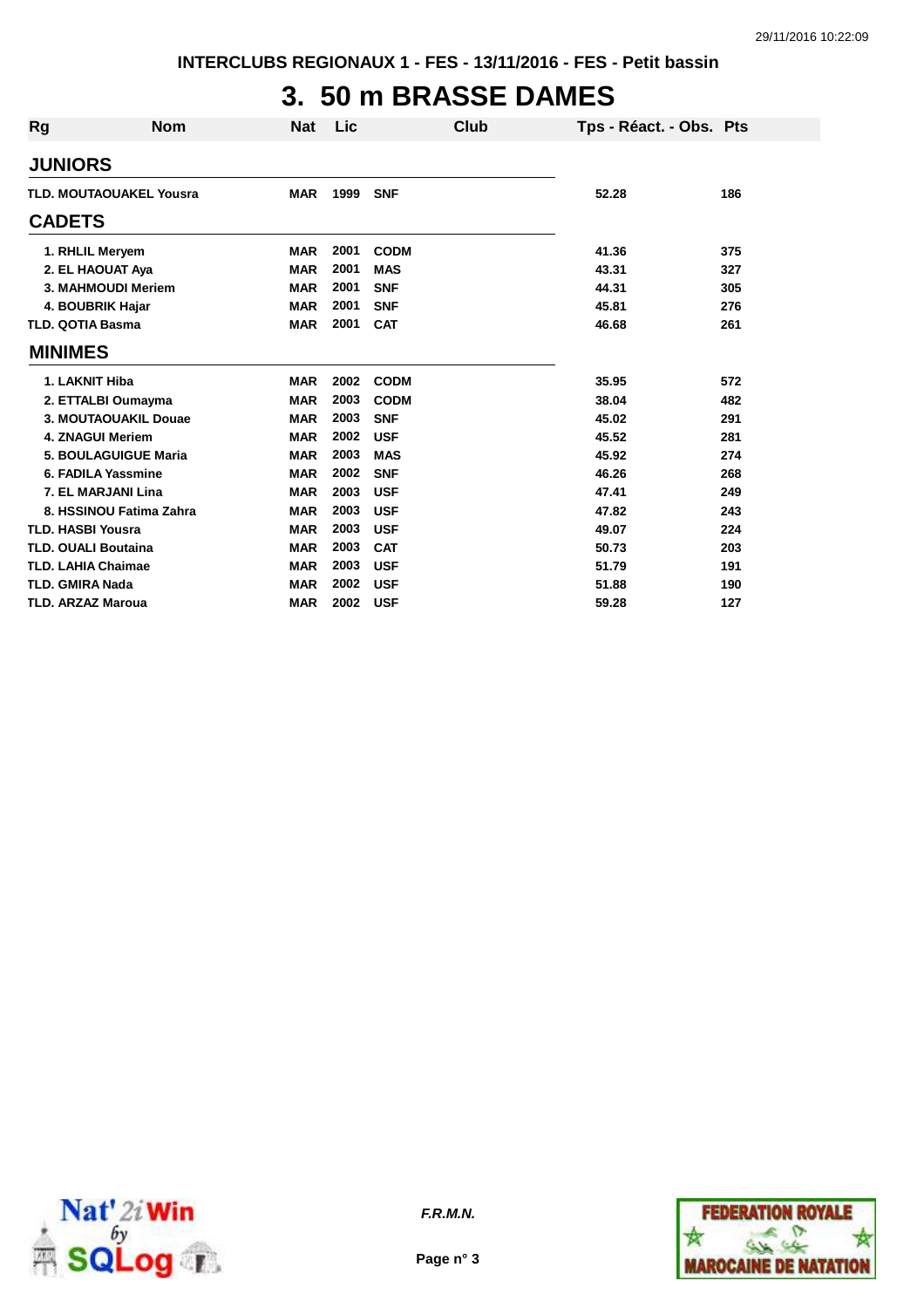### **4. 50 m BRASSE MESSIEURS**

| <b>Rg</b> | Nom                                  | Nat        | Lic  |             | Club | Tps - Réact. - Obs. Pts |     |
|-----------|--------------------------------------|------------|------|-------------|------|-------------------------|-----|
|           | <b>SENIORS</b>                       |            |      |             |      |                         |     |
|           | 1. ENNAIM Ahmed Reda                 | <b>MAR</b> | 1996 | <b>CODM</b> |      | 30.42                   | 674 |
|           | 2. SLAOUI Mehdi                      | <b>MAR</b> | 1990 | <b>USF</b>  |      | 33.23                   | 517 |
|           | 3. AMRI JAMI Youssef                 | <b>MAR</b> | 1997 | <b>SNF</b>  |      | 34.61                   | 457 |
|           | 4. CHIGUER Yahya                     | <b>MAR</b> | 1997 | MAS         |      | 35.57                   | 421 |
|           | <b>JUNIORS</b>                       |            |      |             |      |                         |     |
|           | 1. ISMAILI Khalil                    | <b>MAR</b> | 1998 | <b>CODM</b> |      | 33.05                   | 525 |
|           | 2. TIJARI Hicham                     | <b>MAR</b> | 1998 | <b>CODM</b> |      | 34.68                   | 455 |
|           | 3. BENNANI Abderrahman               | <b>MAR</b> | 1998 | <b>SNF</b>  |      | 38.35                   | 336 |
|           | <b>TLD. MEFTOUH AII</b>              | <b>MAR</b> | 1999 | <b>SNF</b>  |      | 39.13                   | 316 |
|           | <b>TLD. MIMOUNI EI Mehdi</b>         | <b>MAR</b> | 1998 | <b>UNO</b>  |      | 39.37                   | 310 |
|           | <b>TLD. SAIDI Mohammed Amine</b>     | <b>MAR</b> | 1999 | <b>SNF</b>  |      | 39.66                   | 304 |
|           | <b>TLD. CHEKKOURI Hamza</b>          | <b>MAR</b> | 1998 | <b>SNF</b>  |      | 39.86                   | 299 |
|           | <b>TLD. EL COUDI EL AMRANI Nafie</b> | <b>MAR</b> | 1998 | <b>MAS</b>  |      | 40.31                   | 289 |
|           | <b>TLD. NASSIRI Abdessamad</b>       | <b>MAR</b> | 1999 | <b>UNO</b>  |      | 45.52                   | 201 |
|           | <b>NC. ALAMI Mehdi</b>               | <b>MAR</b> | 1999 | <b>SNF</b>  |      | Frf n.d.                |     |
|           | <b>CADETS</b>                        |            |      |             |      |                         |     |
|           | 1. BOUKHARI Med Yassine              | <b>MAR</b> | 2001 | <b>CODM</b> |      | 33.23                   | 517 |
|           | 2. ETTALBI Abdellah                  | <b>MAR</b> | 2000 | <b>CODM</b> |      | 33.72                   | 494 |
|           | 3. BENNOUNA Hamza                    | <b>MAR</b> | 2000 | <b>USF</b>  |      | 34.16                   | 476 |
|           | 4. FILALI Omar                       | <b>MAR</b> | 2001 | <b>USF</b>  |      | 36.22                   | 399 |
|           | 5. BOUDENE Ilyas                     | <b>MAR</b> | 2001 | <b>MAS</b>  |      | 37.47                   | 360 |
|           | <b>6. EL GHARIME Soufiane</b>        | <b>MAR</b> | 2000 | <b>SNF</b>  |      | 37.82                   | 350 |
|           | 7. NAJI Saad                         | <b>MAR</b> | 2001 | <b>CODM</b> |      | 37.90                   | 348 |
|           | <b>8. BENCHEIKH Driss</b>            | <b>MAR</b> | 2001 | <b>USF</b>  |      | 38.38                   | 335 |
|           | 9. ARROUD Akram Oussama              | <b>MAR</b> | 2000 | <b>CODM</b> |      | 39.27                   | 313 |
|           | 10. TAZOUDI Hamza                    | <b>MAR</b> | 2000 | <b>SNF</b>  |      | 41.33                   | 268 |
|           | <b>TLD. BADIS Aymane</b>             | <b>MAR</b> | 2001 | <b>SNF</b>  |      | 42.44                   | 248 |
|           | <b>TLD. EL BEQQALI Adnane</b>        | <b>MAR</b> | 2000 | <b>SNF</b>  |      | 42.68                   | 244 |
|           | <b>TLD. EL IDRISSI Oussama</b>       | <b>MAR</b> | 2001 | <b>SNF</b>  |      | 42.92                   | 240 |
|           | <b>NC. HAMOUCHANE Sami</b>           | <b>MAR</b> | 2000 | <b>CODM</b> |      | Frf n.d.                |     |
|           | <b>MINIMES</b>                       |            |      |             |      |                         |     |
|           | 1. TIJARI Monssif Hamza              | MAR        | 2002 | <b>CODM</b> |      | 35.75                   | 415 |
|           | 2. DEQQAOUI Walid                    | <b>MAR</b> | 2003 | <b>USF</b>  |      | 36.09                   | 403 |
|           | 3. MEFETTAR Ayman                    | <b>MAR</b> | 2003 | <b>SNF</b>  |      | 37.79                   | 351 |
|           | <b>4. EL YAZAMI ADLI Youssef</b>     | <b>MAR</b> | 2002 | <b>USF</b>  |      | 38.80                   | 324 |
|           | 5. KADIRI HASSANI Youssef            | <b>MAR</b> | 2003 | <b>SNF</b>  |      | 41.80                   | 259 |
|           | 6. SIAHMED OUALI Aymane              | <b>MAR</b> | 2002 | <b>SNF</b>  |      | 42.63                   | 244 |
|           | 7. BOUMLIK Ahmed Adam                | <b>MAR</b> | 2002 | <b>USF</b>  |      | 43.66                   | 228 |
|           | <b>TLD. MBASSO Youssef</b>           | <b>MAR</b> | 2002 | <b>UNO</b>  |      | 45.48                   | 201 |
|           | <b>TLD. TOUIJAR Mohammed</b>         | <b>MAR</b> | 2003 | <b>SNF</b>  |      | 45.80                   | 197 |
|           | <b>TLD. DEQQAOUI Saad</b>            | <b>MAR</b> | 2003 | <b>USF</b>  |      | 46.59                   | 187 |
|           | <b>TLD. RASSI Othman</b>             | <b>MAR</b> | 2002 | <b>UNO</b>  |      | 47.03                   | 182 |
|           | <b>TLD. NAITIDIR Saad</b>            | <b>MAR</b> | 2003 | <b>UNO</b>  |      | 49.50                   | 156 |
|           | <b>TLD. SAFI Islam</b>               | <b>MAR</b> | 2002 | <b>CAT</b>  |      | 51.41                   | 139 |
|           | <b>TLD. BAKHTAOUI Omar</b>           | <b>MAR</b> | 2002 | <b>UNO</b>  |      | 56.50                   | 105 |
|           | <b>NC. BEN QASSEM Chadi</b>          | <b>MAR</b> | 2002 | <b>CAT</b>  |      | Frf n.d.                |     |
|           | <b>NC. HOUMMAN Oussama</b>           | <b>MAR</b> | 2002 | <b>UNO</b>  |      | Frf n.d.                |     |
|           | <b>NC. RAFTANI Alae Eddine</b>       | <b>MAR</b> | 2003 | <b>SNF</b>  |      | Dsq FD                  | 0   |



**F.R.M.N.**

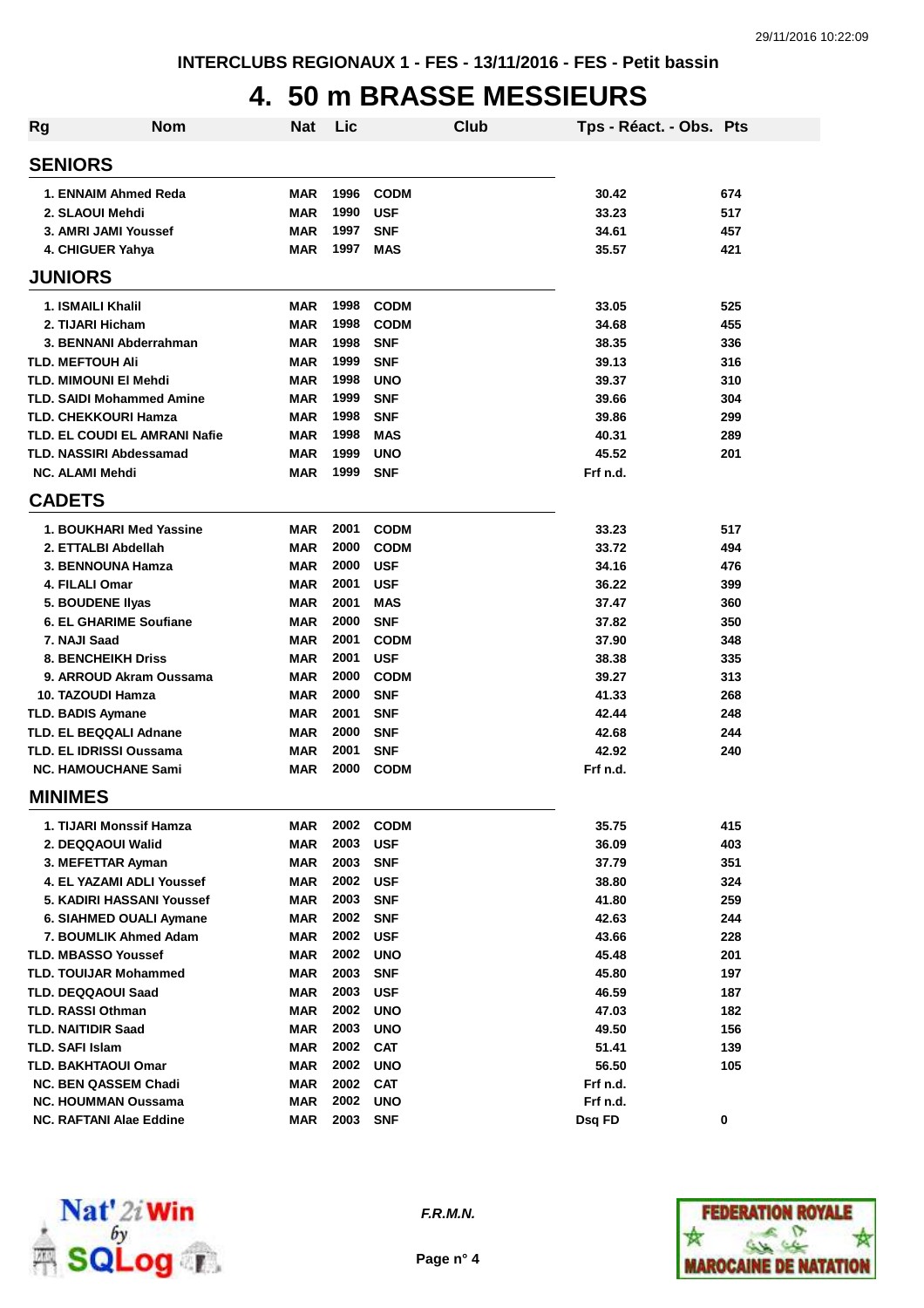### **5. 400 m NAGE LIBRE DAMES**

| Rg                 | <b>Nom</b> | <b>Nat</b> | <b>Lic</b> |             | Club | Tps - Réact. - Obs. Pts |     |
|--------------------|------------|------------|------------|-------------|------|-------------------------|-----|
| <b>CADETS</b>      |            |            |            |             |      |                         |     |
| 1. DIOURI Rim      |            | <b>MAR</b> | 2000       | <b>CODM</b> |      | 5:09.73                 | 455 |
| 2. OUFRID Oumnia   |            | <b>MAR</b> | 2001       | <b>CODM</b> |      | 5:26.27                 | 389 |
| 3. AIT BENALI Nada |            | <b>MAR</b> | 2001       | <b>CODM</b> |      | 5:30.34                 | 375 |
| <b>MINIMES</b>     |            |            |            |             |      |                         |     |
| 1. BENNANI Rim     |            | <b>MAR</b> | 2002       | <b>CODM</b> |      | 5:26.70                 | 388 |
| 2. SABER Hajar     |            | <b>MAR</b> | 2003       | <b>CODM</b> |      | 5:29.80                 | 377 |
| 3. BOUDRAR Basma   |            | <b>MAR</b> | 2003       | <b>CODM</b> |      | 5:36.94                 | 354 |



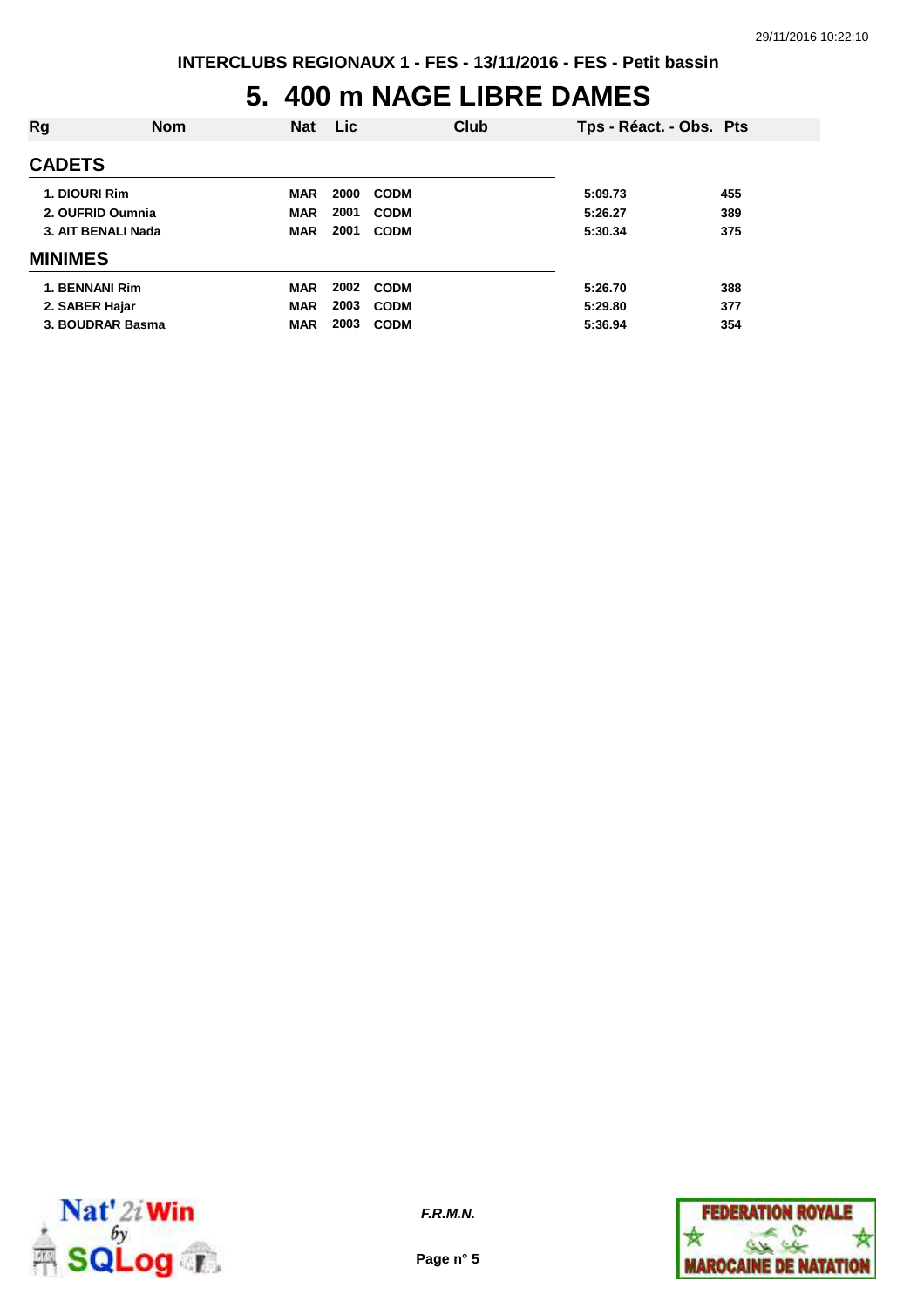# **6. 400 m NAGE LIBRE MESSIEURS**

| Rg                        | <b>Nom</b>                   | <b>Nat</b> | Lic  | Club        | Tps - Réact. - Obs. Pts |     |
|---------------------------|------------------------------|------------|------|-------------|-------------------------|-----|
| <b>JUNIORS</b>            |                              |            |      |             |                         |     |
|                           | <b>TLD. MIMOUNI EI Mehdi</b> | <b>MAR</b> | 1998 | <b>UNO</b>  | 5:41.17                 | 268 |
| <b>CADETS</b>             |                              |            |      |             |                         |     |
| <b>TLD. SABOUNI Ahmed</b> |                              | <b>MAR</b> | 2000 | <b>UNO</b>  | 6:41.73                 | 164 |
| <b>MINIMES</b>            |                              |            |      |             |                         |     |
|                           | 1. SEDDOUK Adam              | <b>MAR</b> | 2003 | <b>CODM</b> | 5:02.30                 | 385 |
|                           | 2. MEFETTAR Ayman            | <b>MAR</b> | 2003 | <b>SNF</b>  | 5:11.22                 | 353 |
|                           | 3. EL BOURAKKADI Walid       | <b>MAR</b> | 2003 | <b>SNF</b>  | 5:21.74                 | 320 |
| 4. AMALI Zakariae         |                              | <b>MAR</b> | 2003 | <b>CODM</b> | 5:31.02                 | 293 |
|                           | <b>5. KEMMOUNE Anass</b>     | <b>MAR</b> | 2003 | <b>SNF</b>  | 6:02.99                 | 222 |
| <b>TLD. SAIDI Youssef</b> |                              | <b>MAR</b> | 2003 | <b>SNF</b>  | 6:24.95                 | 186 |
| TLD. REMMANE IIyass       |                              | <b>MAR</b> | 2003 | <b>UNO</b>  | 6:40.09                 | 166 |
|                           | <b>TLD. RHORCHI M'hammed</b> | <b>MAR</b> | 2003 | <b>SNF</b>  | 6:42.77                 | 163 |



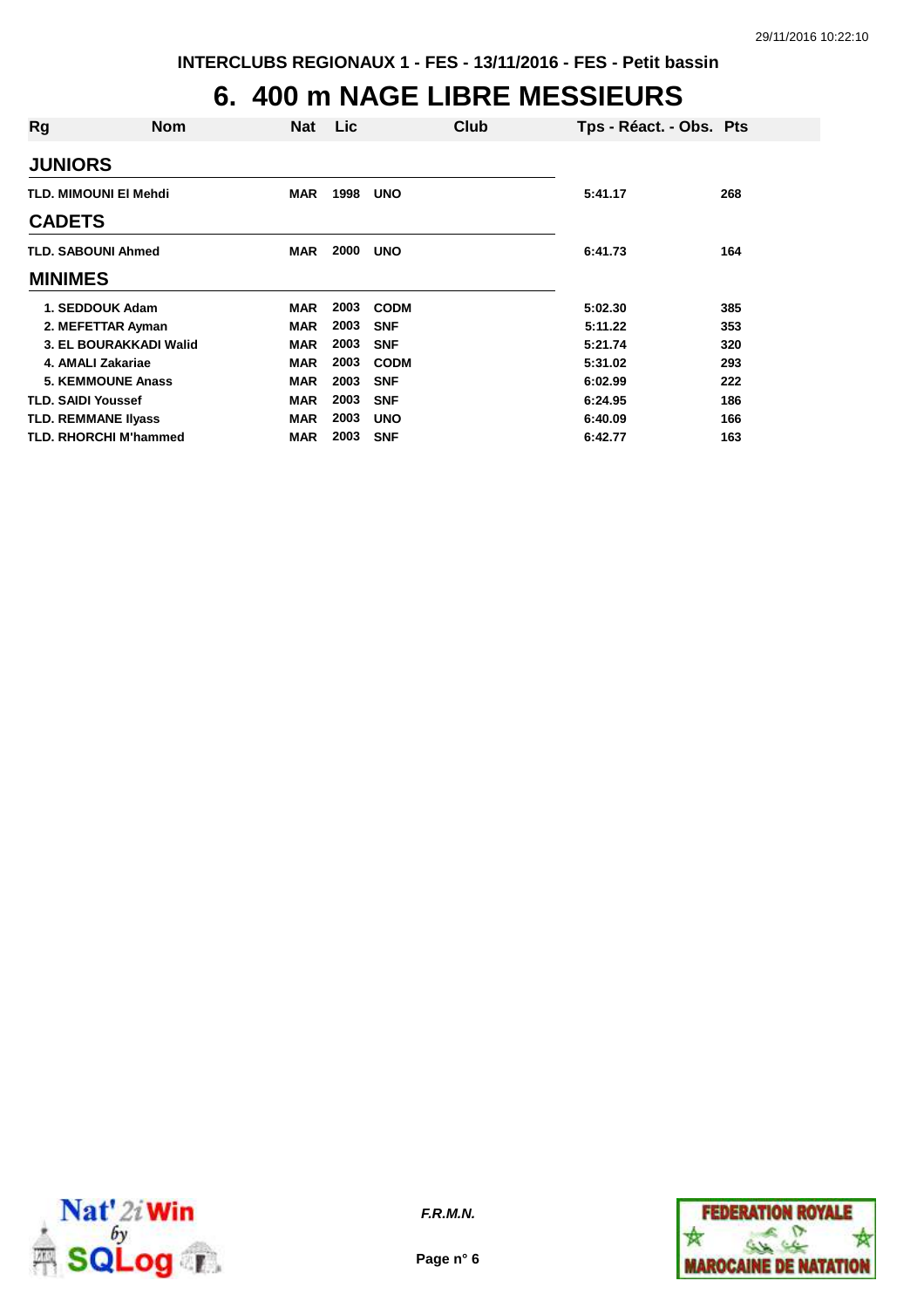# **7. 200 m DOS DAMES**

| Rg                          | <b>Nom</b>                    | <b>Nat</b> | Lic  | Club        |         | Tps - Réact. - Obs. Pts |
|-----------------------------|-------------------------------|------------|------|-------------|---------|-------------------------|
| <b>CADETS</b>               |                               |            |      |             |         |                         |
| 1. OUFRID Oumnia            |                               | <b>MAR</b> | 2001 | <b>CODM</b> | 2:43.96 | 433                     |
|                             | 2. AIT BENALI Nada            | <b>MAR</b> | 2001 | <b>CODM</b> | 2:57.47 | 341                     |
| 3. BOUBRIK Hajar            |                               | <b>MAR</b> | 2001 | <b>SNF</b>  | 3:09.35 | 281                     |
|                             | <b>4. MAHMOUDI Meriem</b>     | <b>MAR</b> | 2001 | <b>SNF</b>  | 3:13.69 | 262                     |
| <b>MINIMES</b>              |                               |            |      |             |         |                         |
| 1. BENNANI Rim              |                               | <b>MAR</b> | 2002 | <b>CODM</b> | 2:48.80 | 397                     |
| 2. ADIANNA Aya              |                               | <b>MAR</b> | 2002 | <b>SNF</b>  | 2:52.65 | 371                     |
| 3. KANDILI Imane            |                               | <b>MAR</b> | 2003 | <b>SNF</b>  | 3:10.71 | 275                     |
| <b>TLD. FADILA Yassmine</b> |                               | <b>MAR</b> | 2002 | <b>SNF</b>  | 3:25.02 | 221                     |
|                             | <b>TLD. MOUTAOUAKIL Douae</b> | <b>MAR</b> | 2003 | <b>SNF</b>  | 3:28.60 | 210                     |
| <b>TLD. YAHYA Ghita</b>     |                               | <b>MAR</b> | 2003 | <b>SNF</b>  | 3:35.70 | 190                     |
| <b>NC. SABER Hajar</b>      |                               | <b>MAR</b> | 2003 | <b>CODM</b> | Dsg FD  | 0                       |



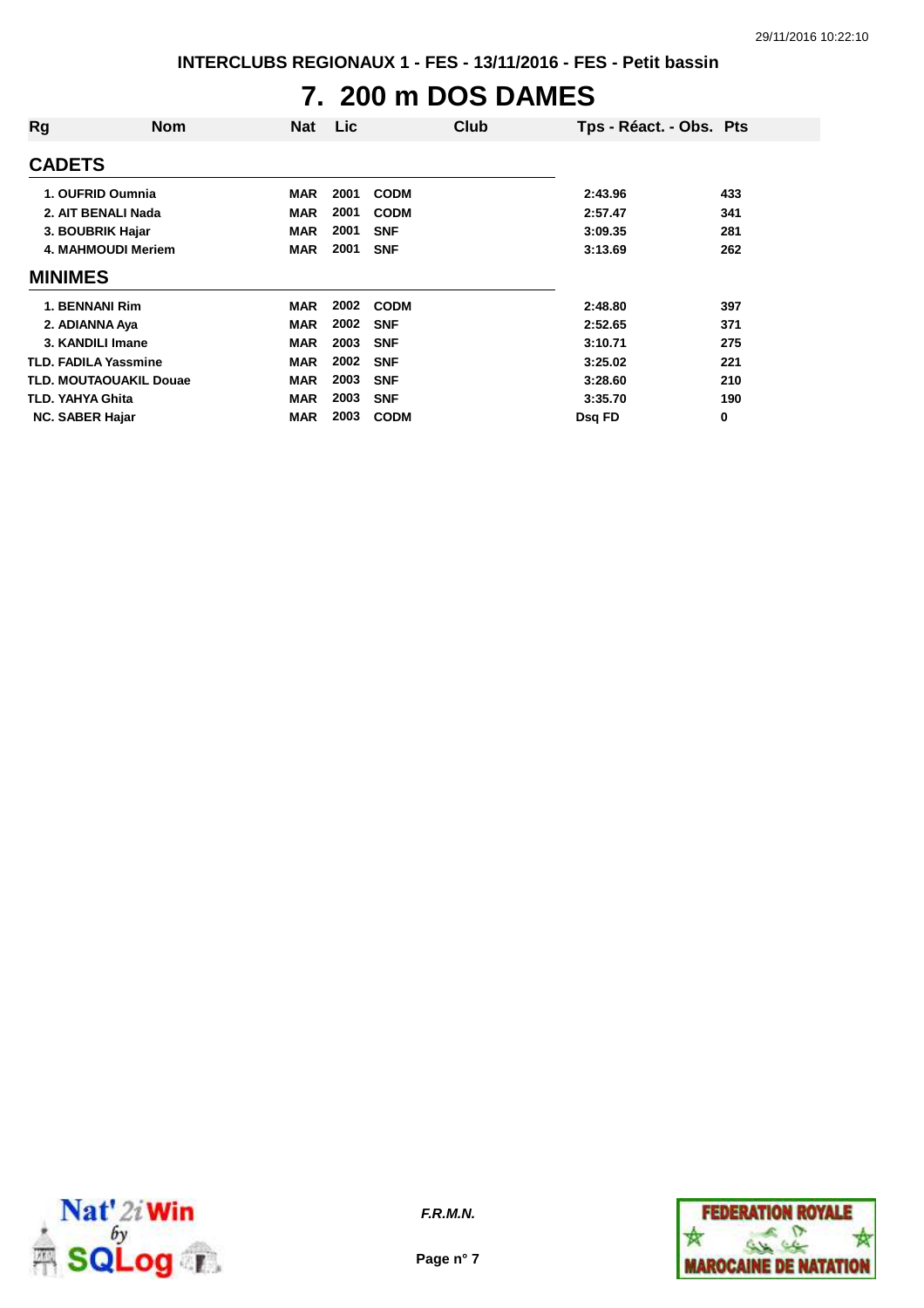# **8. 200 m DOS MESSIEURS**

| Rg             | <b>Nom</b>                  | <b>Nat</b> | Lic  |             | Club | Tps - Réact. - Obs. Pts |     |
|----------------|-----------------------------|------------|------|-------------|------|-------------------------|-----|
| <b>SENIORS</b> |                             |            |      |             |      |                         |     |
|                | 1. HAOUATI Nouamane         | <b>MAR</b> | 1997 | <b>USF</b>  |      | 2:31.15                 | 406 |
|                | <b>NC. OUAZZANE Bessame</b> | <b>MAR</b> | 1996 | <b>USF</b>  |      | <b>\bandon</b>          | 0   |
| <b>JUNIORS</b> |                             |            |      |             |      |                         |     |
|                | 1. AMARTI Karim             | <b>MAR</b> | 1998 | <b>USF</b>  |      | 2:25.47                 | 455 |
|                | 2. NABOUCHE Omar            | <b>MAR</b> | 1999 | <b>CODM</b> |      | 2:31.15                 | 406 |
|                | 3. ISMAILI Khalil           | <b>MAR</b> | 1998 | <b>CODM</b> |      | 2:36.02                 | 369 |
| <b>CADETS</b>  |                             |            |      |             |      |                         |     |
|                | 1. REGRAGUI Abdeljabbar     | <b>MAR</b> | 2001 | <b>CODM</b> |      | 2:16.71                 | 548 |
|                | 2. RAJI Marouane            | <b>MAR</b> | 2000 | <b>CODM</b> |      | 2:33.97                 | 384 |
|                | 3. FILALI Omar              | <b>MAR</b> | 2001 | <b>USF</b>  |      | 2:37.74                 | 357 |
|                | <b>4. BENCHEIKH Driss</b>   | <b>MAR</b> | 2001 | <b>USF</b>  |      | 2:39.98                 | 342 |
|                | 5. NAJI Saad                | <b>MAR</b> | 2001 | <b>CODM</b> |      | 2:45.49                 | 309 |
|                | 6. KHARKHACH Abdellah       | <b>MAR</b> | 2001 | <b>USF</b>  |      | 2:48.93                 | 290 |
|                | 7. SEFRAOUI Mohammed        | <b>MAR</b> | 2000 | <b>UNO</b>  |      | 2:50.80                 | 281 |
| <b>MINIMES</b> |                             |            |      |             |      |                         |     |
|                | 1. ZOUITEN Omar Ahmed       | <b>MAR</b> | 2002 | <b>MAS</b>  |      | 2:32.89                 | 392 |
|                | 2. SEDDOUK Adam             | <b>MAR</b> | 2003 | <b>CODM</b> |      | 2:45.95                 | 306 |
|                | 3. EL HAMOUMI Ismail        | <b>MAR</b> | 2002 | <b>USF</b>  |      | 2:47.21                 | 299 |
|                | 4. ELKAMYA El Mehdi         | <b>MAR</b> | 2002 | <b>SNF</b>  |      | 2:53.30                 | 269 |
|                | 5. RHZAL Walid              | <b>MAR</b> | 2003 | <b>UNO</b>  |      | 3:10.17                 | 203 |



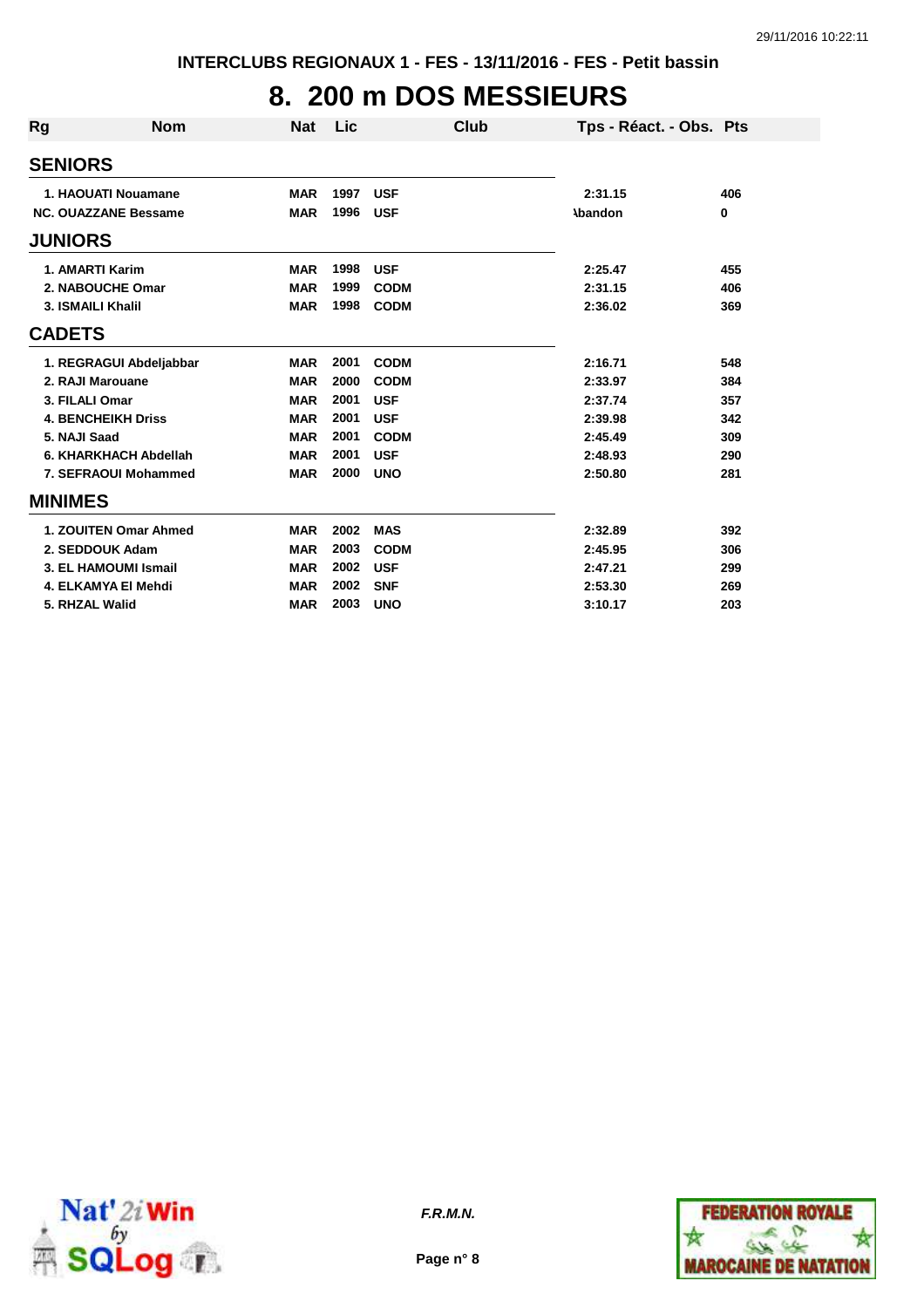#### **9. 100 m PAPILLON DAMES**

| Rg                        | <b>Nom</b>             | <b>Nat</b> | <b>Lic</b> | <b>Club</b> | Tps - Réact. - Obs. Pts |     |
|---------------------------|------------------------|------------|------------|-------------|-------------------------|-----|
| <b>CADETS</b>             |                        |            |            |             |                         |     |
| 1. RHLIL Meryem           |                        | <b>MAR</b> | 2001       | <b>CODM</b> | 1:19.13                 | 354 |
| <b>TLD. EL HAOUAT Aya</b> |                        | <b>MAR</b> | 2001       | <b>MAS</b>  | 1:35.55                 | 201 |
| <b>MINIMES</b>            |                        |            |            |             |                         |     |
| 1. LAKNIT Hiba            |                        | <b>MAR</b> | 2002       | <b>CODM</b> | 1:13.09                 | 449 |
|                           | 2. REGRAGUI Salma      | <b>MAR</b> | 2002       | <b>USF</b>  | 1:13.73                 | 437 |
|                           | 3. ETTALBI Oumayma     | <b>MAR</b> | 2003       | <b>CODM</b> | 1:15.46                 | 408 |
|                           | 4. EL MOUJARRADE Douae | <b>MAR</b> | 2003       | <b>SNF</b>  | 1:22.44                 | 313 |
|                           | 5. DIOURI Oumaima      | <b>MAR</b> | 2002       | <b>SNF</b>  | 1:36.42                 | 195 |



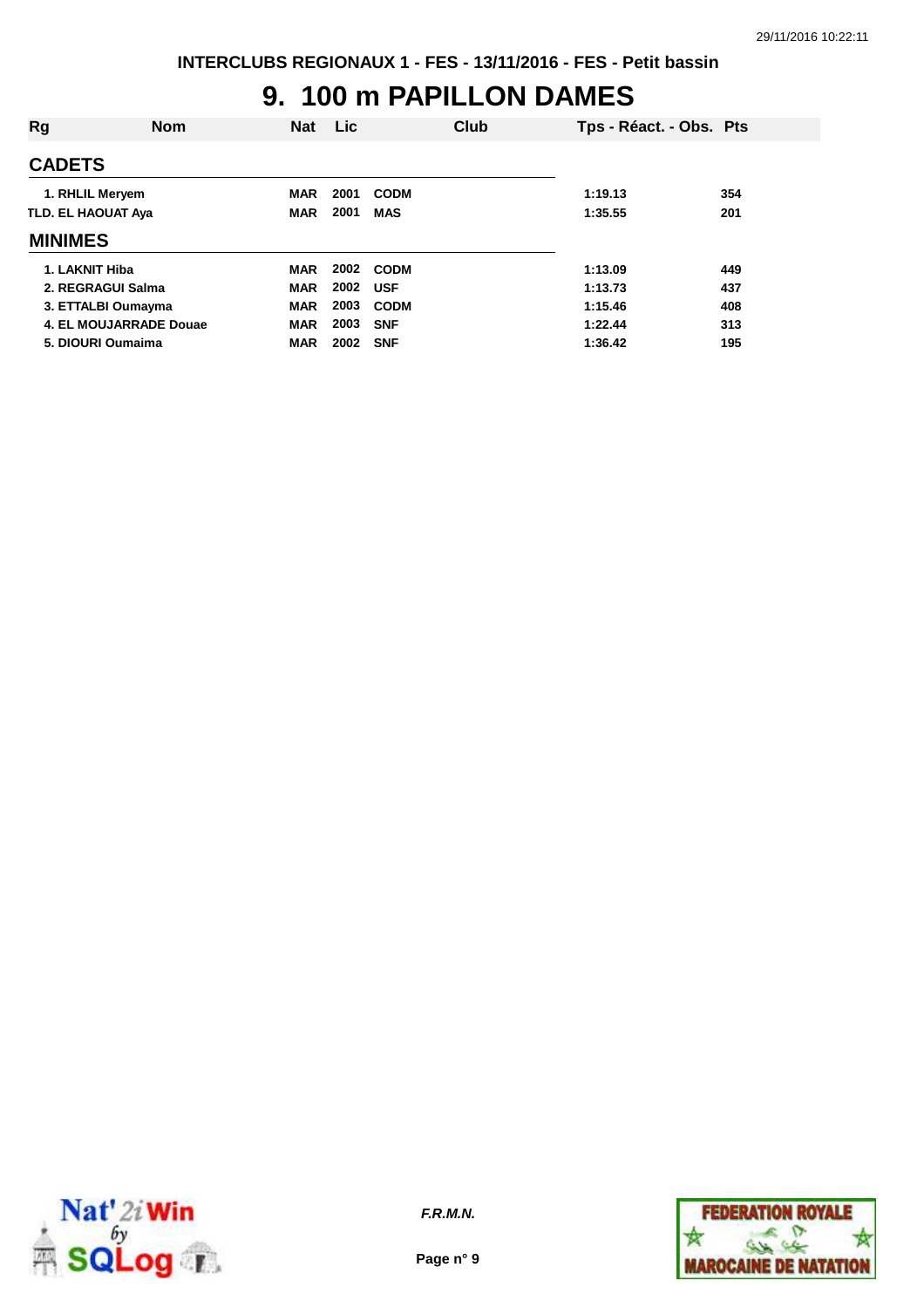#### **10. 100 m PAPILLON MESSIEURS**

| Rg                          | <b>Nom</b>                         | Nat        | Lic  | Club        | Tps - Réact. - Obs. Pts |     |
|-----------------------------|------------------------------------|------------|------|-------------|-------------------------|-----|
| <b>SENIORS</b>              |                                    |            |      |             |                         |     |
| 1. SABER Said               |                                    | <b>MAR</b> | 1995 | <b>CODM</b> | 59.86                   | 576 |
|                             | 2. BENAMAR Otmane                  | <b>MAR</b> | 1992 | <b>SNF</b>  | 1:02.62                 | 503 |
|                             | 3. ENNAIM Ahmed Reda               | <b>MAR</b> | 1996 | <b>CODM</b> | 1:04.33                 | 464 |
|                             | <b>4. BENAAMAR Ahmed</b>           | <b>MAR</b> | 1996 | <b>USF</b>  | 1:05.57                 | 438 |
| <b>CADETS</b>               |                                    |            |      |             |                         |     |
|                             | 1. ARROUD Akram Oussama            | <b>MAR</b> | 2000 | <b>CODM</b> | 1:08.76                 | 380 |
|                             | 2. BENNOUNA Hamza                  | <b>MAR</b> | 2000 | <b>USF</b>  | 1:09.16                 | 373 |
| 3. BOUDENE Ilyas            |                                    | <b>MAR</b> | 2001 | <b>MAS</b>  | 1:12.23                 | 328 |
|                             | <b>TLD. KHARKHACH Abdellah</b>     | <b>MAR</b> | 2001 | <b>USF</b>  | 1:18.38                 | 256 |
|                             | <b>NC. HAMOUCHANE Sami</b>         | <b>MAR</b> | 2000 | <b>CODM</b> | Frf n.d.                |     |
| <b>MINIMES</b>              |                                    |            |      |             |                         |     |
|                             | 1. BENADADA Adnane                 | <b>MAR</b> | 2003 | <b>SNF</b>  | 1:15.92                 | 282 |
|                             | 2. DEQQAOUI Walid                  | <b>MAR</b> | 2003 | <b>USF</b>  | 1:16.74                 | 273 |
| <b>TLD. ES SAHELY IIvas</b> |                                    | <b>MAR</b> | 2003 | <b>SNF</b>  | 1:29.50                 | 172 |
|                             | <b>TLD. EL YAZAMI ADLI Youssef</b> | <b>MAR</b> | 2002 | <b>USF</b>  | 1:29.84                 | 170 |
|                             | TLD. SIAHMED OUALI Aymane          | <b>MAR</b> | 2002 | <b>SNF</b>  | 1:31.33                 | 162 |
|                             | <b>TLD. KEMMOUNE Anass</b>         | <b>MAR</b> | 2003 | <b>SNF</b>  | 1:37.57                 | 133 |



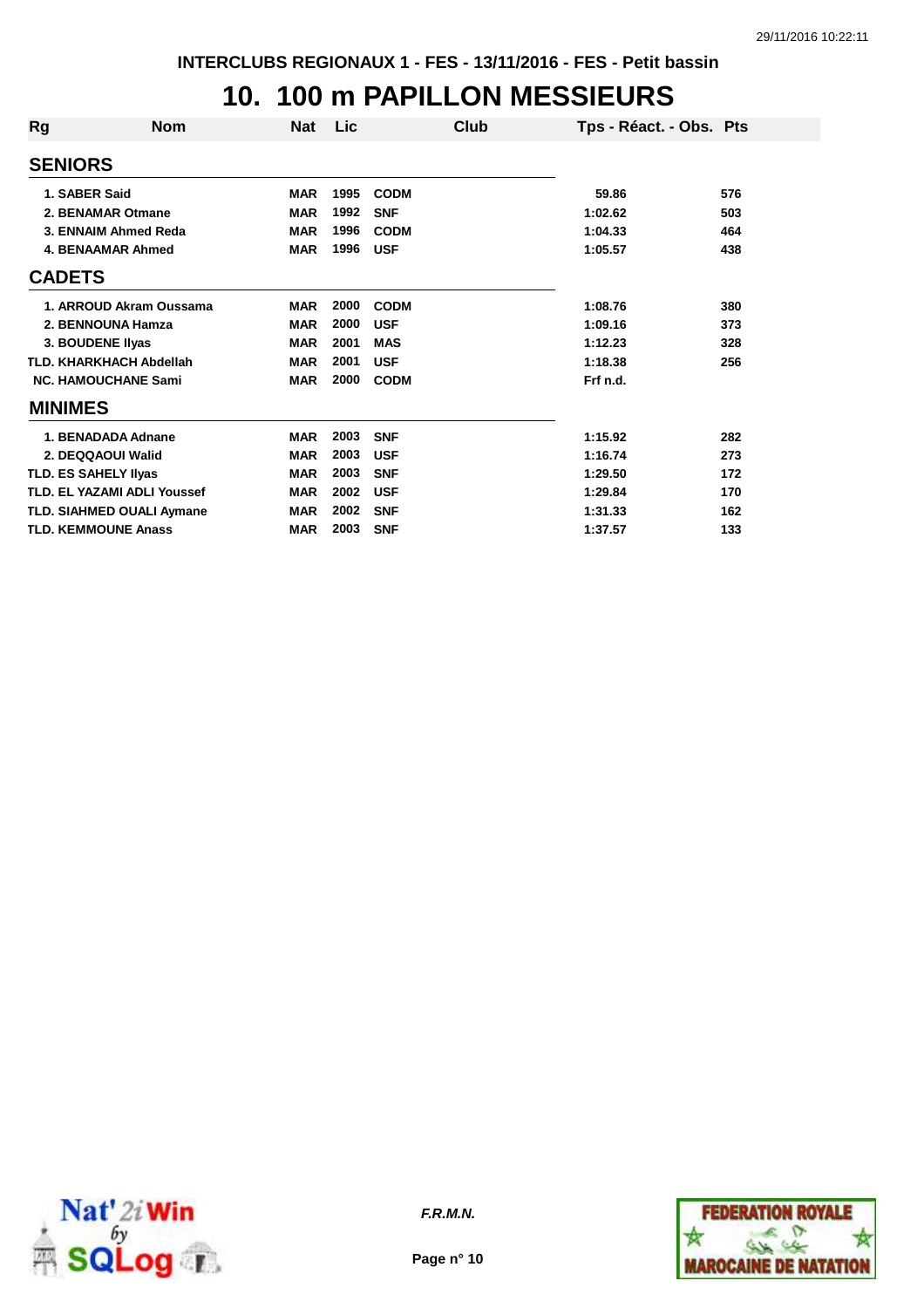# **11. 100 m NAGE LIBRE DAMES**

| <b>Rg</b>      | <b>Nom</b>                     | <b>Nat</b> | Lic      |             | Club | Tps - Réact. - Obs. Pts |     |
|----------------|--------------------------------|------------|----------|-------------|------|-------------------------|-----|
| <b>JUNIORS</b> |                                |            |          |             |      |                         |     |
|                | <b>TLD. MOUTAOUAKEL Yousra</b> | <b>MAR</b> | 1999 SNF |             |      | 1:25.95                 | 222 |
| <b>CADETS</b>  |                                |            |          |             |      |                         |     |
|                | 1. DIOURI Rim                  | <b>MAR</b> | 2000     | <b>CODM</b> |      | 1:07.65                 | 456 |
|                | 2. OUFRID Oumnia               | <b>MAR</b> | 2001     | <b>CODM</b> |      | 1:09.48                 | 420 |
|                | 3. AIT BENALI Nada             | <b>MAR</b> | 2001     | <b>CODM</b> |      | 1:14.40                 | 342 |
|                | 4. BOUBRIK Hajar               | <b>MAR</b> | 2001     | <b>SNF</b>  |      | 1:14.95                 | 335 |
|                | <b>TLD. QOTIA Basma</b>        | <b>MAR</b> | 2001     | <b>CAT</b>  |      | 1:17.65                 | 301 |
|                | <b>TLD. MAHMOUDI Meriem</b>    | <b>MAR</b> | 2001     | <b>SNF</b>  |      | 1:17.77                 | 300 |
| <b>MINIMES</b> |                                |            |          |             |      |                         |     |
|                | 1. ETTALBI Oumayma             | <b>MAR</b> | 2003     | <b>CODM</b> |      | 1:04.99                 | 514 |
|                | 2. REGRAGUI Salma              | <b>MAR</b> | 2002     | <b>USF</b>  |      | 1:09.09                 | 428 |
|                | 3. BOUDRAR Basma               | <b>MAR</b> | 2003     | <b>CODM</b> |      | 1:09.45                 | 421 |
|                | 4. EL MOUJARRADE Douae         | <b>MAR</b> | 2003     | <b>SNF</b>  |      | 1:09.48                 | 420 |
|                | 5. BENNANI Rim                 | <b>MAR</b> | 2002     | <b>CODM</b> |      | 1:09.95                 | 412 |
|                | 6. KANDILI Imane               | <b>MAR</b> | 2003     | <b>SNF</b>  |      | 1:16.88                 | 310 |
|                | 7. HSSINOU Fatima Zahra        | <b>MAR</b> | 2003     | <b>USF</b>  |      | 1:18.35                 | 293 |
|                | 8. DIOURI Oumaima              | <b>MAR</b> | 2002     | <b>SNF</b>  |      | 1:19.85                 | 277 |
|                | <b>TLD. FADILA Yassmine</b>    | <b>MAR</b> | 2002     | <b>SNF</b>  |      | 1:20.19                 | 273 |
|                | <b>TLD. HASBI Yousra</b>       | <b>MAR</b> | 2003     | <b>USF</b>  |      | 1:20.95                 | 266 |
|                | <b>TLD. YAHYA Ghita</b>        | <b>MAR</b> | 2003     | <b>SNF</b>  |      | 1:21.04                 | 265 |
|                | <b>TLD. BOULAGUIGUE Maria</b>  | <b>MAR</b> | 2003     | <b>MAS</b>  |      | 1:21.56                 | 260 |
|                | <b>TLD. ZNAGUI Meriem</b>      | <b>MAR</b> | 2002     | <b>USF</b>  |      | 1:24.75                 | 231 |
|                | <b>TLD. EL MARJANI Lina</b>    | <b>MAR</b> | 2003     | <b>USF</b>  |      | 1:29.31                 | 198 |
|                | <b>TLD. LAHIA Chaimae</b>      | <b>MAR</b> | 2003     | <b>USF</b>  |      | 1:29.36                 | 197 |
|                | <b>TLD. OUALI Boutaina</b>     | <b>MAR</b> | 2003     | <b>CAT</b>  |      | 1:34.41                 | 167 |
|                | <b>TLD. GMIRA Nada</b>         | <b>MAR</b> | 2002     | <b>USF</b>  |      | 1:36.18                 | 158 |
|                | <b>TLD. ARZAZ Maroua</b>       | <b>MAR</b> | 2002     | <b>USF</b>  |      | 1:42.35                 | 131 |



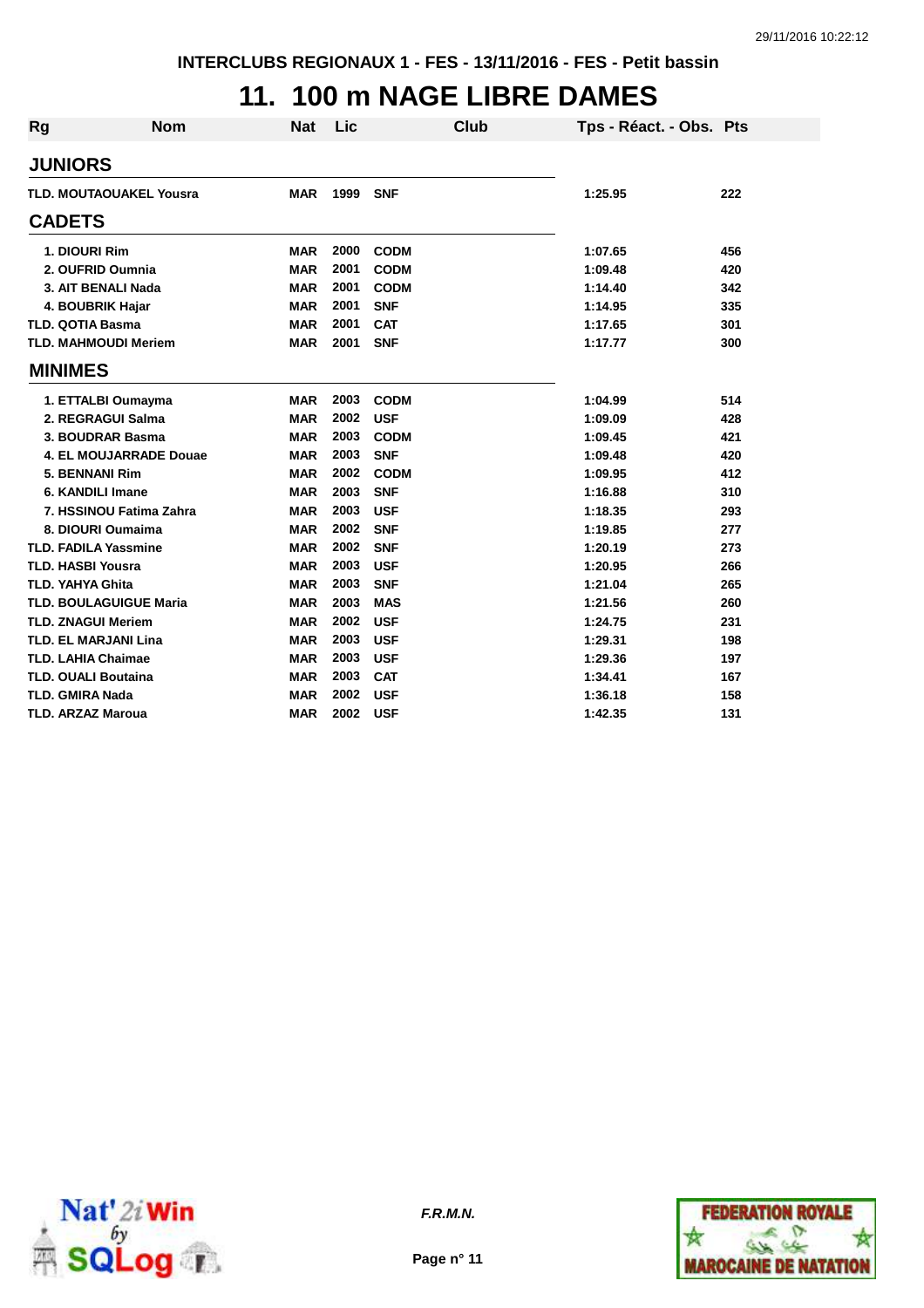#### **12. 100 m NAGE LIBRE MESSIEURS**

| <b>Rg</b> | <b>Nom</b>                                       | <b>Nat</b> | Lic          |                           | Club | Tps - Réact. - Obs. Pts |     |
|-----------|--------------------------------------------------|------------|--------------|---------------------------|------|-------------------------|-----|
|           | <b>SENIORS</b>                                   |            |              |                           |      |                         |     |
|           | <b>1. KOUAME Amine</b>                           | <b>MAR</b> | 1986         | <b>USF</b>                |      | 52.71                   | 705 |
|           | 2. SABER Said                                    | <b>MAR</b> | 1995         | <b>CODM</b>               |      | 54.96                   | 621 |
|           | 3. HAOUATI Nouamane                              | <b>MAR</b> | 1997         | <b>USF</b>                |      | 57.92                   | 531 |
|           | 4. OUAZZANE Bessame                              | <b>MAR</b> | 1996         | <b>USF</b>                |      | 58.48                   | 516 |
|           | 5. SLAOUI Mehdi                                  | <b>MAR</b> | 1990         | <b>USF</b>                |      | 1:01.51                 | 443 |
|           | <b>NC. AMRI JAMI Youssef</b>                     | MAR        | 1997         | <b>SNF</b>                |      | Frf n.d.                |     |
|           | <b>JUNIORS</b>                                   |            |              |                           |      |                         |     |
|           | 1. SADOUK Ali                                    | <b>MAR</b> | 1999         | <b>USF</b>                |      | 55.88                   | 591 |
|           | 2. AMARTI Karim                                  | <b>MAR</b> | 1998         | <b>USF</b>                |      | 58.89                   | 505 |
|           | 3. TIJARI Hicham                                 | <b>MAR</b> | 1998         | <b>CODM</b>               |      | 59.80                   | 482 |
|           | 4. NABOUCHE Omar                                 | <b>MAR</b> | 1999         | <b>CODM</b>               |      | 1:02.02                 | 432 |
|           | 5. MIMOUNI EI Mehdi                              | <b>MAR</b> | 1998         | <b>UNO</b>                |      | 1:04.45                 | 385 |
|           | 6. BENNANI Abderrahman                           | <b>MAR</b> | 1998         | <b>SNF</b>                |      | 1:06.91                 | 344 |
|           | <b>TLD. SAIDI Mohammed Amine</b>                 | <b>MAR</b> | 1999         | <b>SNF</b>                |      | 1:10.87                 | 290 |
|           | <b>TLD. NASSIRI Abdessamad</b>                   | MAR        | 1999         | <b>UNO</b>                |      | 1:12.59                 | 269 |
|           | <b>CADETS</b>                                    |            |              |                           |      |                         |     |
|           | 1. BOUKHARI Med Yassine                          | <b>MAR</b> | 2001         | <b>CODM</b>               |      | 55.59                   | 601 |
|           | 2. BENNOUNA Hamza                                | <b>MAR</b> | 2000         | <b>USF</b>                |      | 59.88                   | 480 |
|           | 3. RAJI Marouane                                 | <b>MAR</b> | 2000         | <b>CODM</b>               |      | 1:01.53                 | 443 |
|           | 4. KHARKHACH Abdellah                            | <b>MAR</b> | 2001         | <b>USF</b>                |      | 1:02.11                 | 430 |
|           | 5. NAJI Saad                                     | <b>MAR</b> | 2001         | <b>CODM</b>               |      | 1:02.69                 | 419 |
|           | 6. ARROUD Akram Oussama                          | <b>MAR</b> | 2000         | <b>CODM</b>               |      | 1:03.80                 | 397 |
|           | 7. FILALI Omar                                   | <b>MAR</b> | 2001         | <b>USF</b>                |      | 1:04.15                 | 391 |
|           | <b>8. BENCHEIKH Driss</b>                        | <b>MAR</b> | 2001         | <b>USF</b>                |      | 1:04.55                 | 383 |
|           | 9. SEFRAOUI Mohammed                             | <b>MAR</b> | 2000         | <b>UNO</b>                |      | 1:06.77                 | 346 |
|           | 10. RADI Akram                                   | <b>MAR</b> | 2000         | <b>MAS</b>                |      | 1:07.35                 | 337 |
|           | 11. EL GHARIME Soufiane                          | <b>MAR</b> | 2000         | <b>SNF</b>                |      | 1:09.91                 | 302 |
|           | 12. BADIS Aymane                                 | <b>MAR</b> | 2001         | <b>SNF</b>                |      | 1:11.27                 | 285 |
|           | 13. EL BEQQALI Adnane                            | <b>MAR</b> | 2000         | <b>SNF</b>                |      | 1:11.39                 | 283 |
|           | <b>TLD. SABOUNI Ahmed</b>                        | <b>MAR</b> | 2000         | <b>UNO</b>                |      | 1:12.10                 | 275 |
|           | <b>TLD. NEJJARI Amine</b>                        | <b>MAR</b> | 2001         | <b>MAS</b>                |      | 1:13.49                 | 260 |
|           | TLD. TAZOUDI Hamza<br><b>NC. HAMOUCHANE Sami</b> | <b>MAR</b> | 2000<br>2000 | <b>SNF</b><br><b>CODM</b> |      | 1:13.78<br>Frf n.d.     | 257 |
|           | <b>MINIMES</b>                                   | MAR        |              |                           |      |                         |     |
|           | 1. TIJARI Monssif Hamza                          | <b>MAR</b> | 2002         | <b>CODM</b>               |      | 58.59                   | 513 |
|           | 2. ZOUITEN Omar Ahmed                            | <b>MAR</b> | 2002         | <b>MAS</b>                |      | 1:01.25                 | 449 |
|           | 3. SEDDOUK Adam                                  | <b>MAR</b> | 2003         | <b>CODM</b>               |      | 1:03.66                 | 400 |
|           | 4. DEQQAOUI Walid                                | <b>MAR</b> | 2003         | <b>USF</b>                |      | 1:03.95                 | 394 |
|           | 5. BENADADA Adnane                               | <b>MAR</b> | 2003         | <b>SNF</b>                |      | 1:04.60                 | 383 |
|           | 6. EL HAMOUMI Ismail                             | <b>MAR</b> | 2002         | <b>USF</b>                |      | 1:06.12                 | 357 |
|           | 7. MEFETTAR Ayman                                | <b>MAR</b> | 2003         | <b>SNF</b>                |      | 1:06.63                 | 349 |
|           | 8. ELKAMYA El Mehdi                              | <b>MAR</b> | 2002         | <b>SNF</b>                |      | 1:07.32                 | 338 |
|           | 9. AMALI Zakariae                                | <b>MAR</b> | 2003         | <b>CODM</b>               |      | 1:07.91                 | 329 |
|           | <b>10. EL YAZAMI ADLI Youssef</b>                | <b>MAR</b> | 2002         | <b>USF</b>                |      | 1:09.02                 | 314 |
|           | <b>11. KEMMOUNE Anass</b>                        | <b>MAR</b> | 2003         | <b>SNF</b>                |      | 1:12.71                 | 268 |
|           | 12. SIAHMED OUALI Aymane                         | <b>MAR</b> | 2002         | <b>SNF</b>                |      | 1:13.64                 | 258 |
|           | 13. ES SAHELY Ilyas                              | <b>MAR</b> | 2003         | <b>SNF</b>                |      | 1:14.68                 | 247 |
|           | 14. BOUMLIK Ahmed Adam                           | <b>MAR</b> | 2002         | <b>USF</b>                |      | 1:15.86                 | 236 |
|           | <b>TLD. MIRI Yassine</b>                         | <b>MAR</b> | 2002         | <b>UNO</b>                |      | 1:16.98                 | 226 |
|           | <b>TLD. MBASSO Youssef</b>                       | <b>MAR</b> | 2002         | <b>UNO</b>                |      | 1:17.17                 | 224 |
|           | TLD. NEJJARI Ismail                              | MAR        | 2003         | <b>MAS</b>                |      | 1:18.00                 | 217 |



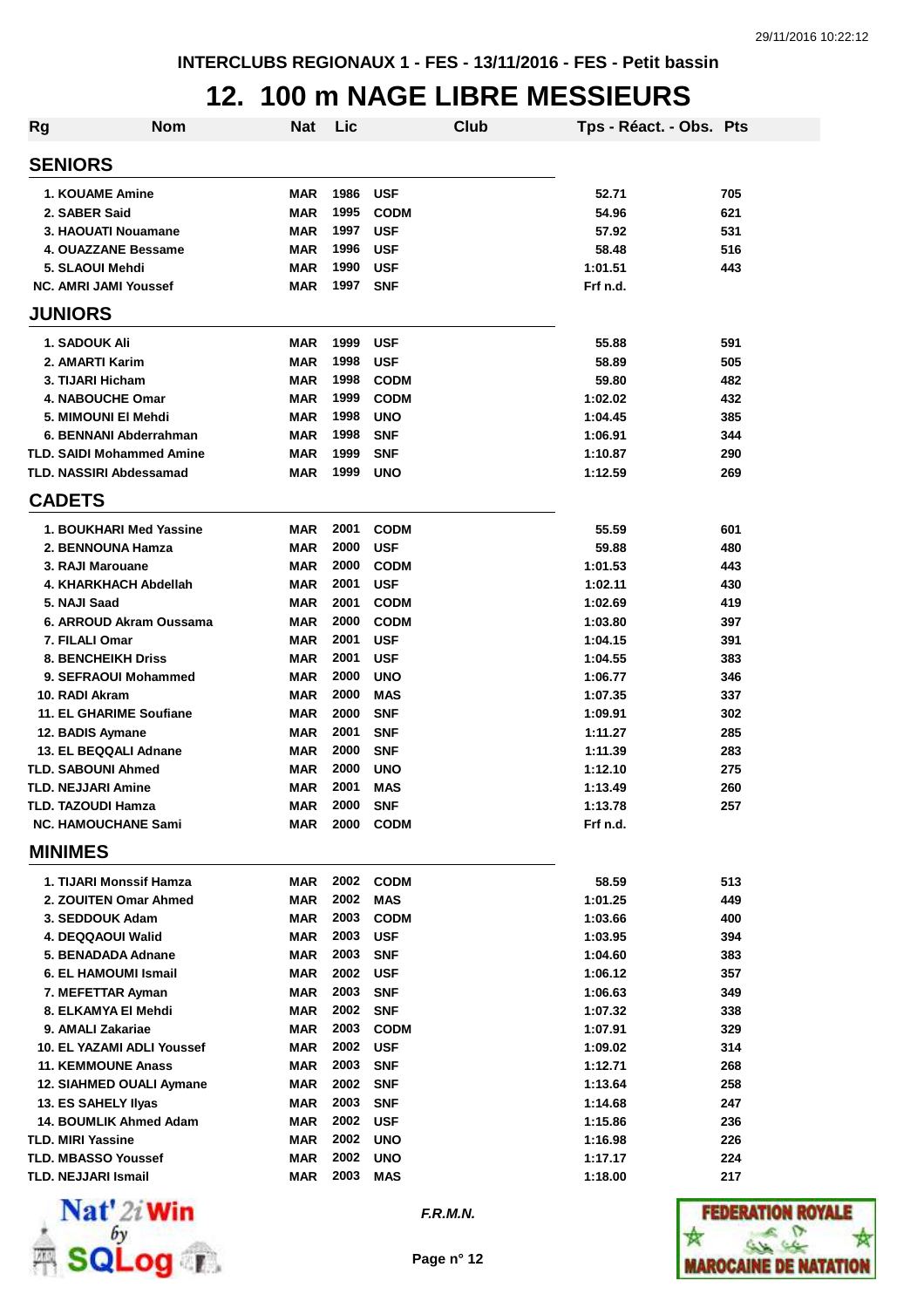#### **12. 100 m NAGE LIBRE MESSIEURS**

| Rg                         | <b>Nom</b>                         | Nat        | <b>Lic</b> | Club       | Tps - Réact. - Obs. Pts |     |
|----------------------------|------------------------------------|------------|------------|------------|-------------------------|-----|
| <b>MINIMES</b>             |                                    |            |            |            |                         |     |
|                            | <b>TLD. KADIRI HASSANI Youssef</b> | <b>MAR</b> | 2003       | <b>SNF</b> | 1:19.03                 | 209 |
| <b>TLD. RHZAL Walid</b>    |                                    | <b>MAR</b> | 2003       | <b>UNO</b> | 1:19.40                 | 206 |
| <b>TLD. DEQQAOUI Saad</b>  |                                    | <b>MAR</b> | 2003       | <b>USF</b> | 1:19.59                 | 204 |
| <b>TLD. SAIDI Youssef</b>  |                                    | <b>MAR</b> | 2003       | <b>SNF</b> | 1:19.72                 | 203 |
| <b>TLD. RASSI Othman</b>   |                                    | <b>MAR</b> | 2002       | <b>UNO</b> | 1:20.58                 | 197 |
| <b>TLD. REMMANE IIvass</b> |                                    | <b>MAR</b> | 2003       | <b>UNO</b> | 1:20.84                 | 195 |
|                            | <b>TLD. RHORCHI M'hammed</b>       | <b>MAR</b> | 2003       | <b>SNF</b> | 1:23.79                 | 175 |
| <b>TLD. BAKHTAOUI Omar</b> |                                    | <b>MAR</b> | 2002       | <b>UNO</b> | 1:27.30                 | 155 |
|                            | <b>TLD. RAFTANI Alae Eddine</b>    | <b>MAR</b> | 2003       | <b>SNF</b> | 1:28.16                 | 150 |
|                            | <b>TLD. AMMARA Abderrahmane</b>    | <b>MAR</b> | 2003       | <b>CAT</b> | 1:29.16                 | 145 |
|                            | <b>TLD. AYACH Mohamed Chawki</b>   | <b>MAR</b> | 2003       | <b>CAT</b> | 1:29.53                 | 143 |
|                            | <b>TLD. TOUIJAR Mohammed</b>       | <b>MAR</b> | 2003       | <b>SNF</b> | 1:29.64                 | 143 |
| <b>TLD. NAITIDIR Saad</b>  |                                    | <b>MAR</b> | 2003       | <b>UNO</b> | 1:31.22                 | 136 |
|                            | <b>NC. BEN QASSEM Chadi</b>        | <b>MAR</b> | 2002       | <b>CAT</b> | Frf n.d.                |     |
|                            | <b>NC. HOUMMAN Oussama</b>         | <b>MAR</b> | 2002       | <b>UNO</b> | Frf n.d.                |     |



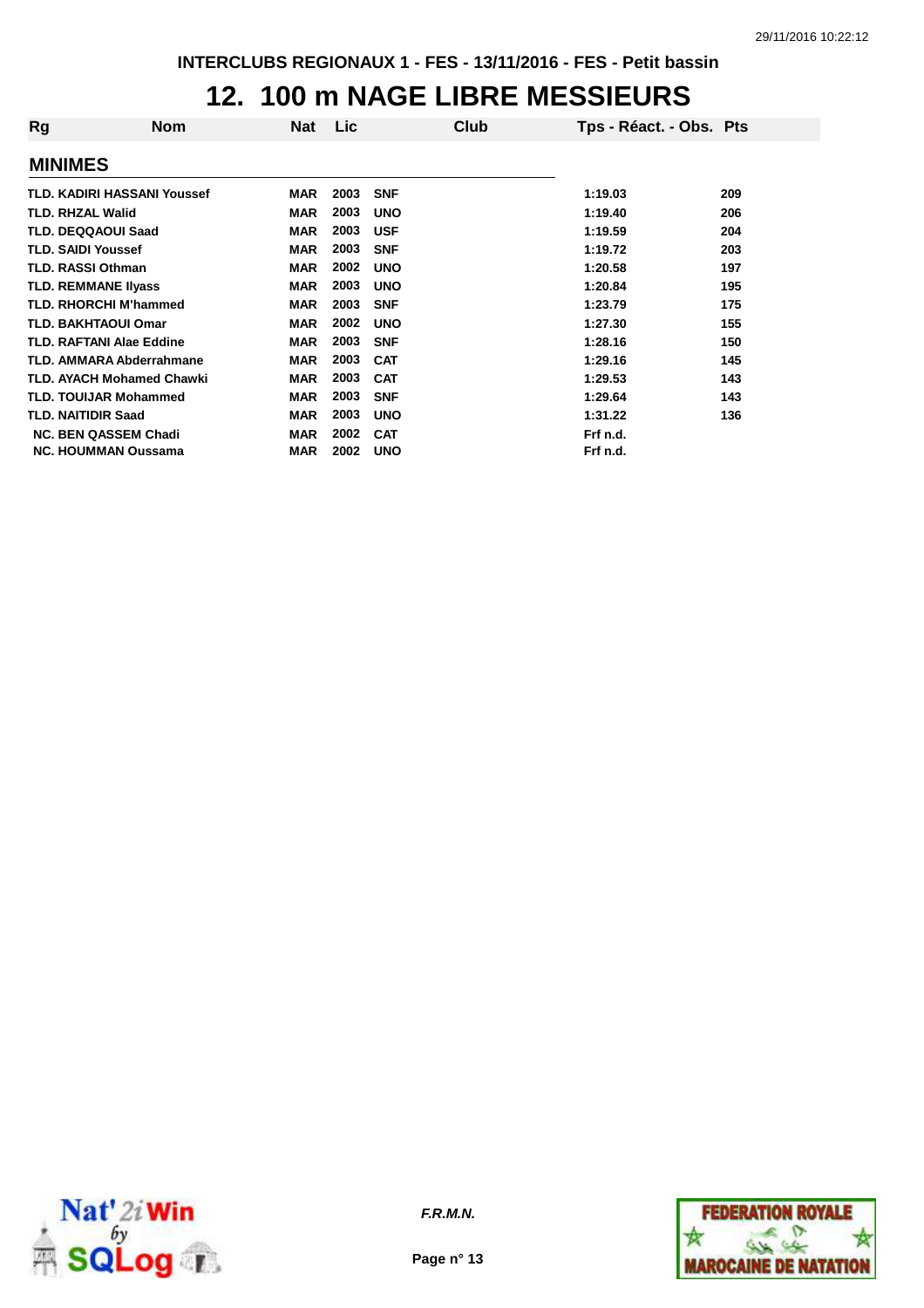# **13. 200 m BRASSE DAMES**

| Rg               | <b>Nom</b>                    | <b>Nat</b> | <b>Lic</b> | Club        | Tps - Réact. - Obs. Pts |     |
|------------------|-------------------------------|------------|------------|-------------|-------------------------|-----|
| <b>CADETS</b>    |                               |            |            |             |                         |     |
|                  | 1. RHLIL Meryem               | <b>MAR</b> | 2001       | <b>CODM</b> | 3:12.88                 | 375 |
| 2. EL HAOUAT Aya |                               | <b>MAR</b> | 2001       | <b>MAS</b>  | 3:24.63                 | 314 |
| <b>MINIMES</b>   |                               |            |            |             |                         |     |
| 1. LAKNIT Hiba   |                               | <b>MAR</b> | 2002       | <b>CODM</b> | 2:51.42                 | 534 |
| 2. ADIANNA Aya   |                               | <b>MAR</b> | 2002       | <b>SNF</b>  | 3:17.53                 | 349 |
|                  | <b>TLD. MOUTAOUAKIL Douae</b> | <b>MAR</b> | 2003       | <b>SNF</b>  | 3:51.11                 | 218 |



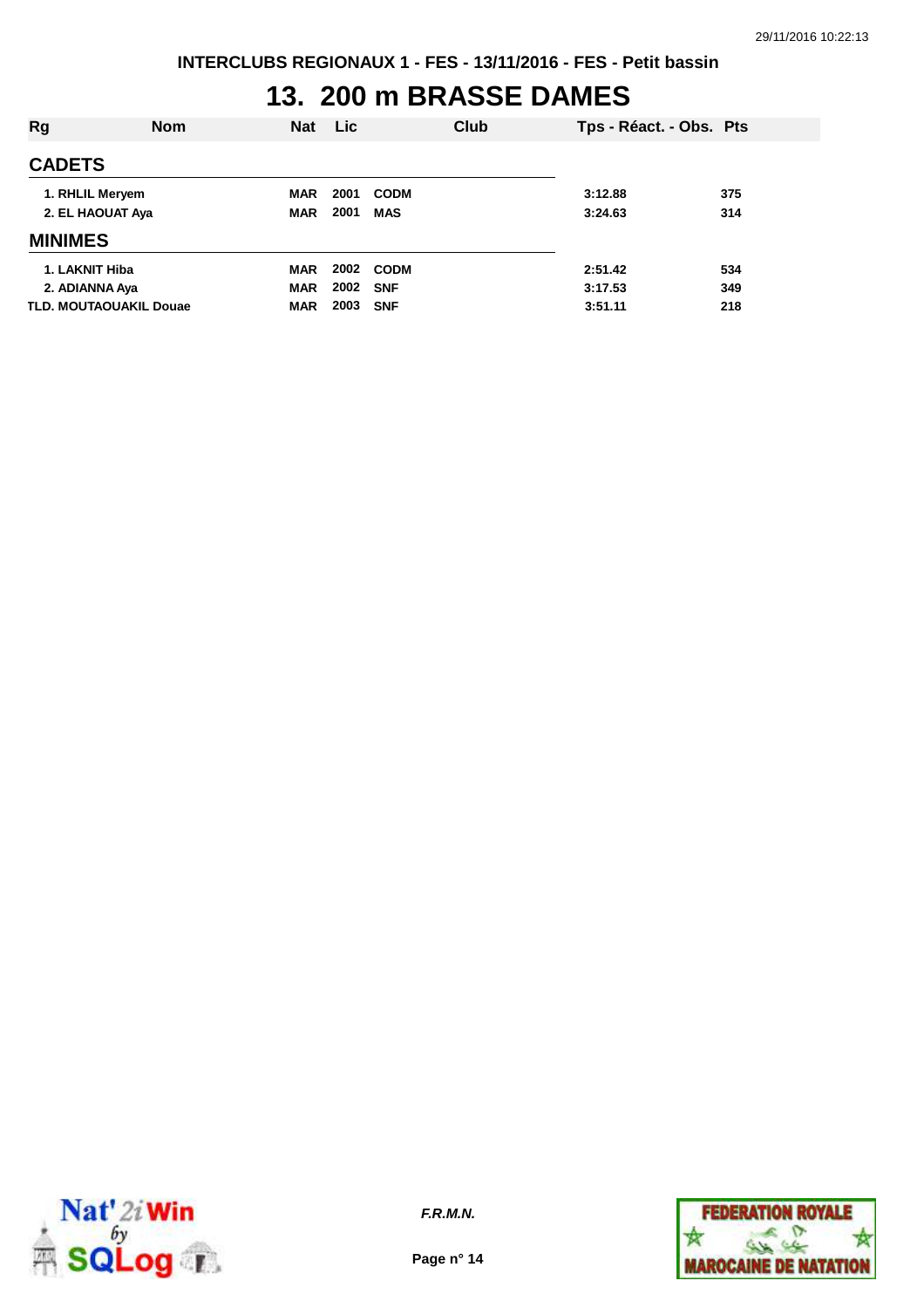### **14. 200 m BRASSE MESSIEURS**

| Rg             | <b>Nom</b>                     | <b>Nat</b> | <b>Lic</b> | Club        | Tps - Réact. - Obs. Pts |     |
|----------------|--------------------------------|------------|------------|-------------|-------------------------|-----|
| <b>SENIORS</b> |                                |            |            |             |                         |     |
|                | 1. ENNAIM Ahmed Reda           | <b>MAR</b> | 1996       | <b>CODM</b> | 2:30.28                 | 603 |
|                | 2. HAOUATI Nouamane            | <b>MAR</b> | 1997       | <b>USF</b>  | 2:48.84                 | 425 |
| <b>JUNIORS</b> |                                |            |            |             |                         |     |
|                | <b>1. ISMAILI Khalil</b>       | <b>MAR</b> | 1998       | <b>CODM</b> | 2:40.31                 | 497 |
| <b>CADETS</b>  |                                |            |            |             |                         |     |
|                | 1. REGRAGUI Abdeljabbar        | <b>MAR</b> | 2001       | <b>CODM</b> | 2:34.55                 | 555 |
|                | 2. RAJI Marouane               | <b>MAR</b> | 2000       | <b>CODM</b> | 2:42.60                 | 476 |
|                | 3. ETTALBI Abdellah            | <b>MAR</b> | 2000       | <b>CODM</b> | 2:45.63                 | 450 |
|                | <b>4. BENNOUNA Hamza</b>       | <b>MAR</b> | 2000       | <b>USF</b>  | 2:49.63                 | 419 |
|                | 5. FILALI Omar                 | <b>MAR</b> | 2001       | <b>USF</b>  | 2:53.61                 | 391 |
|                | <b>6. BOUDENE Ilyas</b>        | <b>MAR</b> | 2001       | <b>MAS</b>  | 2:59.95                 | 351 |
|                | <b>7. BENCHEIKH Driss</b>      | <b>MAR</b> | 2001       | <b>USF</b>  | 3:10.00                 | 298 |
|                | <b>TLD. EL IDRISSI Oussama</b> | <b>MAR</b> | 2001       | <b>SNF</b>  | 3:21.70                 | 249 |
| <b>MINIMES</b> |                                |            |            |             |                         |     |
|                | 1. MEFETTAR Ayman              | <b>MAR</b> | 2003       | <b>SNF</b>  | 3:00.48                 | 348 |
|                | 2. DEQQAOUI Walid              | <b>MAR</b> | 2003       | <b>USF</b>  | 3:05.23                 | 322 |
|                | 3. EL BOURAKKADI Walid         | <b>MAR</b> | 2003       | <b>SNF</b>  | 3:18.21                 | 263 |



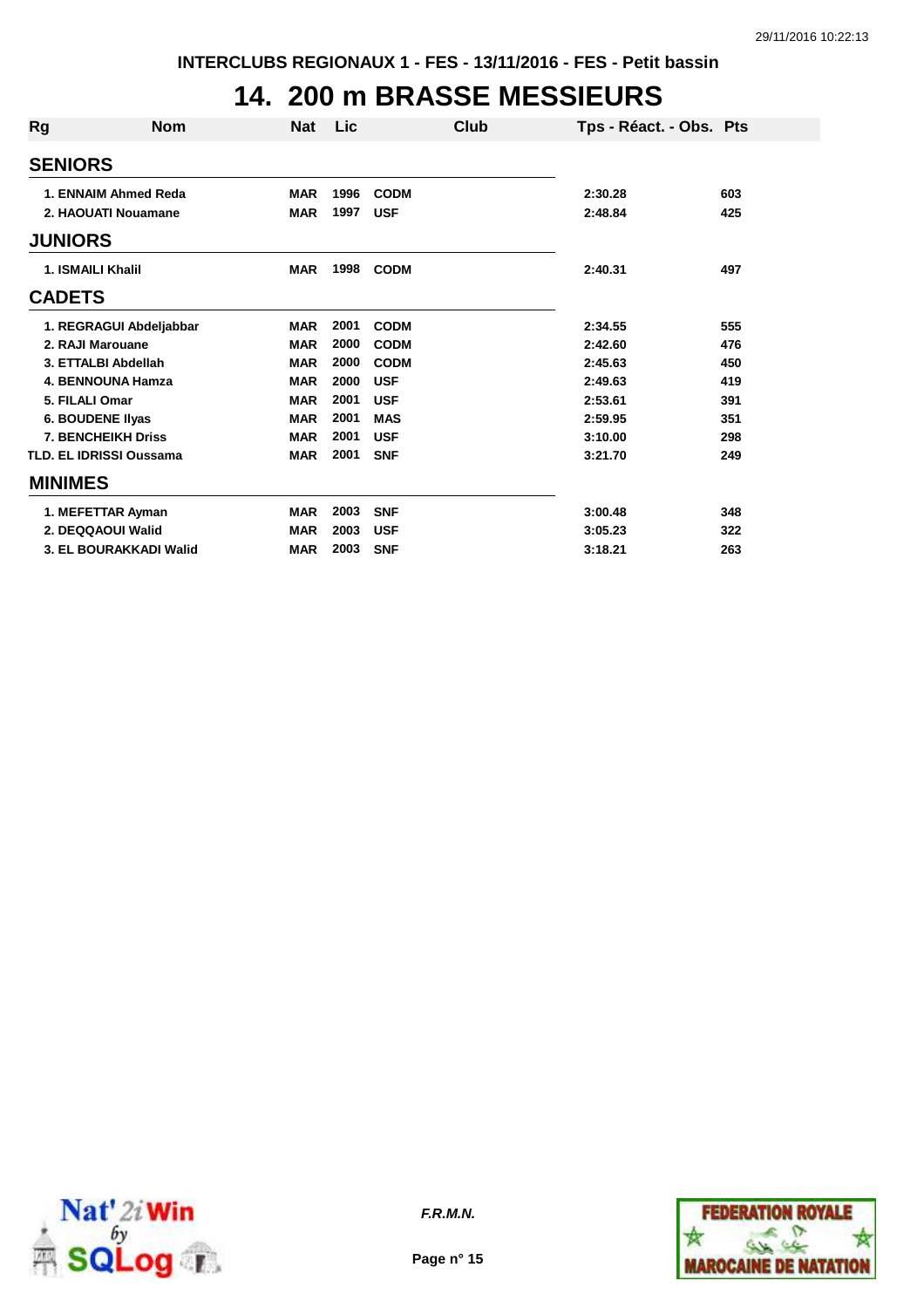#### **15. 50 m PAPILLON DAMES**

| Rg             | <b>Nom</b>                    | <b>Nat</b> | <b>Lic</b> | Club        | Tps - Réact. - Obs. Pts |     |
|----------------|-------------------------------|------------|------------|-------------|-------------------------|-----|
| <b>CADETS</b>  |                               |            |            |             |                         |     |
|                | 1. RHLIL Meryem               | <b>MAR</b> | 2001       | <b>CODM</b> | 33.68                   | 381 |
|                | 2. DIOURI Rim                 | <b>MAR</b> | 2000       | <b>CODM</b> | 33.98                   | 371 |
|                | 3. EL HAOUAT Aya              | <b>MAR</b> | 2001       | <b>MAS</b>  | 39.97                   | 228 |
|                | <b>4. MAHMOUDI Meriem</b>     | <b>MAR</b> | 2001       | <b>SNF</b>  | 41.50                   | 204 |
|                | <b>TLD. AIT BENALI Nada</b>   | <b>MAR</b> | 2001       | <b>CODM</b> | 42.68                   | 187 |
| <b>MINIMES</b> |                               |            |            |             |                         |     |
|                | 1. LAKNIT Hiba                | <b>MAR</b> | 2002       | <b>CODM</b> | 32.10                   | 441 |
|                | 2. ETTALBI Oumayma            | <b>MAR</b> | 2003       | <b>CODM</b> | 32.30                   | 432 |
|                | 3. REGRAGUI Salma             | <b>MAR</b> | 2002       | <b>USF</b>  | 32.69                   | 417 |
|                | 4. EL MOUJARRADE Douae        | <b>MAR</b> | 2003       | <b>SNF</b>  | 34.94                   | 341 |
|                | 5. BENNANI Rim                | <b>MAR</b> | 2002       | <b>CODM</b> | 36.47                   | 300 |
|                | 6. BOUDRAR Basma              | <b>MAR</b> | 2003       | <b>CODM</b> | 36.88                   | 290 |
|                | 7. SABER Hajar                | <b>MAR</b> | 2003       | <b>CODM</b> | 38.08                   | 264 |
|                | 8. DIOURI Oumaima             | <b>MAR</b> | 2002       | <b>SNF</b>  | 41.53                   | 203 |
|                | 9. BOULAGUIGUE Maria          | <b>MAR</b> | 2003       | <b>MAS</b>  | 41.63                   | 202 |
|                | 10. KANDILI Imane             | <b>MAR</b> | 2003       | <b>SNF</b>  | 43.08                   | 182 |
|                | <b>TLD. LAHIA Chaimae</b>     | <b>MAR</b> | 2003       | <b>USF</b>  | 46.66                   | 143 |
|                | <b>TLD. YAHYA Ghita</b>       | <b>MAR</b> | 2003       | <b>SNF</b>  | 48.32                   | 129 |
|                | <b>TLD. MOUTAOUAKIL Douae</b> | <b>MAR</b> | 2003       | <b>SNF</b>  | 48.85                   | 125 |



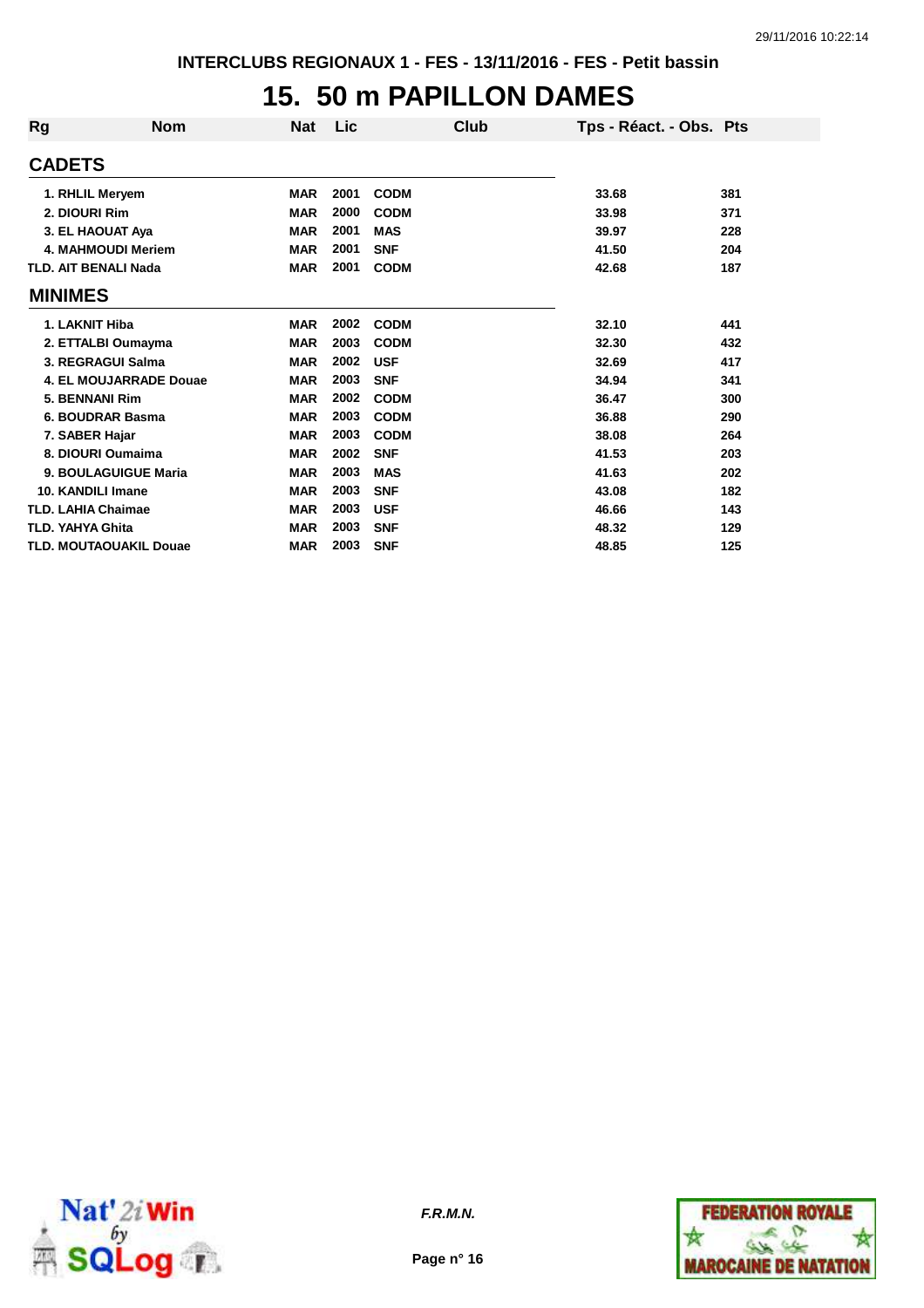# **16. 50 m PAPILLON MESSIEURS**

| <b>Rg</b> | <b>Nom</b>                          | Nat        | Lic      |             | <b>Club</b> | Tps - Réact. - Obs. Pts |     |
|-----------|-------------------------------------|------------|----------|-------------|-------------|-------------------------|-----|
|           | <b>SENIORS</b>                      |            |          |             |             |                         |     |
|           | <b>1. KOUAME Amine</b>              | <b>MAR</b> | 1986     | <b>USF</b>  |             | 26.09                   | 635 |
|           | 2. SABER Said                       | <b>MAR</b> | 1995     | <b>CODM</b> |             | 26.84                   | 583 |
|           | 3. BENAAMAR Ahmed                   | <b>MAR</b> | 1996     | <b>USF</b>  |             | 27.42                   | 547 |
|           | 4. SLAOUI Mehdi                     | <b>MAR</b> | 1990     | <b>USF</b>  |             | 28.03                   | 512 |
|           | 5. OUAZZANE Bessame                 | <b>MAR</b> | 1996     | <b>USF</b>  |             | 28.16                   | 505 |
|           | <b>6. BENAMAR Otmane</b>            | <b>MAR</b> | 1992     | <b>SNF</b>  |             | 28.34                   | 496 |
|           | 7. ENNAIM Ahmed Reda                | <b>MAR</b> | 1996     | <b>CODM</b> |             | 29.08                   | 459 |
|           | 8. CHIGUER Yahya                    | MAR        | 1997     | <b>MAS</b>  |             | 31.73                   | 353 |
|           | <b>NC. AMRI JAMI Youssef</b>        | <b>MAR</b> | 1997     | <b>SNF</b>  |             | Frf n.d.                |     |
|           | <b>JUNIORS</b>                      |            |          |             |             |                         |     |
|           | <b>1. SADOUK Ali</b>                | <b>MAR</b> | 1999     | <b>USF</b>  |             | 26.84                   | 583 |
|           | 2. TIJARI Hicham                    | MAR        | 1998     | <b>CODM</b> |             | 29.08                   | 459 |
|           | 3. NABOUCHE Omar                    | <b>MAR</b> | 1999     | <b>CODM</b> |             | 29.31                   | 448 |
|           | 4. AMARTI Karim                     | MAR        | 1998     | <b>USF</b>  |             | 29.67                   | 432 |
|           | 5. CHEKKOURI Hamza                  | <b>MAR</b> | 1998     | <b>SNF</b>  |             | 31.44                   | 363 |
|           | 6. BENNANI Abderrahman              | MAR        | 1998     | <b>SNF</b>  |             | 31.45                   | 362 |
|           | 7. ALAMI Mehdi                      | <b>MAR</b> | 1999     | <b>SNF</b>  |             | 31.77                   | 352 |
|           | <b>8. MEFTOUH Ali</b>               | MAR        | 1999     | <b>SNF</b>  |             | 32.17                   | 339 |
|           | 9. ISMAILI Khalil                   | <b>MAR</b> | 1998     | <b>CODM</b> |             | 32.47                   | 329 |
|           | <b>10. EL COUDI EL AMRANI Nafie</b> | <b>MAR</b> | 1998     | <b>MAS</b>  |             | 32.63                   | 324 |
|           | <b>TLD. NASSIRI Abdessamad</b>      | <b>MAR</b> | 1999     | <b>UNO</b>  |             | 38.38                   | 199 |
|           | <b>CADETS</b>                       |            |          |             |             |                         |     |
|           | 1. REGRAGUI Abdeljabbar             | MAR        | 2001     | <b>CODM</b> |             | 28.12                   | 507 |
|           | 2. BOUKHARI Med Yassine             | <b>MAR</b> | 2001     | <b>CODM</b> |             | 28.20                   | 503 |
|           | 3. ETTALBI Abdellah                 | MAR        | 2000     | <b>CODM</b> |             | 29.19                   | 453 |
|           | 4. ARROUD Akram Oussama             | <b>MAR</b> | 2000     | <b>CODM</b> |             | 29.73                   | 429 |
|           | 5. NAJI Saad                        | <b>MAR</b> | 2001     | <b>CODM</b> |             | 30.41                   | 401 |
|           | 6. KHARKHACH Abdellah               | <b>MAR</b> | 2001     | <b>USF</b>  |             | 31.30                   | 368 |
|           | 7. BOUDENE Ilyas                    | <b>MAR</b> | 2001     | <b>MAS</b>  |             | 31.84                   | 349 |
|           | 8. SEFRAOUI Mohammed                | <b>MAR</b> | 2000     | <b>UNO</b>  |             | 32.03                   | 343 |
|           | <b>9. EL COUDI EL AMRANI Malik</b>  | MAR        | 2000     | <b>MAS</b>  |             | 34.14                   | 283 |
|           | 10. SABOUNI Ahmed                   | <b>MAR</b> | 2000     | <b>UNO</b>  |             | 35.73                   | 247 |
|           | 11. BADIS Aymane                    | MAR        | 2001     | <b>SNF</b>  |             | 35.75                   | 247 |
|           | 12. RADI Akram                      | <b>MAR</b> | 2000     | MAS         |             | 36.77                   | 227 |
|           | <b>NC. HAMOUCHANE Sami</b>          | MAR        | 2000     | <b>CODM</b> |             | Frf n.d.                |     |
|           | <b>MINIMES</b>                      |            |          |             |             |                         |     |
|           | 1. TIJARI Monssif Hamza             | MAR        |          | 2002 CODM   |             | 29.55                   | 437 |
|           | 2. ZOUITEN Omar Ahmed               | MAR        | 2002     | <b>MAS</b>  |             | 31.91                   | 347 |
|           | 3. BENADADA Adnane                  | MAR        | 2003     | <b>SNF</b>  |             | 32.30                   | 335 |
|           | 4. SEDDOUK Adam                     | <b>MAR</b> | 2003     | <b>CODM</b> |             | 33.06                   | 312 |
|           | 5. AMALI Zakariae                   | <b>MAR</b> | 2003     | <b>CODM</b> |             | 34.24                   | 281 |
|           | 6. ELKAMYA EI Mehdi                 | MAR        | 2002     | <b>SNF</b>  |             | 34.43                   | 276 |
|           | 7. EL YAZAMI ADLI Youssef           | <b>MAR</b> | 2002     | <b>USF</b>  |             | 36.08                   | 240 |
|           | 8. EL BOURAKKADI Walid              | <b>MAR</b> | 2003     | <b>SNF</b>  |             | 37.06                   | 221 |
|           | 9. ES SAHELY Ilyas                  | <b>MAR</b> | 2003     | <b>SNF</b>  |             | 37.29                   | 217 |
|           | 9. MIRI Yassine                     | MAR        | 2002     | <b>UNO</b>  |             | 37.29                   | 217 |
|           | 11. SIAHMED OUALI Aymane            | <b>MAR</b> | 2002     | <b>SNF</b>  |             | 37.59                   | 212 |
|           | 12. MBASSO Youssef                  | MAR        | 2002 UNO |             |             | 40.25                   | 173 |
|           | <b>TLD. RHZAL Walid</b>             | MAR        | 2003     | <b>UNO</b>  |             | 41.13                   | 162 |
|           | TLD. RASSI Othman                   | <b>MAR</b> | 2002     | <b>UNO</b>  |             | 41.14                   | 162 |
|           | <b>TLD. KEMMOUNE Anass</b>          | <b>MAR</b> | 2003     | <b>SNF</b>  |             | 41.95                   | 152 |



**F.R.M.N.**

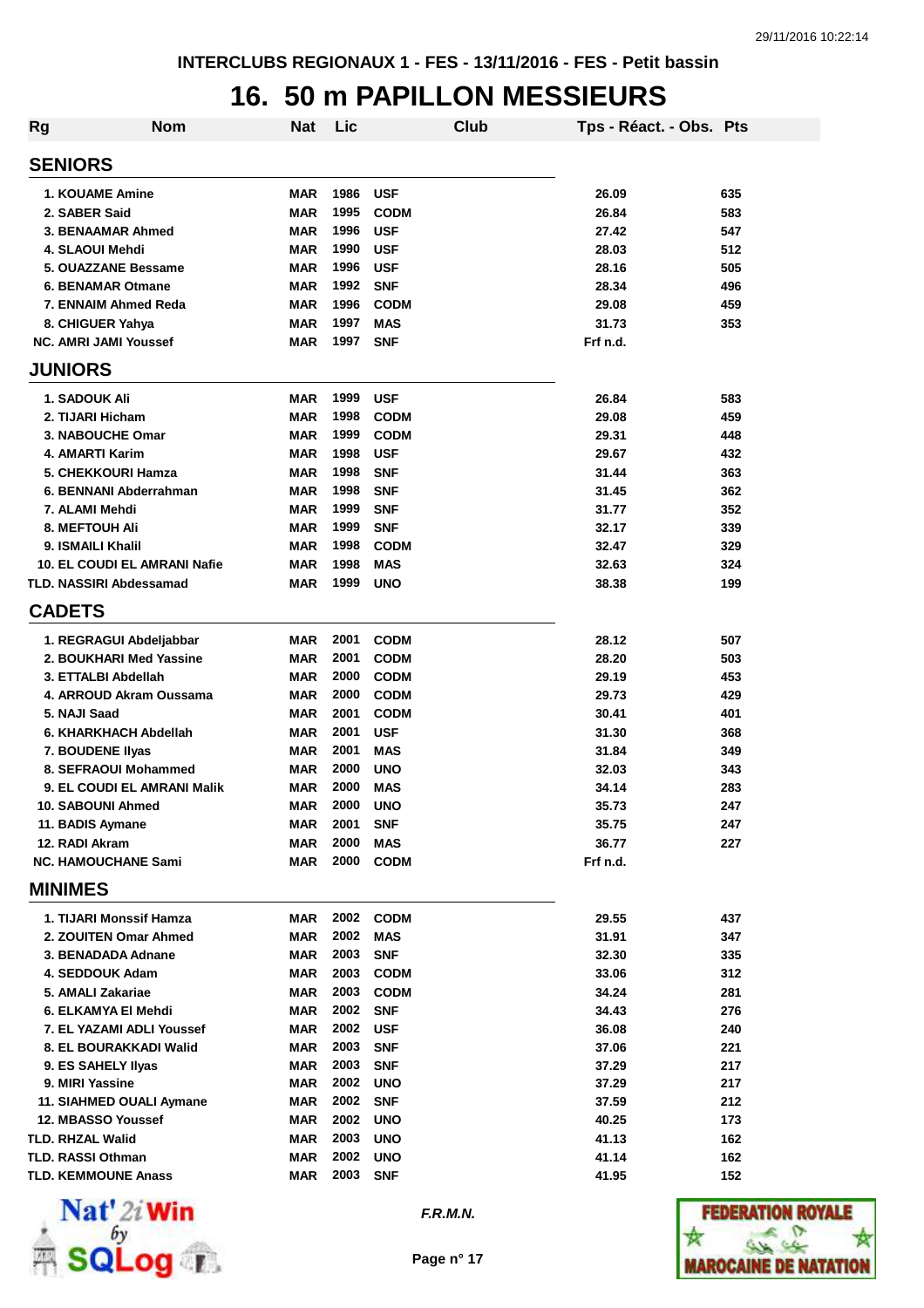# **16. 50 m PAPILLON MESSIEURS**

| Rg                         | <b>Nom</b> | <b>Nat</b> | Lic  |            | Club | Tps - Réact. - Obs. Pts |    |
|----------------------------|------------|------------|------|------------|------|-------------------------|----|
| <b>MINIMES</b>             |            |            |      |            |      |                         |    |
| <b>TLD. REMMANE Ilyass</b> |            | <b>MAR</b> | 2003 | <b>UNO</b> |      | 48.44                   | 99 |
| <b>TLD. NAITIDIR Saad</b>  |            | <b>MAR</b> | 2003 | <b>UNO</b> |      | 56.05                   | 64 |
| <b>TLD. BAKHTAOUI Omar</b> |            | <b>MAR</b> | 2002 | <b>UNO</b> |      | 56.10                   | 63 |
| NC. HOUMMAN Oussama        |            | <b>MAR</b> | 2002 | <b>UNO</b> |      | Frf n.d.                |    |



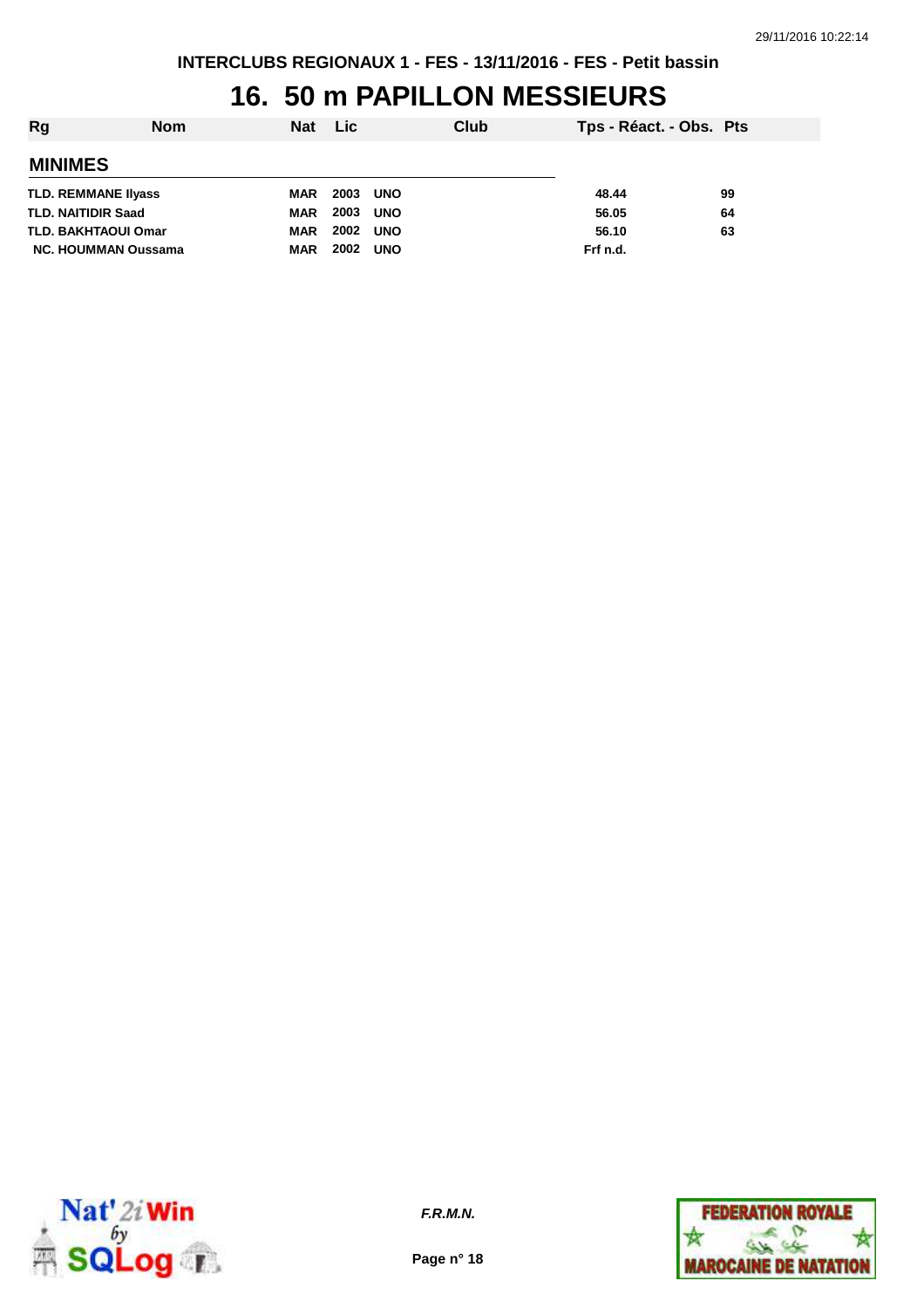# **17. 800 m NAGE LIBRE DAMES**

| Rg                        | <b>Nom</b>             | Nat        | <b>Lic</b> |             | Club | Tps - Réact. - Obs. Pts |     |
|---------------------------|------------------------|------------|------------|-------------|------|-------------------------|-----|
| <b>CADETS</b>             |                        |            |            |             |      |                         |     |
| <b>NC. OUFRID Oumnia</b>  |                        | <b>MAR</b> | 2001       | <b>CODM</b> |      | <b>\bandon</b>          | 0   |
| <b>MINIMES</b>            |                        |            |            |             |      |                         |     |
| 1. ADIANNA Aya            |                        | MAR        | 2002 SNF   |             |      | 11:07.13                | 398 |
| 2. SABER Hajar            |                        | <b>MAR</b> | 2003       | <b>CODM</b> |      | 11:16.71                | 382 |
|                           | 3. EL MOUJARRADE Douae | <b>MAR</b> | 2003       | <b>SNF</b>  |      | 11:25.10                | 368 |
| <b>TLD. KANDILI Imane</b> |                        | <b>MAR</b> | 2003       | <b>SNF</b>  |      | 12:12.77                | 301 |



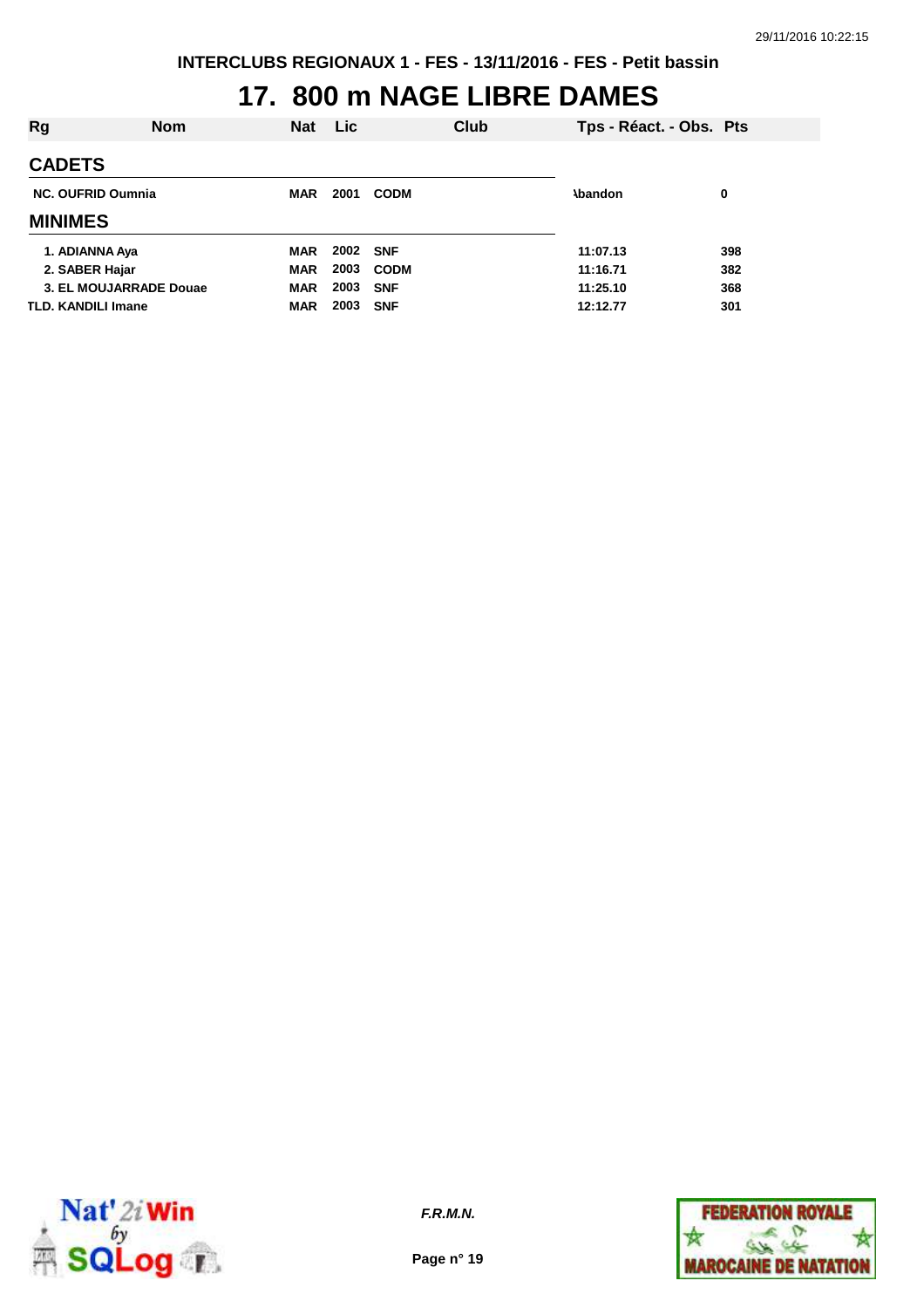### **18. 200 m NAGE LIBRE MESSIEURS**

| <b>Rg</b> | <b>Nom</b>                        | <b>Nat</b> | Lic  |             | <b>Club</b> | Tps - Réact. - Obs. Pts |     |
|-----------|-----------------------------------|------------|------|-------------|-------------|-------------------------|-----|
|           | <b>SENIORS</b>                    |            |      |             |             |                         |     |
|           | 1. SABER Said                     | <b>MAR</b> | 1995 | <b>CODM</b> |             | 1:57.83                 | 648 |
|           | 2. ENNAIM Ahmed Reda              | <b>MAR</b> | 1996 | <b>CODM</b> |             | 2:05.07                 | 542 |
|           | 3. HAOUATI Nouamane               | <b>MAR</b> | 1997 | <b>USF</b>  |             | 2:08.51                 | 500 |
|           | <b>JUNIORS</b>                    |            |      |             |             |                         |     |
|           | 1. AMARTI Karim                   | <b>MAR</b> | 1998 | <b>USF</b>  |             | 2:12.30                 | 458 |
|           | <b>CADETS</b>                     |            |      |             |             |                         |     |
|           | <b>1. HAMOUCHANE Sami</b>         | MAR        | 2000 | <b>CODM</b> |             | 2:16.00                 | 421 |
|           | 2. KHARKHACH Abdellah             | <b>MAR</b> | 2001 | <b>USF</b>  |             | 2:16.47                 | 417 |
|           | <b>MINIMES</b>                    |            |      |             |             |                         |     |
|           | 1. ZOUITEN Omar Ahmed             | <b>MAR</b> | 2002 | <b>MAS</b>  |             | 2:15.24                 | 429 |
|           | 2. ELMAMOUN Yasser                | <b>MAR</b> | 2003 | <b>CODM</b> |             | 2:24.41                 | 352 |
|           | 3. EL HAMOUMI Ismail              | <b>MAR</b> | 2002 | <b>USF</b>  |             | 2:24.79                 | 349 |
|           | 4. MEFETTAR Ayman                 | <b>MAR</b> | 2003 | <b>SNF</b>  |             | 2:26.47                 | 337 |
|           | 5. BENADADA Adnane                | <b>MAR</b> | 2003 | <b>SNF</b>  |             | 2:28.03                 | 327 |
|           | 6. EL BOURAKKADI Walid            | <b>MAR</b> | 2003 | <b>SNF</b>  |             | 2:30.95                 | 308 |
|           | 7. ELKAMYA El Mehdi               | <b>MAR</b> | 2002 | <b>SNF</b>  |             | 2:36.41                 | 277 |
|           | 8. MBASSO Youssef                 | <b>MAR</b> | 2002 | <b>UNO</b>  |             | 2:39.68                 | 260 |
|           | <b>TLD. ES SAHELY IIvas</b>       | <b>MAR</b> | 2003 | <b>SNF</b>  |             | 2:45.75                 | 233 |
|           | <b>TLD. MIRI Yassine</b>          | <b>MAR</b> | 2002 | <b>UNO</b>  |             | 2:50.50                 | 214 |
|           | <b>TLD. KEMMOUNE Anass</b>        | <b>MAR</b> | 2003 | <b>SNF</b>  |             | 2:51.22                 | 211 |
|           | <b>TLD. SAIDI Youssef</b>         | <b>MAR</b> | 2003 | <b>SNF</b>  |             | 2:53.63                 | 202 |
|           | TLD. SIAHMED OUALI Aymane         | <b>MAR</b> | 2002 | <b>SNF</b>  |             | 2:56.95                 | 191 |
|           | <b>TLD. RHORCHI M'hammed</b>      | <b>MAR</b> | 2003 | <b>SNF</b>  |             | 3:01.20                 | 178 |
|           | <b>TLD. HOUMMAN Oussama</b>       | <b>MAR</b> | 2002 | <b>UNO</b>  |             | 3:11.04                 | 152 |
|           | <b>TLD. TOUIJAR Mohammed</b>      | <b>MAR</b> | 2003 | <b>SNF</b>  |             | 3:21.81                 | 129 |
|           | <b>TLD. AYACH Mohamed Chawki</b>  | <b>MAR</b> | 2003 | <b>CAT</b>  |             | 3:36.45                 | 104 |
|           | <b>NC. KADIRI HASSANI Youssef</b> | <b>MAR</b> | 2003 | <b>SNF</b>  |             | Frf n.d.                |     |
|           | <b>NC. RAFTANI Alae Eddine</b>    | <b>MAR</b> | 2003 | <b>SNF</b>  |             | Frf n.d.                |     |
|           | <b>NC. EL GHAFIRI Amine</b>       | <b>MAR</b> | 2003 | <b>SNF</b>  |             | Frf n.d.                |     |



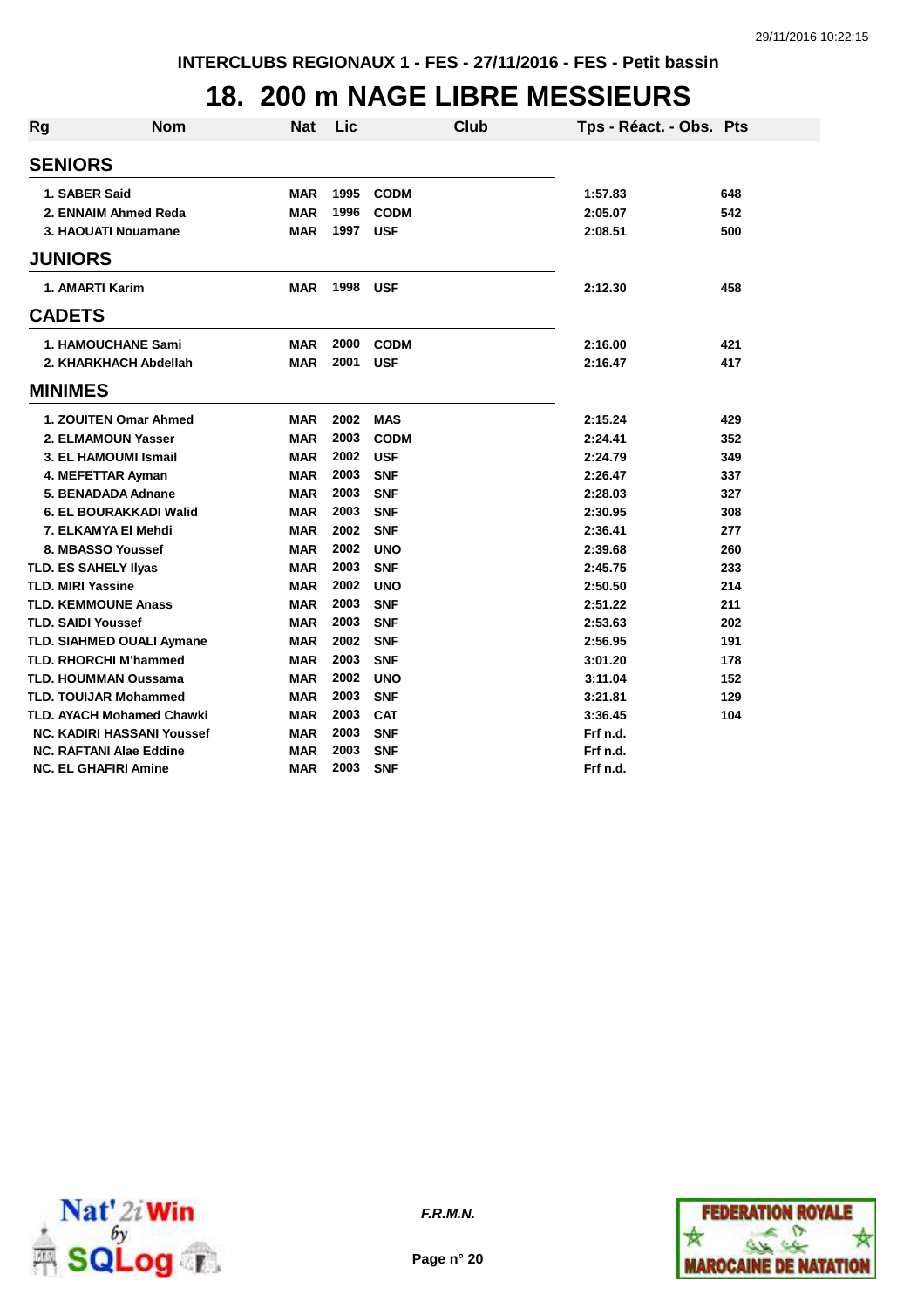### **19. 200 m NAGE LIBRE DAMES**

| Rg                      | <b>Nom</b>             | <b>Nat</b> | <b>Lic</b> | Club        | Tps - Réact. - Obs. Pts |     |
|-------------------------|------------------------|------------|------------|-------------|-------------------------|-----|
| <b>CADETS</b>           |                        |            |            |             |                         |     |
| 1. OUFRID Oumnia        |                        | <b>MAR</b> | 2001       | <b>CODM</b> | 2:26.75                 | 456 |
| 2. BOUBRIK Hajar        |                        | <b>MAR</b> | 2001       | <b>SNF</b>  | 2:44.42                 | 324 |
| <b>TLD. QOTIA Basma</b> |                        | <b>MAR</b> | 2001       | <b>CAT</b>  | 3:10.20                 | 209 |
| <b>MINIMES</b>          |                        |            |            |             |                         |     |
| 1. ADIANNA Aya          |                        | <b>MAR</b> | 2002 SNF   |             | 2:30.64                 | 421 |
|                         | 2. EL MOUJARRADE Douae | <b>MAR</b> | 2003       | <b>SNF</b>  | 2:35.11                 | 386 |
| 3. BENNANI Rim          |                        | <b>MAR</b> | 2002       | <b>CODM</b> | 2:39.30                 | 356 |
| 4. KANDILI Imane        |                        | <b>MAR</b> | 2003       | <b>SNF</b>  | 2:47.22                 | 308 |
| 5. YAHYA Ghita          |                        | <b>MAR</b> | 2003       | <b>SNF</b>  | 2:57.77                 | 256 |



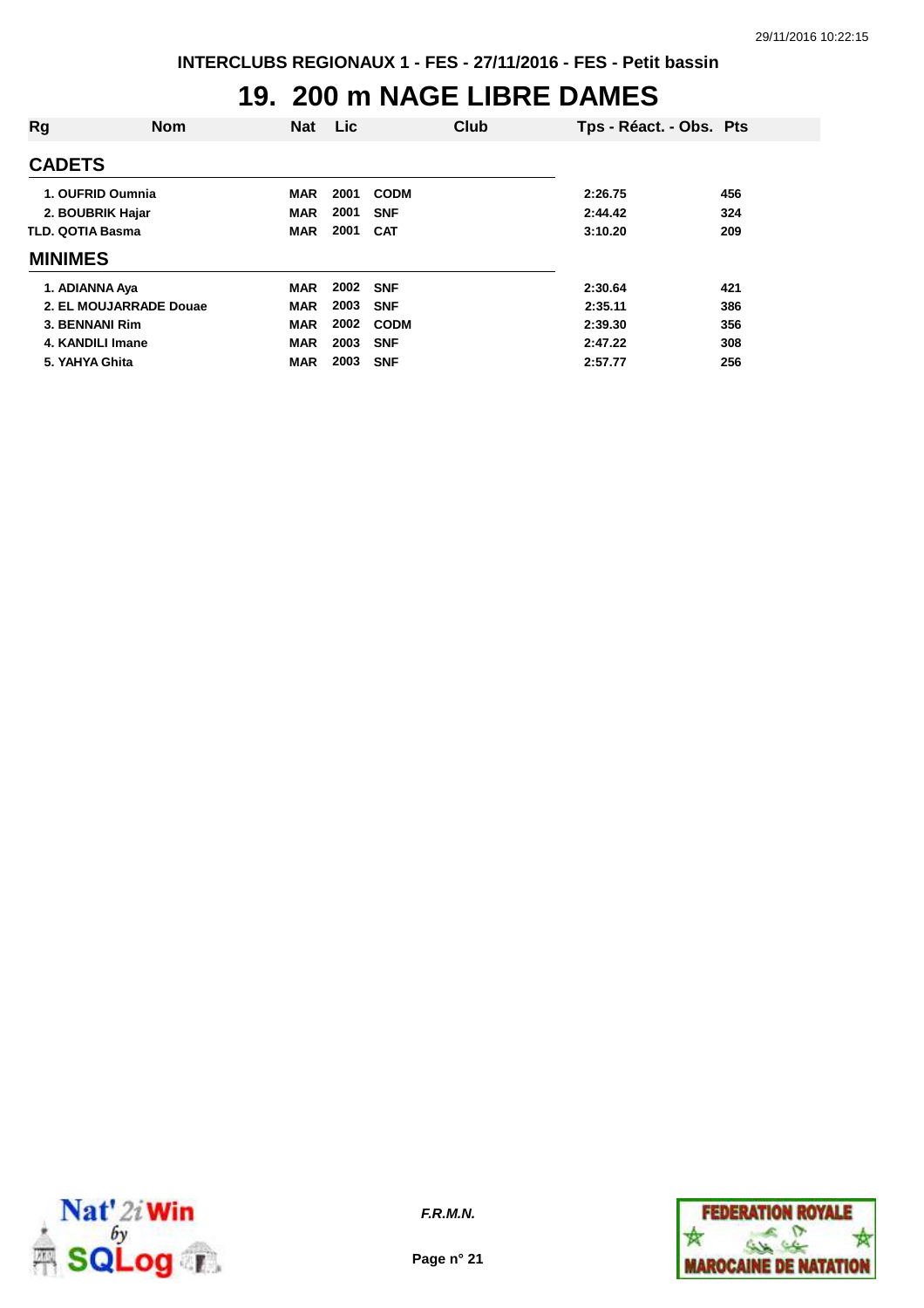### **20. 100 m BRASSE MESSIEURS**

| <b>Rg</b> | <b>Nom</b>                        | Nat        | Lic  | <b>Club</b> | Tps - Réact. - Obs. Pts |     |
|-----------|-----------------------------------|------------|------|-------------|-------------------------|-----|
|           | <b>SENIORS</b>                    |            |      |             |                         |     |
|           | 1. ENNAIM Ahmed Reda              | <b>MAR</b> | 1996 | <b>CODM</b> | 1:07.72                 | 643 |
|           | <b>TLD. AMRI JAMI Youssef</b>     | <b>MAR</b> | 1997 | <b>SNF</b>  | 1:22.06                 | 361 |
|           | <b>JUNIORS</b>                    |            |      |             |                         |     |
|           | <b>1. ISMAILI Khalil</b>          | <b>MAR</b> | 1998 | <b>CODM</b> | 1:13.59                 | 501 |
|           | 2. ALAMI Mehdi                    | <b>MAR</b> | 1999 | <b>SNF</b>  | 1:24.50                 | 331 |
|           | <b>TLD. NASSIRI Abdessamad</b>    | <b>MAR</b> | 1999 | <b>UNO</b>  | 1:37.63                 | 214 |
|           | <b>CADETS</b>                     |            |      |             |                         |     |
|           | 1. BENNOUNA Hamza                 | <b>MAR</b> | 2000 | <b>USF</b>  | 1:15.57                 | 463 |
|           | 2. RAJI Marouane                  | <b>MAR</b> | 2000 | <b>CODM</b> | 1:16.98                 | 438 |
|           | 3. FILALI Omar                    | <b>MAR</b> | 2001 | <b>USF</b>  | 1:17.69                 | 426 |
|           | <b>4. BENCHEIKH Driss</b>         | <b>MAR</b> | 2001 | <b>USF</b>  | 1:24.85                 | 327 |
|           | 5. BADIS Aymane                   | <b>MAR</b> | 2001 | <b>SNF</b>  | 1:28.78                 | 285 |
|           | <b>TLD. EL IDRISSI Oussama</b>    | <b>MAR</b> | 2001 | <b>SNF</b>  | 1:38.88                 | 206 |
|           | <b>TLD. SABOUNI Ahmed</b>         | <b>MAR</b> | 2000 | <b>UNO</b>  | 1:40.98                 | 194 |
|           | <b>MINIMES</b>                    |            |      |             |                         |     |
|           | 1. TIJARI Monssif Hamza           | <b>MAR</b> | 2002 | <b>CODM</b> | 1:17.16                 | 434 |
|           | 2. DEQQAOUI Walid                 | <b>MAR</b> | 2003 | <b>USF</b>  | 1:20.16                 | 387 |
|           | 3. SAMRAH Sami                    | <b>MAR</b> | 2003 | <b>CODM</b> | 1:22.70                 | 353 |
|           | 4. MEFETTAR Ayman                 | <b>MAR</b> | 2003 | <b>SNF</b>  | 1:25.21                 | 322 |
|           | 5. EL YAZAMI ADLI Youssef         | <b>MAR</b> | 2002 | <b>USF</b>  | 1:28.46                 | 288 |
|           | <b>TLD. BOUMLIK Ahmed Adam</b>    | <b>MAR</b> | 2002 | <b>USF</b>  | 1:36.95                 | 219 |
|           | <b>TLD. RASSI Othman</b>          | <b>MAR</b> | 2002 | <b>UNO</b>  | 1:38.95                 | 206 |
|           | <b>TLD. TOUIJAR Mohammed</b>      | <b>MAR</b> | 2003 | <b>SNF</b>  | 1:40.91                 | 194 |
|           | <b>TLD. DEQQAOUI Saad</b>         | <b>MAR</b> | 2003 | <b>USF</b>  | 1:43.95                 | 177 |
|           | <b>TLD. RHORCHI M'hammed</b>      | <b>MAR</b> | 2003 | <b>SNF</b>  | 1:49.66                 | 151 |
|           | <b>TLD. SAFI Islam</b>            | <b>MAR</b> | 2002 | <b>CAT</b>  | 1:51.38                 | 144 |
|           | <b>NC. KADIRI HASSANI Youssef</b> | <b>MAR</b> | 2003 | <b>SNF</b>  | Frf n.d.                |     |
|           | <b>NC. RAFTANI Alae Eddine</b>    | <b>MAR</b> | 2003 | <b>SNF</b>  | Frf n.d.                |     |
|           | <b>NC. EL GHAFIRI Amine</b>       | <b>MAR</b> | 2003 | <b>SNF</b>  | Frf n.d.                |     |



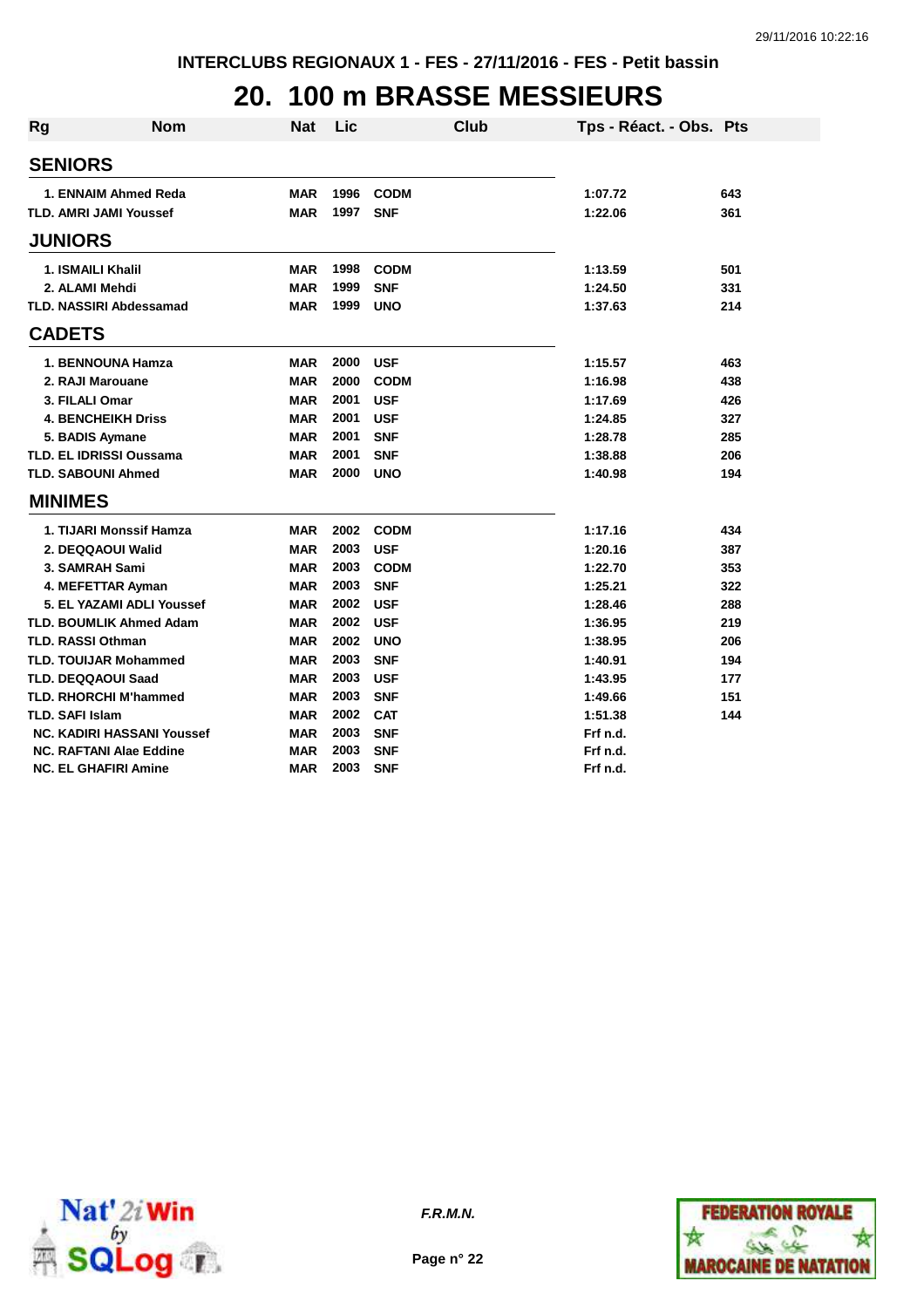### **21. 100 m BRASSE DAMES**

| Rg | <b>Nom</b>                       | <b>Nat</b> | Lic  | Club        | Tps - Réact. - Obs. Pts |     |
|----|----------------------------------|------------|------|-------------|-------------------------|-----|
|    | <b>CADETS</b>                    |            |      |             |                         |     |
|    | 1. RHLIL Meryem                  | <b>MAR</b> | 2001 | <b>CODM</b> | 1:32.91                 | 332 |
|    | 2. EL HAOUAT Aya                 | <b>MAR</b> | 2001 | <b>MAS</b>  | 1:33.48                 | 326 |
|    | 3. MAHMOUDI Meriem               | <b>MAR</b> | 2001 | <b>SNF</b>  | 1:38.28                 | 280 |
|    | <b>MINIMES</b>                   |            |      |             |                         |     |
|    | 1. LAKNIT Hiba                   | <b>MAR</b> | 2002 | <b>CODM</b> | 1:18.73                 | 546 |
|    | 2. ETTALBI Oumayma               | <b>MAR</b> | 2003 | <b>CODM</b> | 1:24.26                 | 445 |
|    | 3. REGRAGUI Salma                | <b>MAR</b> | 2002 | <b>USF</b>  | 1:32.87                 | 332 |
|    | 4. AIT TALEB Fatima Zahrae       | <b>MAR</b> | 2003 | <b>CODM</b> | 1:35.34                 | 307 |
|    | 5. ZNAGUI Meriem                 | <b>MAR</b> | 2002 | <b>USF</b>  | 1:43.54                 | 240 |
|    | 6. EL MARJANI Lina               | <b>MAR</b> | 2003 | <b>USF</b>  | 1:44.66                 | 232 |
|    | 7. MOUTAOUAKIL Douae             | <b>MAR</b> | 2003 | <b>SNF</b>  | 1:44.70                 | 232 |
|    | <b>TLD. FADILA Yassmine</b>      | <b>MAR</b> | 2002 | <b>SNF</b>  | 1:47.77                 | 212 |
|    | <b>TLD. HASBI Yousra</b>         | <b>MAR</b> | 2003 | <b>USF</b>  | 1:47.80                 | 212 |
|    | <b>TLD. HSSINOU Fatima Zahra</b> | <b>MAR</b> | 2003 | <b>USF</b>  | 1:48.30                 | 209 |
|    | <b>TLD. OUALI Boutaina</b>       | <b>MAR</b> | 2003 | <b>CAT</b>  | 1:49.85                 | 201 |
|    | <b>TLD. YAHYA Ghita</b>          | <b>MAR</b> | 2003 | <b>SNF</b>  | 1:51.17                 | 193 |
|    | <b>TLD. LAHIA Chaimae</b>        | <b>MAR</b> | 2003 | <b>USF</b>  | 1:55.30                 | 173 |
|    | TLD. GMIRA Nada                  | <b>MAR</b> | 2002 | <b>USF</b>  | 1:56.03                 | 170 |



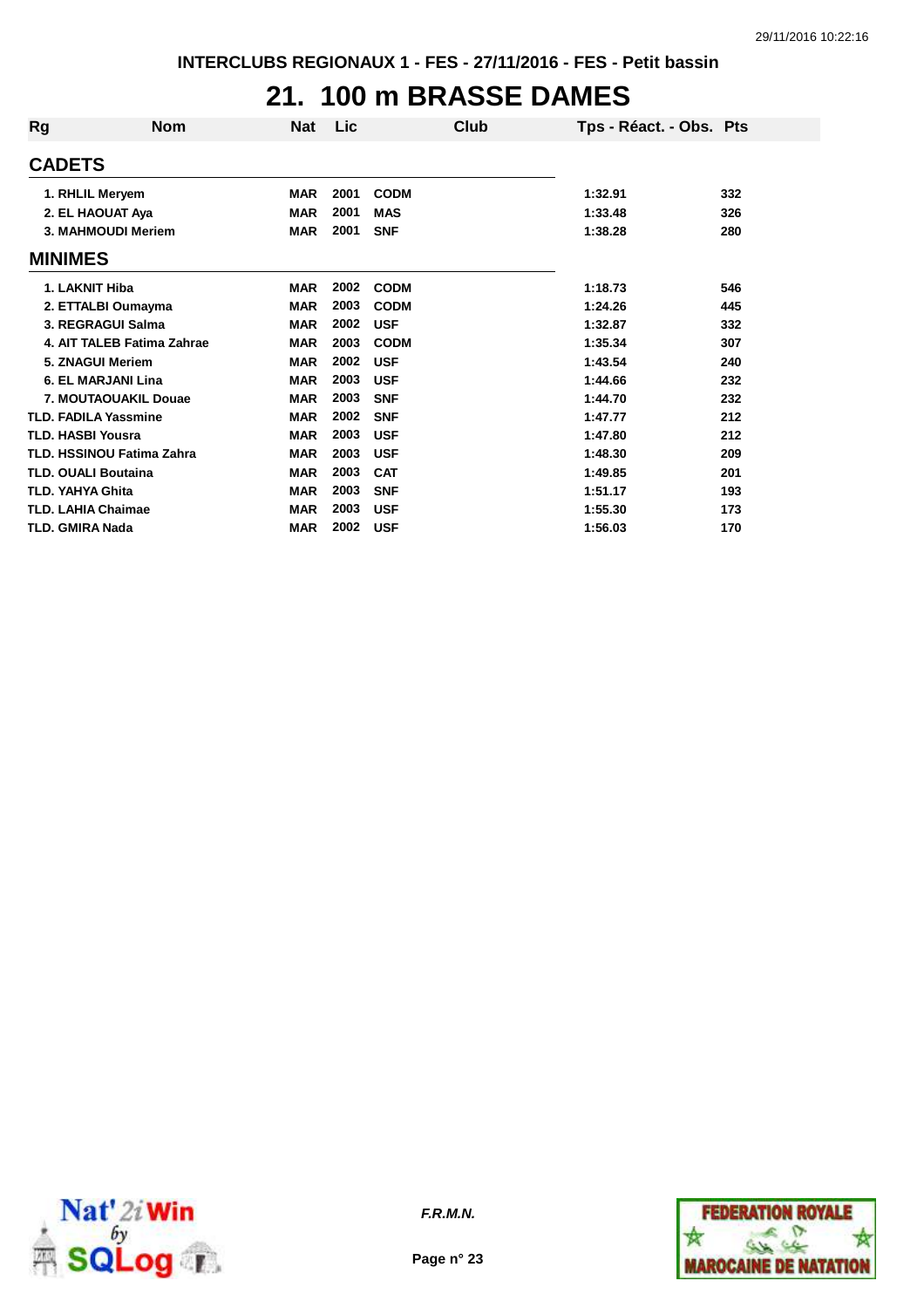# **22. 50 m DOS MESSIEURS**

| <b>Rg</b> | <b>Nom</b>                                            | <b>Nat</b>               | Lic          | <b>Club</b>              | Tps - Réact. - Obs. Pts |            |
|-----------|-------------------------------------------------------|--------------------------|--------------|--------------------------|-------------------------|------------|
|           | <b>SENIORS</b>                                        |                          |              |                          |                         |            |
|           | 1. OUAZZANE Bessame                                   | <b>MAR</b>               | 1996         | <b>USF</b>               | 29.32                   | 551        |
|           | 2. HAOUATI Nouamane                                   | <b>MAR</b>               | 1997         | <b>USF</b>               | 31.28                   | 454        |
|           | <b>TLD. AMRI JAMI Youssef</b>                         | <b>MAR</b>               | 1997         | <b>SNF</b>               | 36.39                   | 288        |
|           | <b>NC. LOTFI Hamza</b>                                | <b>MAR</b>               | 1997         | <b>SNF</b>               | Dsq VI                  | 0          |
|           | <b>JUNIORS</b>                                        |                          |              |                          |                         |            |
|           | 1. AMARTI Karim                                       | <b>MAR</b>               | 1998         | <b>USF</b>               | 31.34                   | 451        |
|           | 2. ISMAILI Khalil                                     | <b>MAR</b>               | 1998         | <b>CODM</b>              | 33.31                   | 376        |
|           | 3. ALAMI Mehdi                                        | <b>MAR</b>               | 1999         | <b>SNF</b>               | 34.63                   | 334        |
|           | 4. CHEKKOURI Hamza                                    | <b>MAR</b>               | 1998         | <b>SNF</b>               | 34.73                   | 331        |
|           | 5. MOJAB Reda                                         | <b>MAR</b>               | 1999         | <b>SNF</b>               | 35.19                   | 318        |
|           | <b>6. EL COUDI EL AMRANI Nafie</b>                    | <b>MAR</b>               | 1998         | <b>MAS</b>               | 35.22                   | 318        |
|           | 7. LOTFI Mohammed                                     | <b>MAR</b>               | 1998         | <b>SNF</b>               | 35.37                   | 314        |
|           | 8. BENNANI Abderrahman                                | <b>MAR</b>               | 1998         | <b>SNF</b>               | 36.29                   | 290        |
|           | <b>TLD. NASSIRI Abdessamad</b>                        | <b>MAR</b>               | 1999         | <b>UNO</b>               | 40.60                   | 207        |
|           | <b>NC. MEFTOUH Ali</b>                                | <b>MAR</b>               | 1999         | <b>SNF</b>               | Frf n.d.                |            |
|           | <b>NC. SAIDI Mohammed Amine</b>                       | <b>MAR</b>               | 1999         | <b>SNF</b>               | Disqual.                | 0          |
|           | <b>CADETS</b>                                         |                          |              |                          |                         |            |
|           | 1. REGRAGUI Abdeljabbar                               | <b>MAR</b>               | 2001         | <b>CODM</b>              | 28.58                   | 595        |
|           | 2. FILALI Omar                                        | <b>MAR</b>               | 2001         | <b>USF</b>               | 32.63                   | 400        |
|           | 3. SEFRAOUI Mohammed                                  | <b>MAR</b>               | 2000         | <b>UNO</b>               | 32.66                   | 398        |
|           | <b>4. HAMOUCHANE Sami</b>                             | <b>MAR</b>               | 2000         | <b>CODM</b>              | 33.38                   | 373        |
|           | 5. BOUDENE IIyas                                      | <b>MAR</b>               | 2001         | <b>MAS</b>               | 33.91                   | 356        |
|           | 6. KHARKHACH Abdellah                                 | <b>MAR</b>               | 2001         | <b>USF</b>               | 33.99                   | 353        |
|           | 7. BENNOUNA Hamza                                     | <b>MAR</b>               | 2000         | <b>USF</b>               | 34.75                   | 331        |
|           | <b>8. EL COUDI EL AMRANI Malik</b>                    | <b>MAR</b>               | 2000         | <b>MAS</b>               | 34.98                   | 324        |
|           | 9. DEBBAGH Ismail                                     | <b>MAR</b>               | 2001         | <b>MAS</b>               | 36.53                   | 285        |
|           | 10. EL GHARIME Soufiane                               | <b>MAR</b>               | 2000         | <b>SNF</b>               | 38.88                   | 236        |
|           | 11. TAZOUDI Hamza<br><b>TLD. BADIS Aymane</b>         | <b>MAR</b><br><b>MAR</b> | 2000<br>2001 | <b>SNF</b><br><b>SNF</b> | 39.82<br>41.23          | 220<br>198 |
|           | <b>TLD. SABOUNI Ahmed</b>                             | <b>MAR</b>               | 2000         | <b>UNO</b>               | 42.68                   | 178        |
|           | <b>NC. EL BEQQALI Adnane</b>                          | <b>MAR</b>               | 2000         | <b>SNF</b>               | Dsq VI                  | 0          |
|           | <b>NC. BENCHEIKH Driss</b>                            | <b>MAR</b>               | 2001         | <b>USF</b>               | Dsq VI                  | 0          |
|           | <b>MINIMES</b>                                        |                          |              |                          |                         |            |
|           | 1. ZOUITEN Omar Ahmed                                 | MAR                      |              | 2002 MAS                 | 31.19                   | 458        |
|           | 2. TIJARI Monssif Hamza                               | <b>MAR</b>               | 2002         | <b>CODM</b>              | 31.98                   | 424        |
|           | 3. EL MOUSSAMI Oussama                                | <b>MAR</b>               | 2003         | <b>CODM</b>              | 35.18                   | 319        |
|           | 4. EL HAMOUMI Ismail                                  | <b>MAR</b>               | 2002 USF     |                          | 35.25                   | 317        |
|           | 5. BENADADA Adnane                                    | <b>MAR</b>               | 2003         | <b>SNF</b>               | 35.95                   | 299        |
|           | <b>6. ELMAMOUN Yasser</b>                             | MAR                      | 2003         | <b>CODM</b>              | 36.04                   | 296        |
|           | 7. ELKAMYA El Mehdi                                   | MAR                      | 2002         | <b>SNF</b>               | 36.13                   | 294        |
|           | 8. EL YAZAMI ADLI Youssef                             | MAR                      | 2002 USF     |                          | 37.18                   | 270        |
|           | 9. SAMRAH Sami                                        | MAR                      |              | 2003 CODM                | 38.04                   | 252        |
|           | 10. MIRI Yassine                                      | MAR                      | 2002         | <b>UNO</b>               | 38.58                   | 242        |
|           | <b>11. KEMMOUNE Anass</b>                             | MAR                      | 2003         | <b>SNF</b>               | 38.95                   | 235        |
|           | 12. SIAHMED OUALI Aymane                              | MAR                      | 2002         | <b>SNF</b>               | 39.45                   | 226        |
|           | 13. MBASSO Youssef                                    | <b>MAR</b>               | 2002         | <b>UNO</b>               | 40.54                   | 208        |
|           | <b>14. ES SAHELY Ilyas</b>                            | MAR                      | 2003         | <b>SNF</b>               | 40.73                   | 205        |
|           | 15. RASSI Othman                                      | <b>MAR</b>               |              | 2002 UNO                 | 42.19                   | 185        |
|           | 16. BOUMLIK Ahmed Adam                                | <b>MAR</b>               | 2002         | <b>USF</b>               | 42.68                   | 178        |
|           | TLD. AMMARA Abderrahmane<br><b>TLD. SAIDI Youssef</b> | <b>MAR</b><br><b>MAR</b> | 2003<br>2003 | <b>CAT</b><br><b>SNF</b> | 45.36<br>46.22          | 148<br>140 |
|           |                                                       |                          |              |                          |                         |            |



**F.R.M.N.**

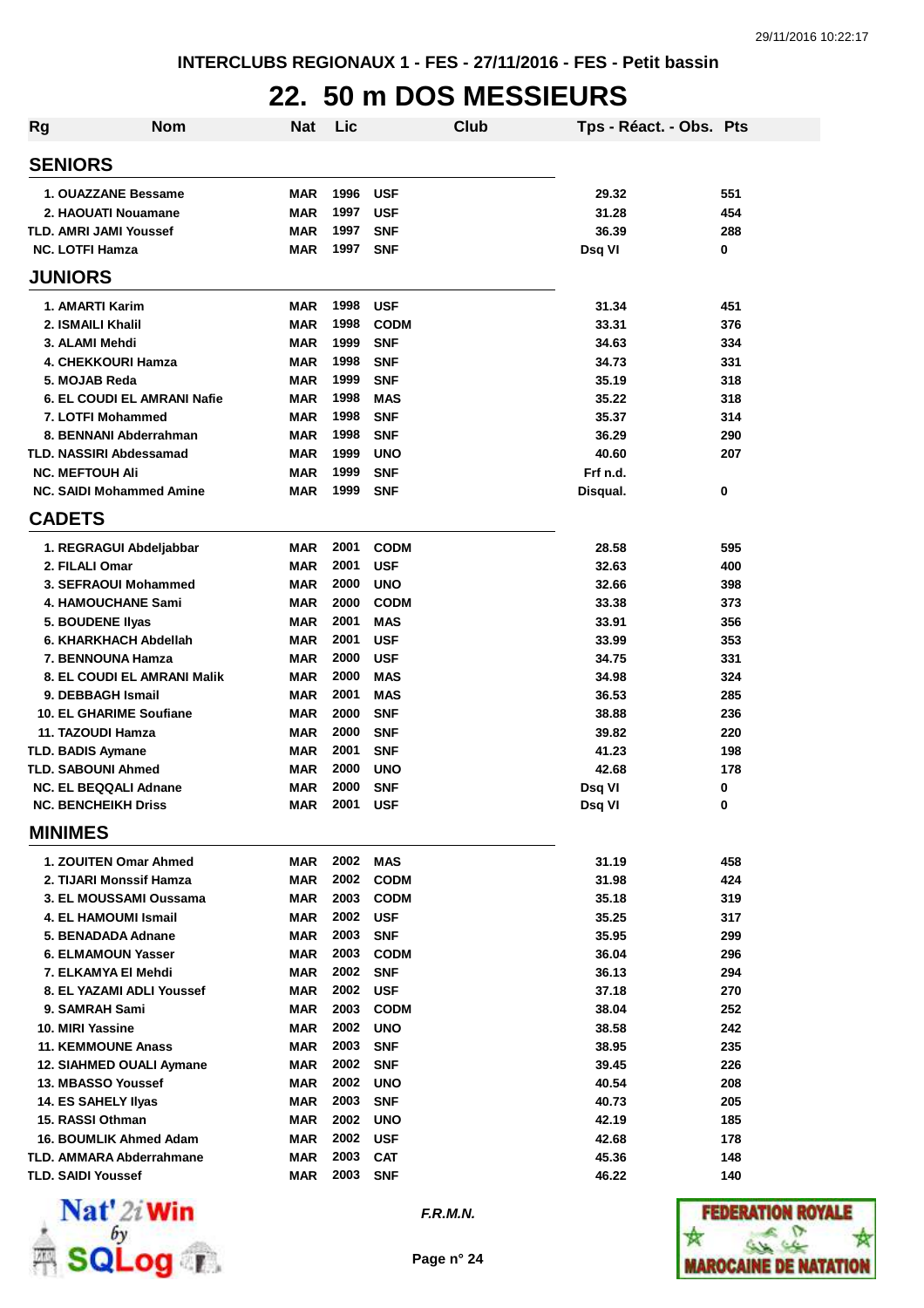**INTERCLUBS REGIONAUX 1 - FES - 27/11/2016 - FES - Petit bassin**

# **22. 50 m DOS MESSIEURS**

| Rg                               | Nom | <b>Nat</b> | Lic.     |            | Club | Tps - Réact. - Obs. Pts |     |
|----------------------------------|-----|------------|----------|------------|------|-------------------------|-----|
| <b>MINIMES</b>                   |     |            |          |            |      |                         |     |
| <b>TLD. AYACH Mohamed Chawki</b> |     | <b>MAR</b> | 2003 CAT |            |      | 48.77                   | 119 |
| <b>NC. RHZAL Walid</b>           |     | <b>MAR</b> | 2003     | <b>UNO</b> |      | Dsg FD                  | 0   |
| <b>NC. BAKHTAOUI Omar</b>        |     | <b>MAR</b> | 2002     | <b>UNO</b> |      | Dsg VI                  | 0   |
| <b>NC. HOUMMAN Oussama</b>       |     | <b>MAR</b> | 2002     | <b>UNO</b> |      | Disqual.                | 0   |



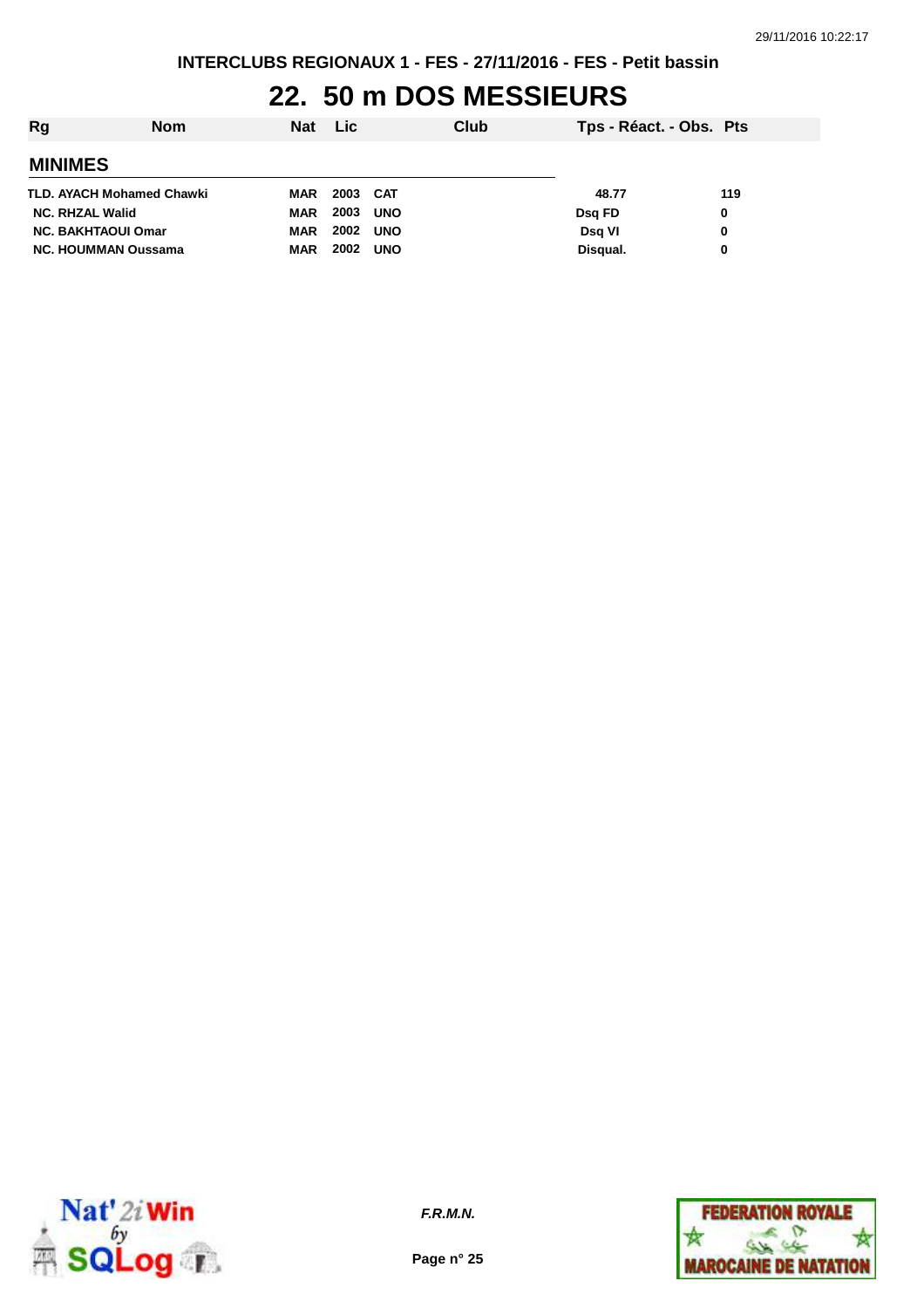# **23. 50 m DOS DAMES**

| <b>Rg</b>                    | <b>Nom</b>                 | <b>Nat</b> | Lic  | <b>Club</b> | Tps - Réact. - Obs. Pts |          |
|------------------------------|----------------------------|------------|------|-------------|-------------------------|----------|
| <b>JUNIORS</b>               |                            |            |      |             |                         |          |
|                              | TLD. MOUTAOUAKEL Yousra    | <b>MAR</b> | 1999 | <b>SNF</b>  | 45.47                   | 210      |
| <b>CADETS</b>                |                            |            |      |             |                         |          |
| 1. DIOURI Rim                |                            | <b>MAR</b> | 2000 | <b>CODM</b> | 34.20                   | 495      |
| 2. OUFRID Oumnia             |                            | <b>MAR</b> | 2001 | <b>CODM</b> | 35.16                   | 456      |
| 3. RHLIL Meryem              |                            | <b>MAR</b> | 2001 | <b>CODM</b> | 35.59                   | 439      |
| 4. BOUBRIK Hajar             |                            | <b>MAR</b> | 2001 | <b>SNF</b>  | 41.09                   | 285      |
| 5. QOTIA Basma               |                            | <b>MAR</b> | 2001 | <b>CAT</b>  | 43.45                   | 241      |
| <b>6. MAHMOUDI Meriem</b>    |                            | <b>MAR</b> | 2001 | <b>SNF</b>  | 43.57                   | 239      |
| 7. EL HAOUAT Aya             |                            | <b>MAR</b> | 2001 | <b>MAS</b>  | 43.76                   | 236      |
| <b>MINIMES</b>               |                            |            |      |             |                         |          |
| 1. ETTALBI Oumayma           |                            | <b>MAR</b> | 2003 | <b>CODM</b> | 34.49                   | 483      |
|                              | 2. EL MOUJARRADE Douae     | <b>MAR</b> | 2003 | <b>SNF</b>  | 35.69                   | 436      |
| 3. SABER Hajar               |                            | <b>MAR</b> | 2003 | <b>CODM</b> | 36.75                   | 399      |
| 4. ADIANNA Aya               |                            | <b>MAR</b> | 2002 | <b>SNF</b>  | 37.49                   | 376      |
| 5. BENNANI Rim               |                            | <b>MAR</b> | 2002 | <b>CODM</b> | 38.47                   | 348      |
| 6. KANDILI Imane             |                            | <b>MAR</b> | 2003 | <b>SNF</b>  | 39.64                   | 318      |
|                              | 7. AIT TALEB Fatima Zahrae | <b>MAR</b> | 2003 | <b>CODM</b> | 40.47                   | 299      |
|                              | 8. MOUTAOUAKIL Douae       | <b>MAR</b> | 2003 | <b>SNF</b>  | 42.28                   | 262      |
| 9. FADILA Yassmine           |                            | <b>MAR</b> | 2002 | <b>SNF</b>  | 42.57                   | 256      |
| 10. HASBI Yousra             |                            | <b>MAR</b> | 2003 | <b>USF</b>  | 43.28                   | 244      |
| 11. HOUITE Salma             |                            | <b>MAR</b> | 2003 | <b>USF</b>  | 43.40                   | 242      |
| 12. EL MARJANI Lina          |                            | <b>MAR</b> | 2003 | <b>USF</b>  | 43.45                   | 241      |
|                              | 13. HSSINOU Fatima Zahra   | <b>MAR</b> | 2003 | <b>USF</b>  | 44.47                   | 225      |
| 14. DIOURI Oumaima           |                            | <b>MAR</b> | 2002 | <b>SNF</b>  | 45.39                   | 211      |
| 15. YAHYA Ghita              |                            | <b>MAR</b> | 2003 | <b>SNF</b>  | 45.52                   | 210      |
| TLD. LAHIA Chaimae           |                            | <b>MAR</b> | 2003 | <b>USF</b>  | 47.02                   | 190      |
| <b>NC. BENNIS Sara</b>       |                            | <b>MAR</b> | 2003 | <b>MAS</b>  | Frf n.d.                |          |
| <b>NC. BOULAGUIGUE Maria</b> |                            | <b>MAR</b> | 2003 | <b>MAS</b>  | Frf n.d.                |          |
| <b>NC. GUESSOUS Kenza</b>    |                            | <b>MAR</b> | 2003 | <b>MAS</b>  | Frf n.d.                |          |
| <b>NC. KADI Meryem</b>       |                            | <b>MAR</b> | 2003 | <b>MAS</b>  | Dsq VI                  | 0        |
| <b>NC. SAYARH Kawtar</b>     |                            | <b>MAR</b> | 2003 | <b>MAS</b>  | Dsq VI                  | $\bf{0}$ |





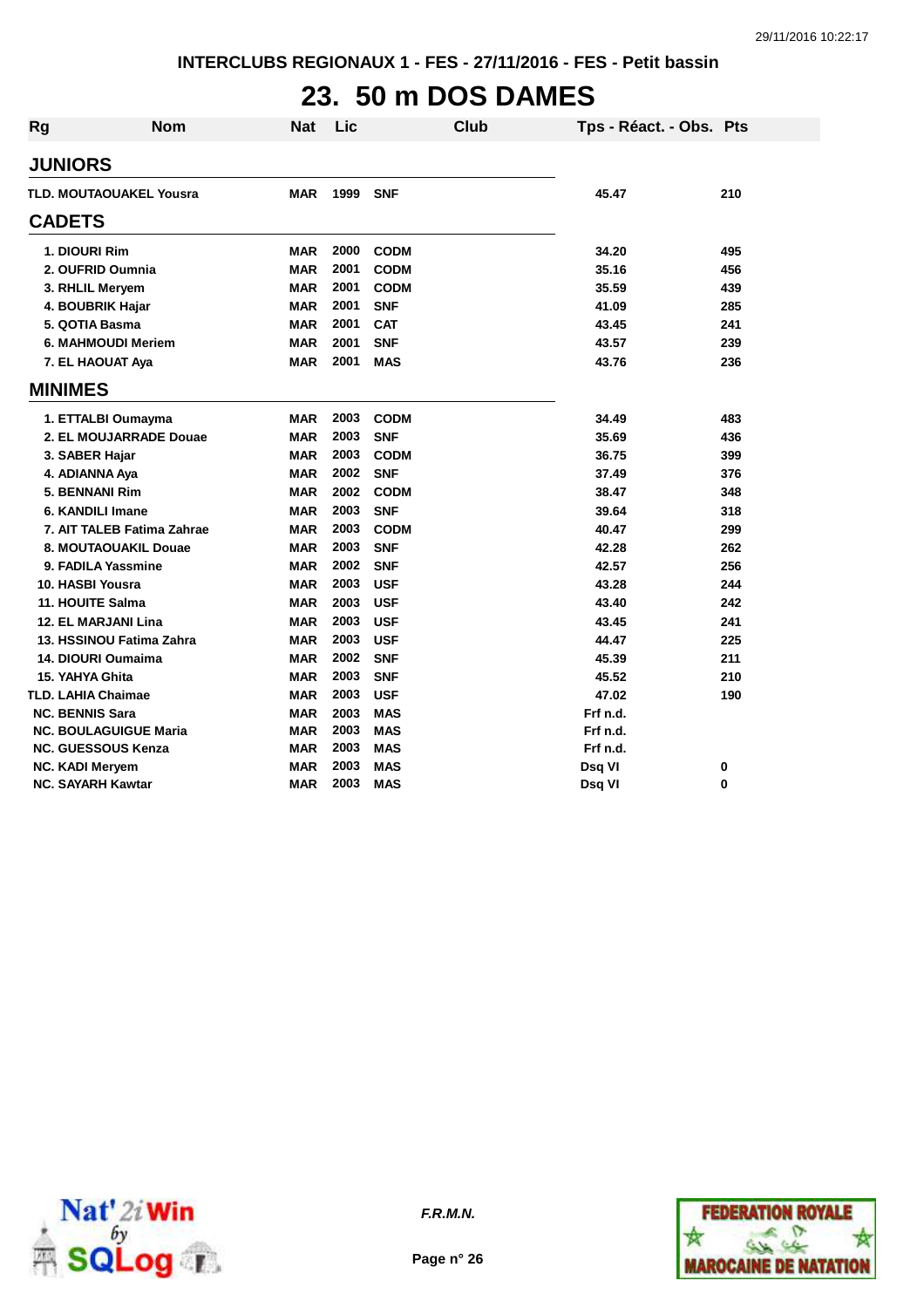# **24. 400 m 4 NAGES MESSIEURS**

| Rg               | <b>Nom</b>                    | <b>Nat</b> | Lic  | Club        | Tps - Réact. - Obs. Pts |     |
|------------------|-------------------------------|------------|------|-------------|-------------------------|-----|
| <b>SENIORS</b>   |                               |            |      |             |                         |     |
|                  | 1. HAOUATI Nouamane           | <b>MAR</b> | 1997 | <b>USF</b>  | 5:29.81                 | 404 |
| <b>CADETS</b>    |                               |            |      |             |                         |     |
|                  | 1. REGRAGUI Abdeljabbar       | <b>MAR</b> | 2001 | <b>CODM</b> | 4:58.45                 | 545 |
| 2. RAJI Marouane |                               | <b>MAR</b> | 2000 | <b>CODM</b> | 5:23.31                 | 429 |
| <b>MINIMES</b>   |                               |            |      |             |                         |     |
|                  | 1. ZOUITEN Omar Ahmed         | <b>MAR</b> | 2002 | <b>MAS</b>  | 5:36.63                 | 380 |
|                  | 2. DEQQAOUI Walid             | <b>MAR</b> | 2003 | <b>USF</b>  | 5:55.09                 | 323 |
|                  | 3. MEFETTAR Ayman             | <b>MAR</b> | 2003 | <b>SNF</b>  | 6:00.23                 | 310 |
|                  | <b>4. EL BOURAKKADI Walid</b> | <b>MAR</b> | 2003 | <b>SNF</b>  | 6:11.45                 | 282 |
|                  | 5. EL MOUSSAMI Oussama        | <b>MAR</b> | 2003 | <b>CODM</b> | 6:13.97                 | 277 |
|                  | TLD. ELKAMYA EI Mehdi         | <b>MAR</b> | 2002 | <b>SNF</b>  | 6:28.03                 | 248 |



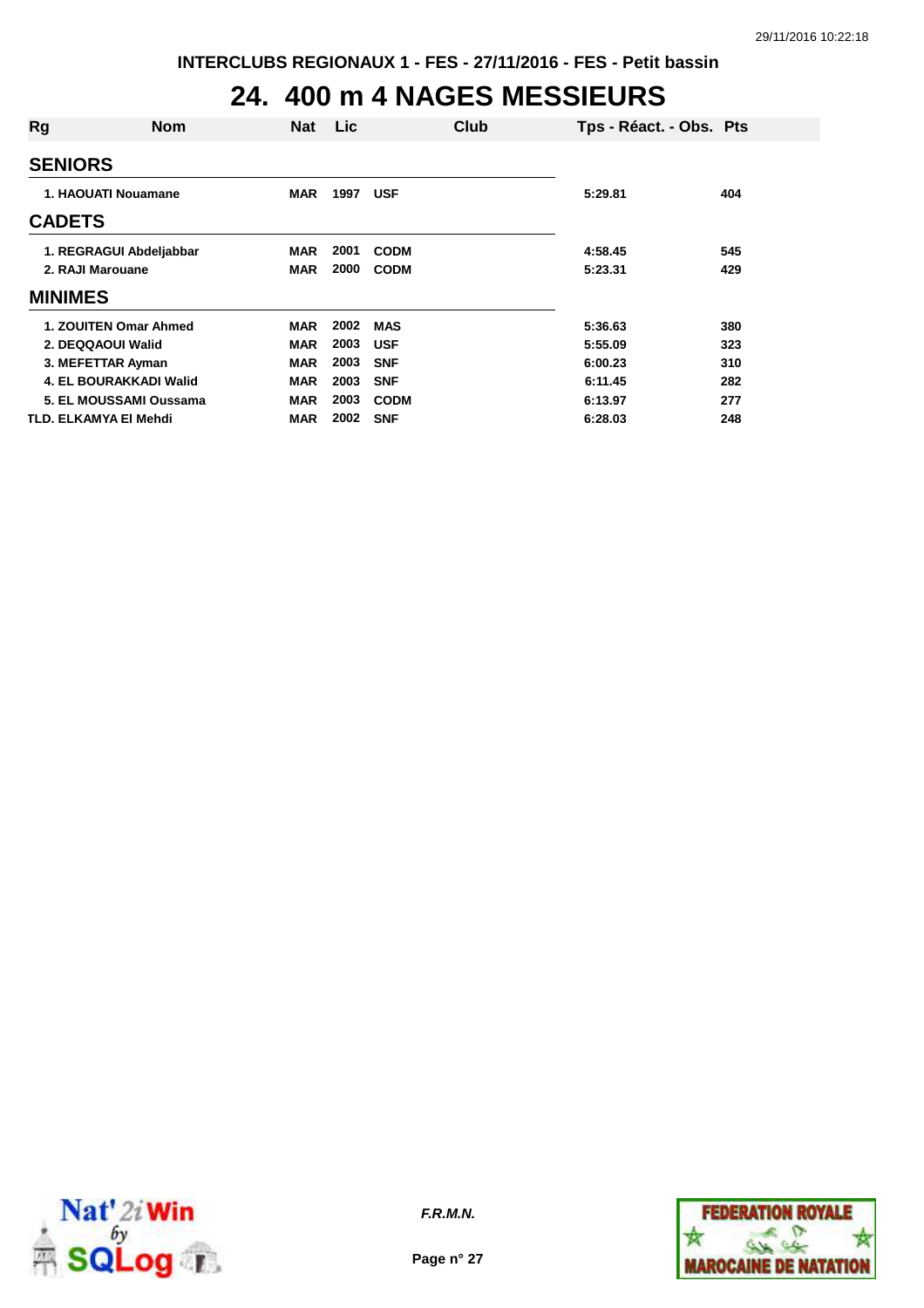# **25. 400 m 4 NAGES DAMES**

| Rg                     | <b>Nom</b> | <b>Nat</b> | Lic  |             | Club | Tps - Réact. - Obs. Pts |     |
|------------------------|------------|------------|------|-------------|------|-------------------------|-----|
| <b>CADETS</b>          |            |            |      |             |      |                         |     |
| <b>NC. DIOURI Rim</b>  |            | <b>MAR</b> | 2000 | <b>CODM</b> |      | <b>\bandon</b>          | 0   |
| <b>MINIMES</b>         |            |            |      |             |      |                         |     |
| 1. LAKNIT Hiba         |            | <b>MAR</b> | 2002 | <b>CODM</b> |      | 5:38.54                 | 498 |
| 2. SABER Hajar         |            | <b>MAR</b> | 2003 | <b>CODM</b> |      | 6:07.21                 | 390 |
| 3. ADIANNA Aya         |            | <b>MAR</b> | 2002 | <b>SNF</b>  |      | 6:10.68                 | 379 |
| 4. EL MOUJARRADE Douae |            | <b>MAR</b> | 2003 | <b>SNF</b>  |      | 6:28.63                 | 329 |



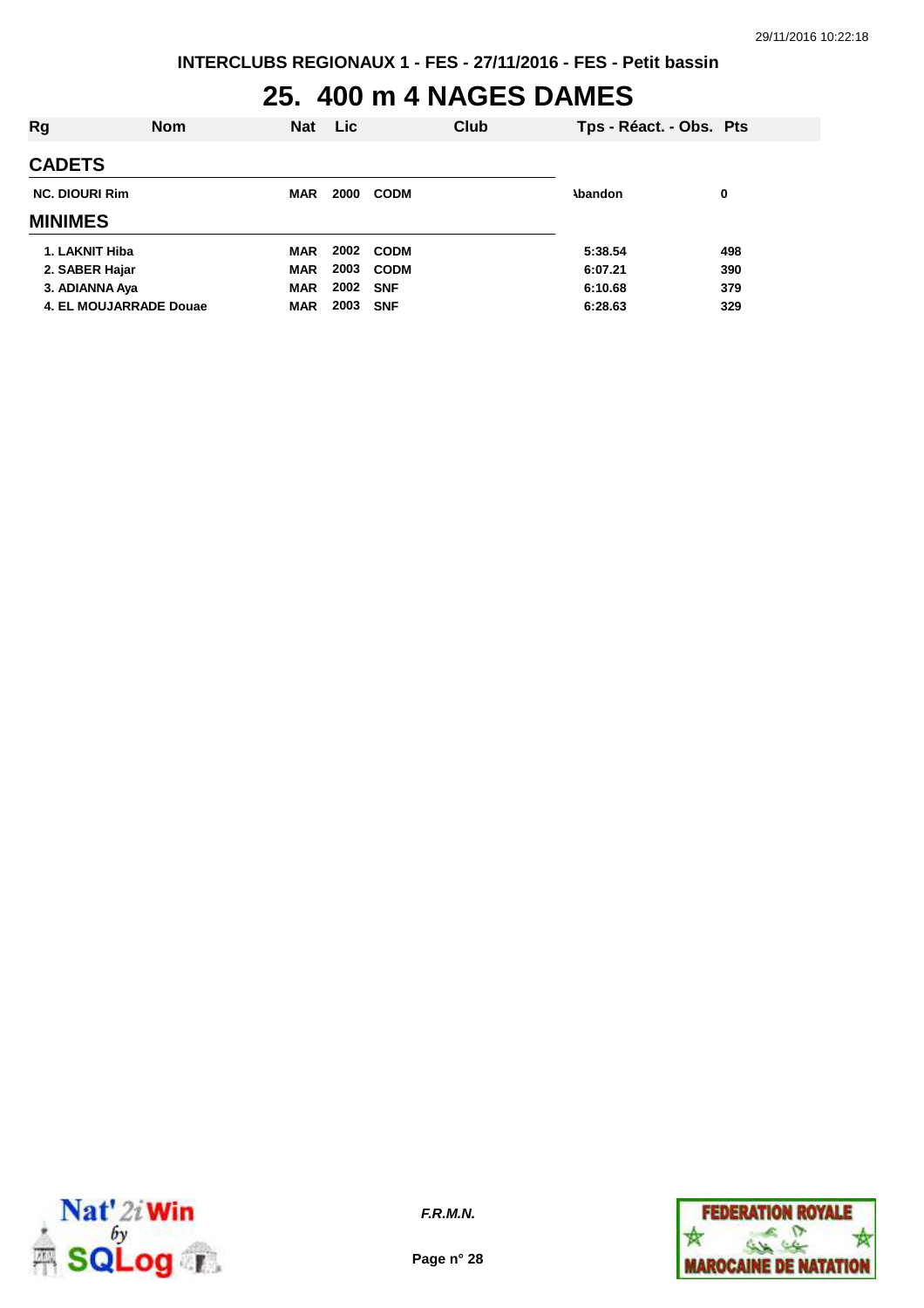#### **26. 200 m PAPILLON MESSIEURS**

| Rg                         | <b>Nom</b> | <b>Nat</b> | Lic  |             | Club | Tps - Réact. - Obs. Pts |     |
|----------------------------|------------|------------|------|-------------|------|-------------------------|-----|
| <b>SENIORS</b>             |            |            |      |             |      |                         |     |
| 1. SABER Said              |            | <b>MAR</b> | 1995 | <b>CODM</b> |      | 2:07.19                 | 673 |
| <b>JUNIORS</b>             |            |            |      |             |      |                         |     |
| <b>1. SADOUK Ali</b>       |            | <b>MAR</b> | 1999 | <b>USF</b>  |      | 2:25.22                 | 452 |
| <b>CADETS</b>              |            |            |      |             |      |                         |     |
| <b>NC. HAMOUCHANE Sami</b> |            | <b>MAR</b> | 2000 | <b>CODM</b> |      | <b>\bandon</b>          | 0   |
| <b>MINIMES</b>             |            |            |      |             |      |                         |     |
| 1. TIJARI Monssif Hamza    |            | <b>MAR</b> | 2002 | <b>CODM</b> |      | 2:21.47                 | 489 |
| 2. EL MOUSSAMI Oussama     |            | <b>MAR</b> | 2003 | <b>CODM</b> |      | 2:52.30                 | 271 |
| 3. DEQQAOUI Walid          |            | <b>MAR</b> | 2003 | <b>USF</b>  |      | 2:52.35                 | 270 |
| 4. BENADADA Adnane         |            | <b>MAR</b> | 2003 | <b>SNF</b>  |      | 3:02.28                 | 228 |
| 5. EL BOURAKKADI Walid     |            | <b>MAR</b> | 2003 | <b>SNF</b>  |      | 3:04.16                 | 222 |



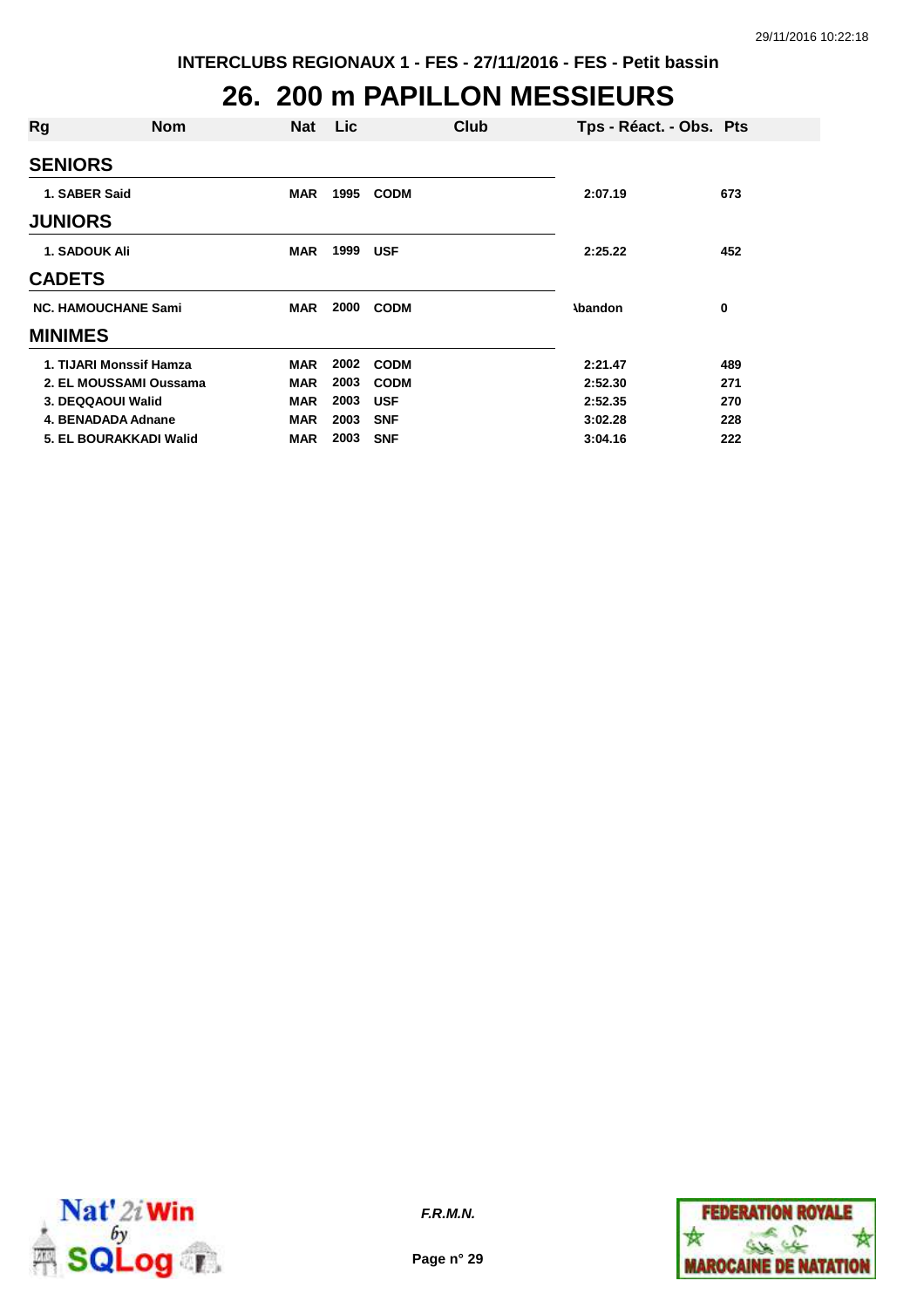#### **27. 200 m PAPILLON DAMES**

| Rg                      | <b>Nom</b> | <b>Nat</b> | <b>Lic</b> |            | Club | Tps - Réact. - Obs. Pts |     |
|-------------------------|------------|------------|------------|------------|------|-------------------------|-----|
| <b>MINIMES</b>          |            |            |            |            |      |                         |     |
| 1. LAKNIT Hiba          |            | <b>MAR</b> |            | 2002 CODM  |      | 2:45.86                 | 396 |
| 2. REGRAGUI Salma       |            | <b>MAR</b> | 2002 USF   |            |      | 2:51.81                 | 356 |
| 3. EL MOUJARRADE Douae  |            | <b>MAR</b> | 2003 SNF   |            |      | 3:08.27                 | 270 |
| 4. ADIANNA Aya          |            | <b>MAR</b> | 2002 SNF   |            |      | 3:10.96                 | 259 |
| <b>TLD. YAHYA Ghita</b> |            | <b>MAR</b> | 2003       | <b>SNF</b> |      | 3:58.34                 | 133 |



**F.R.M.N.**

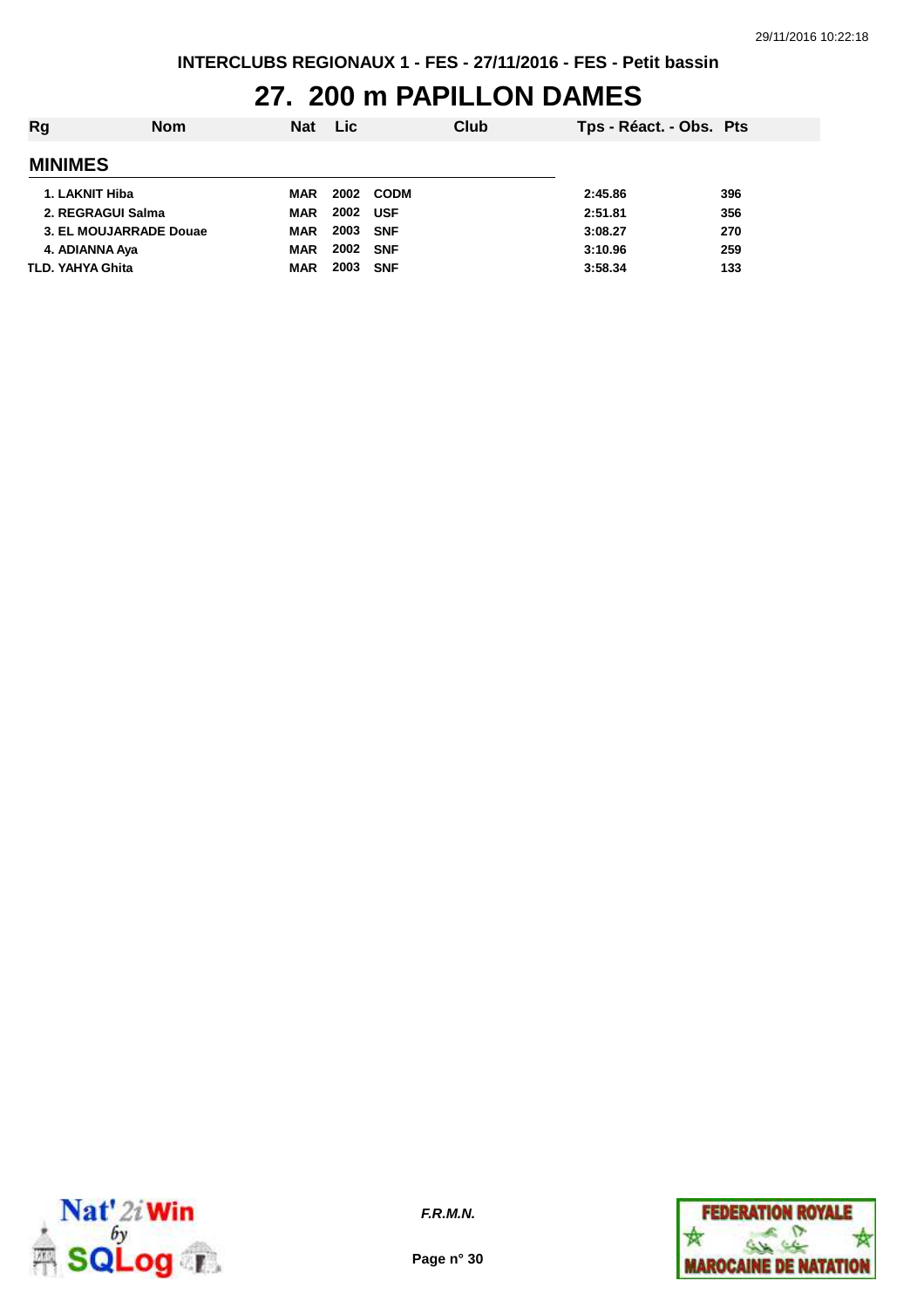# **28. 100 m DOS MESSIEURS**

| <b>Rg</b>                | <b>Nom</b>                       | <b>Nat</b> | Lic  | Club        | Tps - Réact. - Obs. Pts |     |
|--------------------------|----------------------------------|------------|------|-------------|-------------------------|-----|
| <b>SENIORS</b>           |                                  |            |      |             |                         |     |
|                          | <b>1. KOUAME Amine</b>           | <b>MAR</b> | 1986 | <b>USF</b>  | 58.47                   | 701 |
|                          | 2. OUAZZANE Bessame              | <b>MAR</b> | 1996 | <b>USF</b>  | 1:05.67                 | 494 |
|                          | 3. HAOUATI Nouamane              | <b>MAR</b> | 1997 | <b>USF</b>  | 1:10.19                 | 405 |
| <b>JUNIORS</b>           |                                  |            |      |             |                         |     |
|                          | 1. AMARTI Karim                  | <b>MAR</b> | 1998 | <b>USF</b>  | 1:06.13                 | 484 |
|                          | 2. ISMAILI Khalil                | <b>MAR</b> | 1998 | <b>CODM</b> | 1:11.09                 | 390 |
| 3. ALAMI Mehdi           |                                  | <b>MAR</b> | 1999 | <b>SNF</b>  | 1:16.21                 | 316 |
| <b>CADETS</b>            |                                  |            |      |             |                         |     |
|                          | 1. REGRAGUI Abdeljabbar          | <b>MAR</b> | 2001 | <b>CODM</b> | 1:01.75                 | 595 |
| 2. FILALI Omar           |                                  | <b>MAR</b> | 2001 | <b>USF</b>  | 1:12.77                 | 363 |
|                          | <b>3. BENCHEIKH Driss</b>        | <b>MAR</b> | 2001 | <b>USF</b>  | 1:13.03                 | 359 |
|                          | 4. KHARKHACH Abdellah            | <b>MAR</b> | 2001 | <b>USF</b>  | 1:13.41                 | 354 |
|                          | 5. SEFRAOUI Mohammed             | <b>MAR</b> | 2000 | <b>UNO</b>  | 1:15.39                 | 327 |
|                          | 6. BENNOUNA Hamza                | <b>MAR</b> | 2000 | <b>USF</b>  | 1:16.48                 | 313 |
| <b>TLD. BADIS Aymane</b> |                                  | <b>MAR</b> | 2001 | <b>SNF</b>  | 1:30.83                 | 187 |
| <b>NC. BOUDENE Ilyas</b> |                                  | <b>MAR</b> | 2001 | <b>MAS</b>  | Disqual.                | 0   |
| <b>MINIMES</b>           |                                  |            |      |             |                         |     |
|                          | 1. ZOUITEN Omar Ahmed            | <b>MAR</b> | 2002 | <b>MAS</b>  | 1:09.53                 | 416 |
|                          | 2. EL HAMOUMI Ismail             | <b>MAR</b> | 2002 | <b>USF</b>  | 1:16.77                 | 309 |
|                          | 3. ELMAMOUN Yasser               | <b>MAR</b> | 2003 | <b>CODM</b> | 1:20.76                 | 266 |
|                          | 4. ELKAMYA El Mehdi              | <b>MAR</b> | 2002 | <b>SNF</b>  | 1:21.63                 | 257 |
|                          | 5. EL MOUSSAMI Oussama           | <b>MAR</b> | 2003 | <b>CODM</b> | 1:21.83                 | 255 |
|                          | <b>6. EL YAZAMI ADLI Youssef</b> | <b>MAR</b> | 2002 | <b>USF</b>  | 1:21.97                 | 254 |
|                          | 7. SAMRAH Sami                   | <b>MAR</b> | 2003 | <b>CODM</b> | 1:22.46                 | 249 |
| 8. RHZAL Walid           |                                  | <b>MAR</b> | 2003 | <b>UNO</b>  | 1:22.57                 | 248 |
|                          | 9. MBASSO Youssef                | <b>MAR</b> | 2002 | <b>UNO</b>  | 1:23.61                 | 239 |
|                          | 10. SIAHMED OUALI Aymane         | <b>MAR</b> | 2002 | <b>SNF</b>  | 1:26.65                 | 215 |
|                          | 11. ES SAHELY Ilyas              | <b>MAR</b> | 2003 | <b>SNF</b>  | 1:29.55                 | 195 |
|                          | <b>12. KEMMOUNE Anass</b>        | <b>MAR</b> | 2003 | <b>SNF</b>  | 1:30.72                 | 187 |
|                          | 13. DEQQAOUI Saad                | <b>MAR</b> | 2003 | <b>USF</b>  | 1:32.66                 | 176 |
|                          | TLD. BOUMLIK Ahmed Adam          | <b>MAR</b> | 2002 | <b>USF</b>  | 1:36.18                 | 157 |



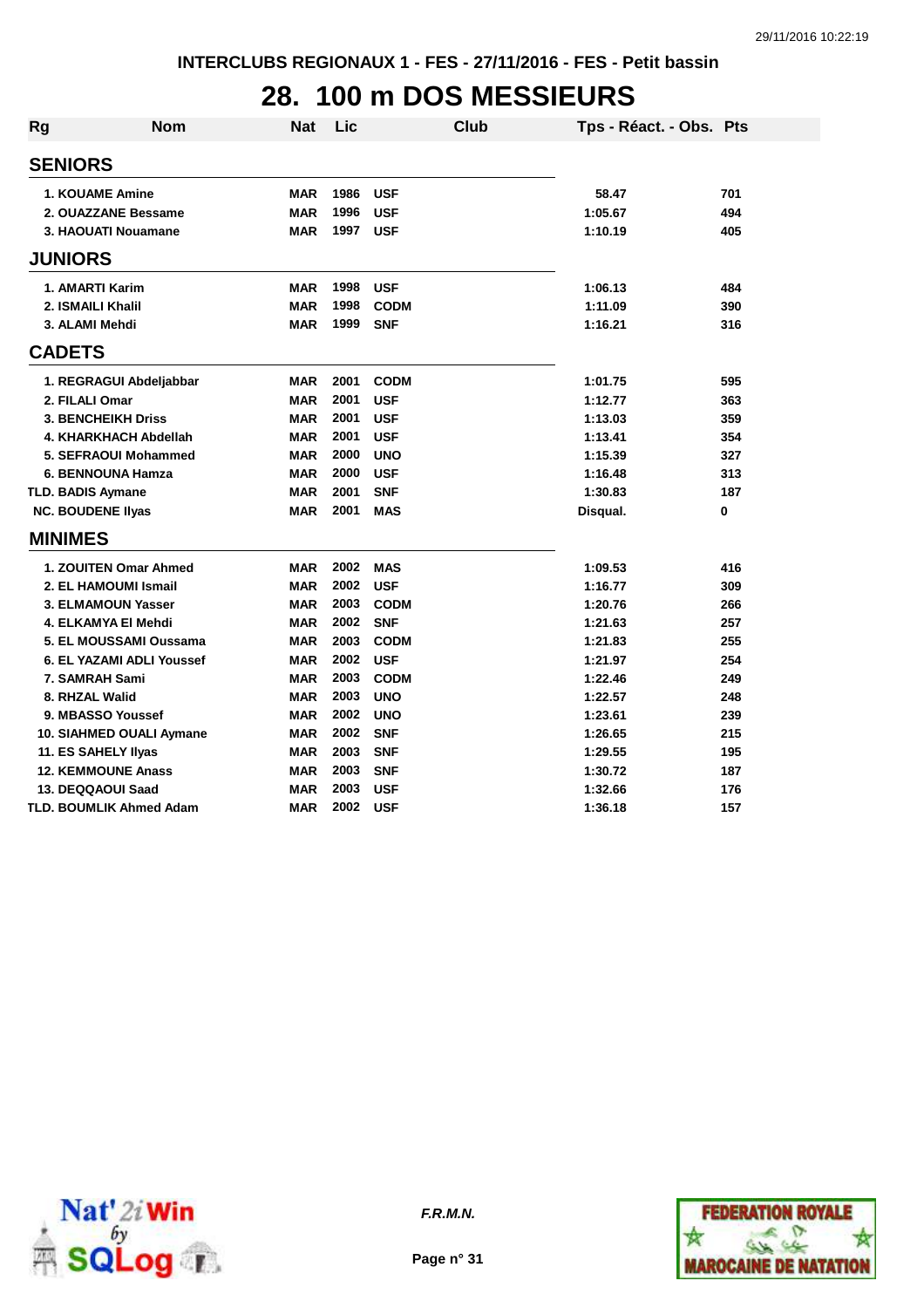# **29. 100 m DOS DAMES**

| Rg                      | <b>Nom</b>                         | <b>Nat</b> | Lic  | Club        | Tps - Réact. - Obs. Pts |     |
|-------------------------|------------------------------------|------------|------|-------------|-------------------------|-----|
| <b>CADETS</b>           |                                    |            |      |             |                         |     |
|                         | 1. OUFRID Oumnia                   | <b>MAR</b> | 2001 | <b>CODM</b> | 1:14.05                 | 483 |
| 2. DIOURI Rim           |                                    | <b>MAR</b> | 2000 | <b>CODM</b> | 1:14.41                 | 476 |
|                         | 3. BOUBRIK Hajar                   | <b>MAR</b> | 2001 | <b>SNF</b>  | 1:29.59                 | 273 |
| <b>NC. RHLIL Meryem</b> |                                    | <b>MAR</b> | 2001 | <b>CODM</b> | Frf exc.                |     |
|                         | <b>NC. MAHMOUDI Meriem</b>         | <b>MAR</b> | 2001 | <b>SNF</b>  | Frf exc.                |     |
| <b>MINIMES</b>          |                                    |            |      |             |                         |     |
|                         | 1. ETTALBI Oumayma                 | <b>MAR</b> | 2003 | <b>CODM</b> | 1:19.08                 | 397 |
| 2. SABER Hajar          |                                    | <b>MAR</b> | 2003 | <b>CODM</b> | 1:20.00                 | 383 |
| 3. ADIANNA Aya          |                                    | <b>MAR</b> | 2002 | <b>SNF</b>  | 1:21.79                 | 358 |
| <b>4. BENNANI Rim</b>   |                                    | <b>MAR</b> | 2002 | <b>CODM</b> | 1:21.97                 | 356 |
|                         | 5. EL MOUJARRADE Douae             | <b>MAR</b> | 2003 | <b>SNF</b>  | 1:22.12                 | 354 |
|                         | 6. KANDILI Imane                   | <b>MAR</b> | 2003 | <b>SNF</b>  | 1:24.97                 | 320 |
|                         | 7. FADILA Yassmine                 | <b>MAR</b> | 2002 | <b>SNF</b>  | 1:30.98                 | 260 |
|                         | 8. MOUTAOUAKIL Douae               | <b>MAR</b> | 2003 | <b>SNF</b>  | 1:35.47                 | 225 |
|                         | 9. HSSINOU Fatima Zahra            | <b>MAR</b> | 2003 | <b>USF</b>  | 1:36.98                 | 215 |
| 10. HASBI Yousra        |                                    | <b>MAR</b> | 2003 | <b>USF</b>  | 1:37.58                 | 211 |
|                         | <b>NC. AIT TALEB Fatima Zahrae</b> | <b>MAR</b> | 2003 | <b>CODM</b> | Dsq VI                  | 0   |
|                         | <b>NC. EL MARJANI Lina</b>         | <b>MAR</b> | 2003 | <b>USF</b>  | Dsg VI                  | 0   |



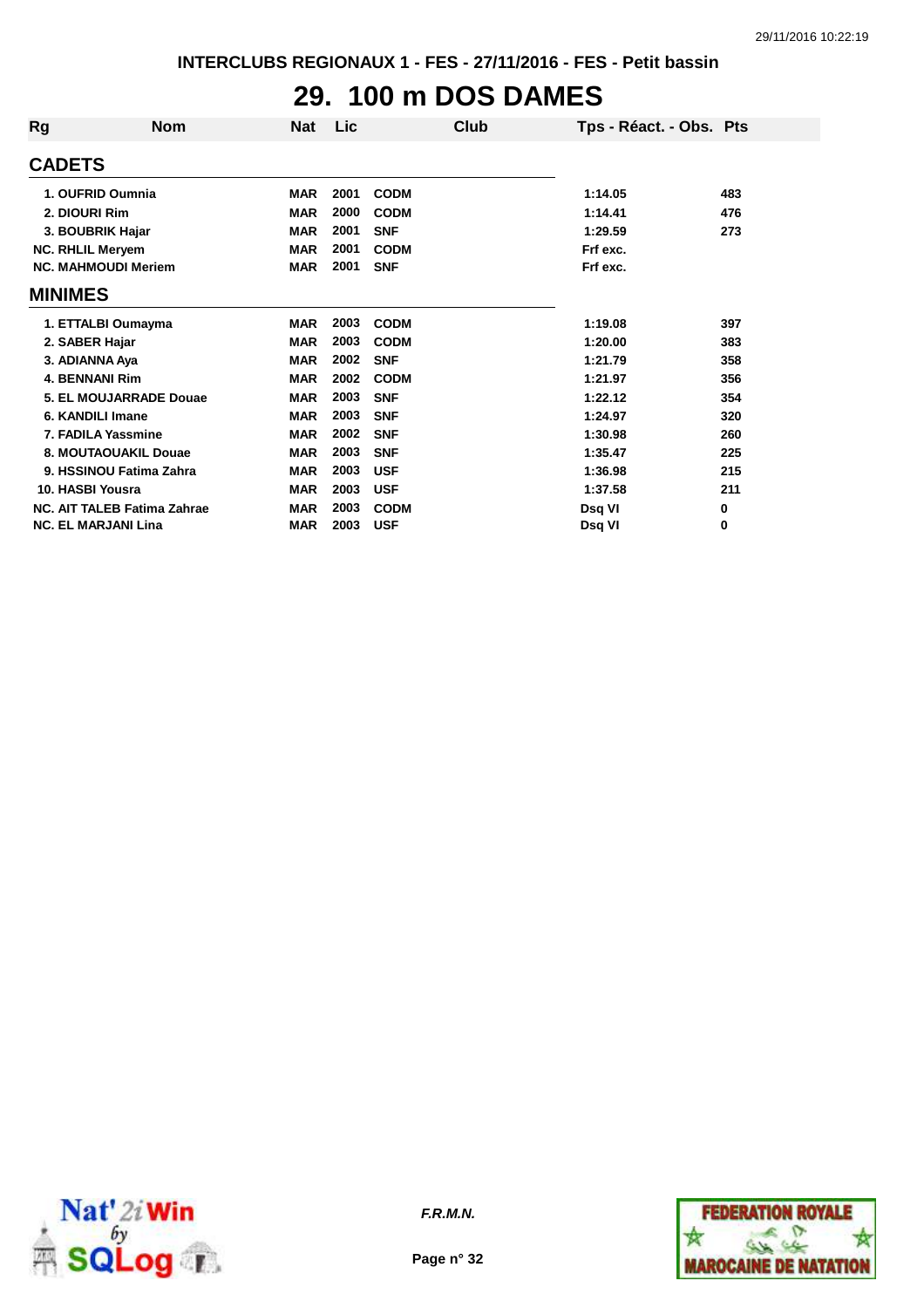### **30. 1500 m NAGE LIBRE MESSIEURS**

| Rg               | <b>Nom</b>              | <b>Nat</b> | <b>Lic</b> | Club        | Tps - Réact. - Obs. Pts |     |
|------------------|-------------------------|------------|------------|-------------|-------------------------|-----|
| <b>CADETS</b>    |                         |            |            |             |                         |     |
|                  | 1. REGRAGUI Abdeljabbar | MAR        | 2001       | <b>CODM</b> | 18:00.34                | 524 |
| 2. RAJI Marouane |                         | <b>MAR</b> | 2000       | <b>CODM</b> | 18:12.98                | 506 |
| <b>MINIMES</b>   |                         |            |            |             |                         |     |
|                  | 1. MEFETTAR Ayman       | <b>MAR</b> | 2003       | <b>SNF</b>  | 20:12.44                | 370 |
|                  | 2. EL BOURAKKADI Walid  | <b>MAR</b> | 2003       | <b>SNF</b>  | 20:54.25                | 334 |



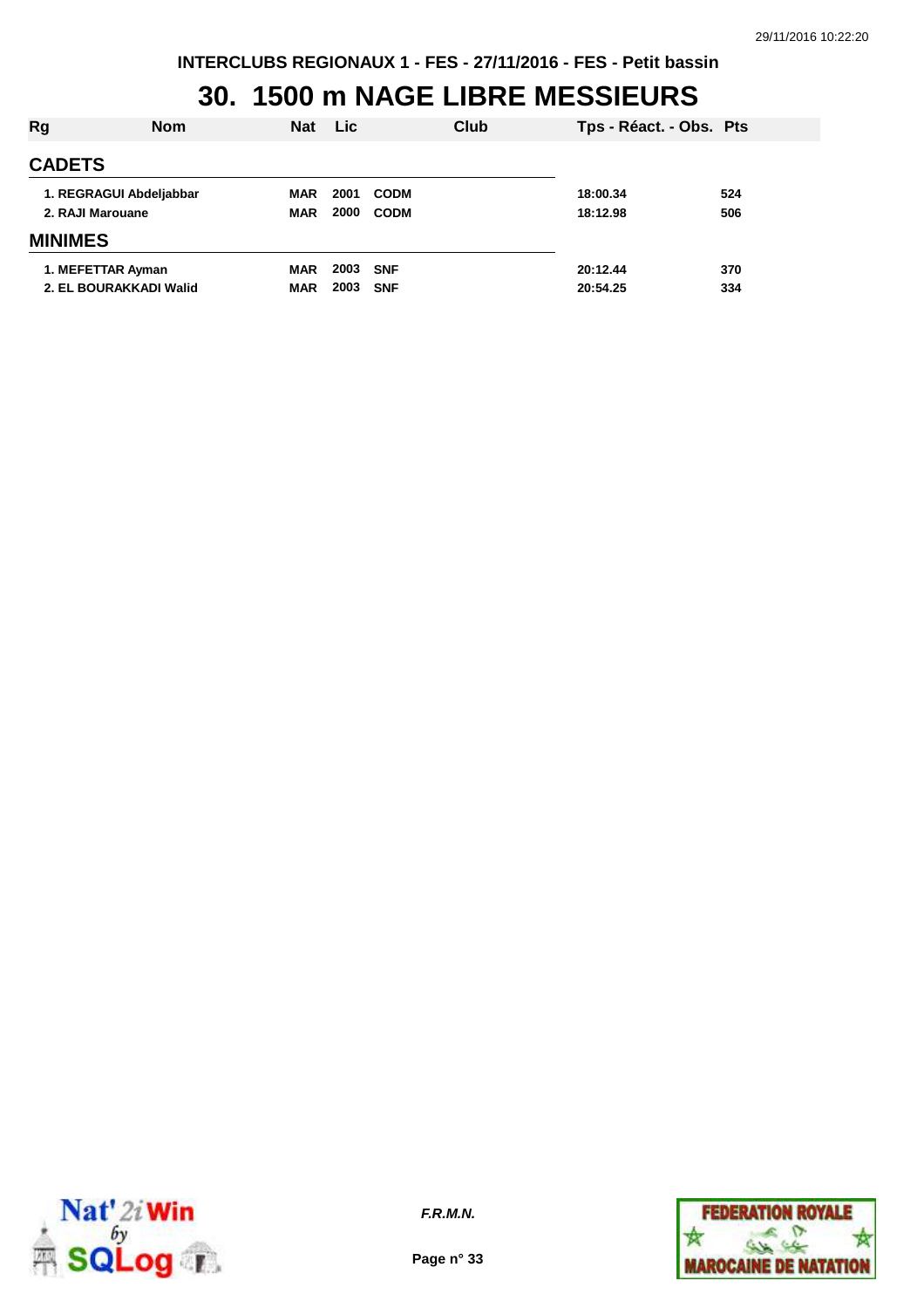### **31. 50 m NAGE LIBRE DAMES**

| <b>Rg</b> | <b>Nom</b>                     | Nat        | Lic  | Club        | Tps - Réact. - Obs. Pts |     |
|-----------|--------------------------------|------------|------|-------------|-------------------------|-----|
|           | <b>JUNIORS</b>                 |            |      |             |                         |     |
|           | <b>TLD. MOUTAOUAKEL Yousra</b> | <b>MAR</b> | 1999 | <b>SNF</b>  | 37.09                   | 261 |
|           | <b>CADETS</b>                  |            |      |             |                         |     |
|           | 1. DIOURI Rim                  | <b>MAR</b> | 2000 | <b>CODM</b> | 30.26                   | 482 |
|           | 2. OUFRID Oumnia               | <b>MAR</b> | 2001 | <b>CODM</b> | 30.87                   | 454 |
|           | 3. QOTIA Basma                 | <b>MAR</b> | 2001 | <b>CAT</b>  | 33.55                   | 354 |
|           | 4. EL HAOUAT Aya               | <b>MAR</b> | 2001 | <b>MAS</b>  | 33.72                   | 348 |
|           | 5. BOUBRIK Hajar               | <b>MAR</b> | 2001 | <b>SNF</b>  | 34.14                   | 335 |
|           | <b>NC. RHLIL Meryem</b>        | <b>MAR</b> | 2001 | <b>CODM</b> | Frf exc.                |     |
|           | <b>NC. MAHMOUDI Meriem</b>     | <b>MAR</b> | 2001 | <b>SNF</b>  | Frf exc.                |     |
|           | <b>MINIMES</b>                 |            |      |             |                         |     |
|           | 1. ETTALBI Oumayma             | <b>MAR</b> | 2003 | <b>CODM</b> | 29.18                   | 538 |
|           | 2. LAKNIT Hiba                 | <b>MAR</b> | 2002 | <b>CODM</b> | 29.46                   | 522 |
|           | 3. REGRAGUI Salma              | <b>MAR</b> | 2002 | <b>USF</b>  | 31.03                   | 447 |
|           | <b>4. BENNANI Rim</b>          | <b>MAR</b> | 2002 | <b>CODM</b> | 31.50                   | 427 |
|           | 5. EL MOUJARRADE Douae         | <b>MAR</b> | 2003 | <b>SNF</b>  | 31.88                   | 412 |
|           | 6. ADIANNA Aya                 | <b>MAR</b> | 2002 | <b>SNF</b>  | 32.17                   | 401 |
|           | 7. SABER Hajar                 | <b>MAR</b> | 2003 | <b>CODM</b> | 32.33                   | 395 |
|           | 8. KANDILI Imane               | <b>MAR</b> | 2003 | <b>SNF</b>  | 33.55                   | 354 |
|           | 9. FADILA Yassmine             | <b>MAR</b> | 2002 | <b>SNF</b>  | 34.66                   | 321 |
|           | 10. DIOURI Oumaima             | <b>MAR</b> | 2002 | <b>SNF</b>  | 35.29                   | 304 |
|           | 11. AIT TALEB Fatima Zahrae    | <b>MAR</b> | 2003 | <b>CODM</b> | 35.80                   | 291 |
|           | 12. HASBI Yousra               | <b>MAR</b> | 2003 | <b>USF</b>  | 36.06                   | 285 |
|           | <b>13. MOUTAOUAKIL Douae</b>   | <b>MAR</b> | 2003 | <b>SNF</b>  | 36.17                   | 282 |
|           | <b>14. HOUITE Salma</b>        | <b>MAR</b> | 2003 | <b>USF</b>  | 36.19                   | 282 |
|           | 15. HSSINOU Fatima Zahra       | <b>MAR</b> | 2003 | <b>USF</b>  | 36.51                   | 274 |
|           | 16. YAHYA Ghita                | <b>MAR</b> | 2003 | <b>SNF</b>  | 36.98                   | 264 |
|           | 17. ZNAGUI Meriem              | <b>MAR</b> | 2002 | <b>USF</b>  | 37.54                   | 252 |
|           | <b>TLD. EL MARJANI Lina</b>    | <b>MAR</b> | 2003 | <b>USF</b>  | 39.56                   | 215 |
|           | <b>TLD. OUALI Boutaina</b>     | <b>MAR</b> | 2003 | <b>CAT</b>  | 39.70                   | 213 |
|           | <b>TLD. LAHIA Chaimae</b>      | <b>MAR</b> | 2003 | <b>USF</b>  | 39.77                   | 212 |
|           | <b>TLD. ARZAZ Maroua</b>       | <b>MAR</b> | 2002 | <b>USF</b>  | 43.55                   | 161 |
|           | <b>TLD. SAYARH Kawtar</b>      | <b>MAR</b> | 2003 | <b>MAS</b>  | 43.70                   | 160 |
|           | <b>TLD. KADI Meryem</b>        | <b>MAR</b> | 2003 | <b>MAS</b>  | 44.19                   | 154 |
|           | <b>TLD. GMIRA Nada</b>         | <b>MAR</b> | 2002 | <b>USF</b>  | 44.93                   | 147 |
|           | <b>NC. BENNIS Sara</b>         | <b>MAR</b> | 2003 | <b>MAS</b>  | Frf n.d.                |     |
|           | <b>NC. BOULAGUIGUE Maria</b>   | <b>MAR</b> | 2003 | <b>MAS</b>  | Frf n.d.                |     |
|           | <b>NC. GUESSOUS Kenza</b>      | <b>MAR</b> | 2003 | <b>MAS</b>  | Frf n.d.                |     |



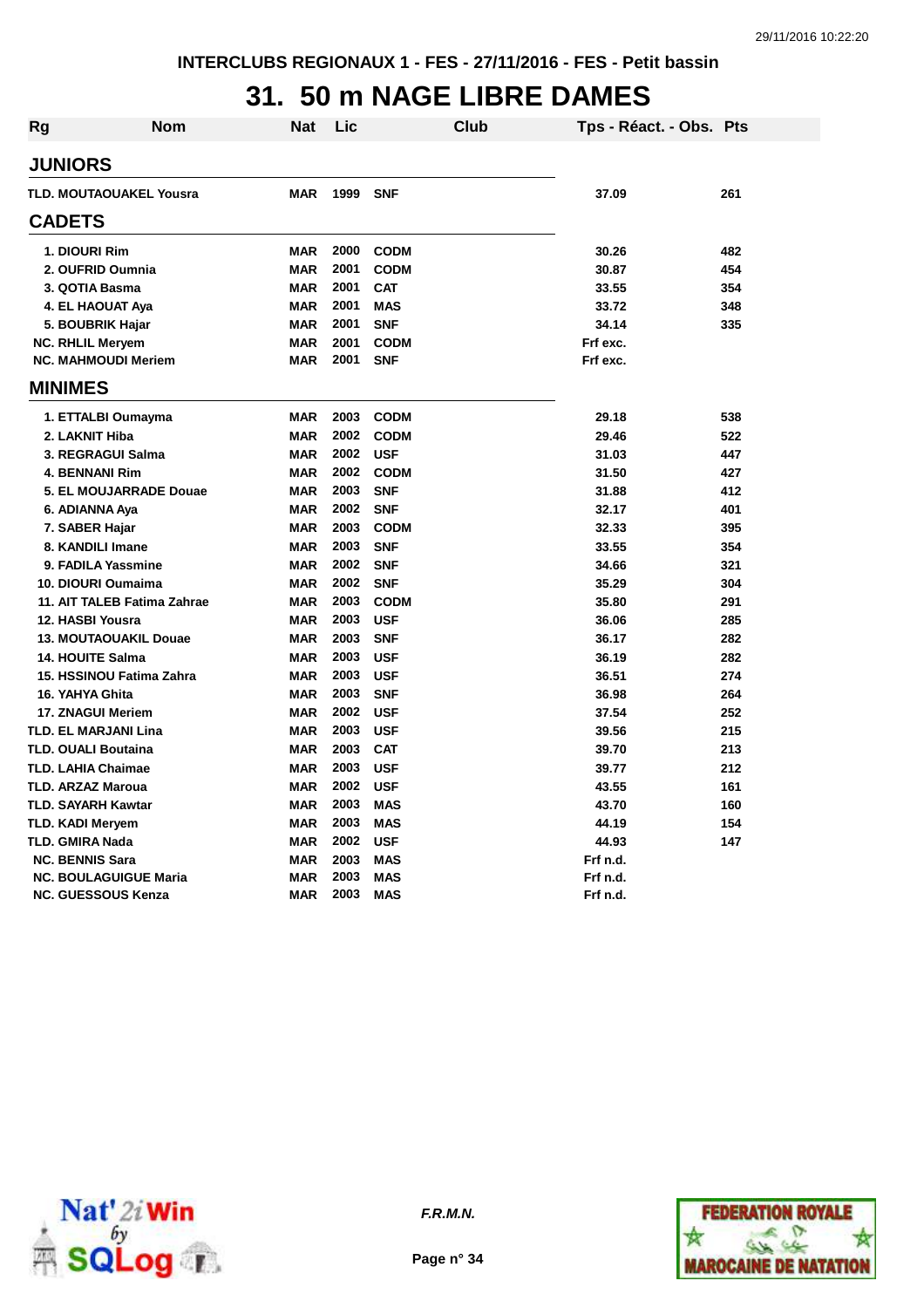### **32. 50 m NAGE LIBRE MESSIEURS**

| <b>Rg</b>                                           | <b>Nom</b> | <b>Nat</b>        | Lic          |                          | Club | Tps - Réact. - Obs. Pts |            |
|-----------------------------------------------------|------------|-------------------|--------------|--------------------------|------|-------------------------|------------|
| <b>SENIORS</b>                                      |            |                   |              |                          |      |                         |            |
| <b>1. KOUAME Amine</b>                              |            | <b>MAR</b>        | 1986         | <b>USF</b>               |      | 23.88                   | 671        |
| 2. BENAAMAR Ahmed                                   |            | <b>MAR</b>        | 1996         | <b>USF</b>               |      | 25.73                   | 537        |
| 3. OUAZZANE Bessame                                 |            | <b>MAR</b>        | 1996         | <b>USF</b>               |      | 25.98                   | 521        |
| 4. ENNAIM Ahmed Reda                                |            | <b>MAR</b>        | 1996         | <b>CODM</b>              |      | 26.06                   | 516        |
| 5. AMRI JAMI Youssef                                |            | <b>MAR</b>        | 1997         | <b>SNF</b>               |      | 26.93                   | 468        |
| 6. HAOUATI Nouamane                                 |            | <b>MAR</b>        | 1997         | <b>USF</b>               |      | 28.97                   | 376        |
| <b>TLD. LOTFI Hamza</b>                             |            | <b>MAR</b>        | 1997         | <b>SNF</b>               |      | 31.57                   | 290        |
| <b>NC. CHIGUER Yahya</b>                            |            | <b>MAR</b>        | 1997         | <b>MAS</b>               |      | Frf n.d.                |            |
| <b>JUNIORS</b>                                      |            |                   |              |                          |      |                         |            |
| 1. SADOUK Ali                                       |            | <b>MAR</b>        | 1999         | <b>USF</b>               |      | 25.72                   | 537        |
| 2. AMARTI Karim                                     |            | <b>MAR</b>        | 1998         | <b>USF</b>               |      | 26.89                   | 470        |
| <b>3. ISMAILI Khalil</b>                            |            | <b>MAR</b>        | 1998         | <b>CODM</b>              |      | 27.22                   | 453        |
| 4. MOJAB Reda                                       |            | <b>MAR</b>        | 1999         | <b>SNF</b>               |      | 27.53                   | 438        |
| 5. CHEKKOURI Hamza                                  |            | <b>MAR</b>        | 1998         | <b>SNF</b>               |      | 27.84                   | 423        |
| 6. BENNANI Abderrahman                              |            | MAR               | 1998         | <b>SNF</b>               |      | 28.64                   | 389        |
| 7. LOTFI Mohammed                                   |            | <b>MAR</b>        | 1998         | <b>SNF</b>               |      | 28.75                   | 384        |
| 8. EL COUDI EL AMRANI Nafie                         |            | MAR               | 1998         | <b>MAS</b>               |      | 30.22                   | 331        |
| 9. ALAMI Mehdi                                      |            | <b>MAR</b>        | 1999         | <b>SNF</b>               |      | 30.35                   | 327        |
| 10. SAIDI Mohammed Amine                            |            | MAR               | 1999         | <b>SNF</b>               |      | 30.56                   | 320        |
| <b>TLD. NASSIRI Abdessamad</b>                      |            | <b>MAR</b>        | 1999         | <b>UNO</b>               |      | 31.66                   | 288        |
| <b>NC. MEFTOUH Ali</b>                              |            | <b>MAR</b>        | 1999         | <b>SNF</b>               |      | Frf n.d.                |            |
| <b>CADETS</b>                                       |            |                   |              |                          |      |                         |            |
| <b>1. HAMOUCHANE Sami</b>                           |            | <b>MAR</b>        | 2000         | <b>CODM</b>              |      | 26.06                   | 516        |
| 2. KHARKHACH Abdellah                               |            | <b>MAR</b>        | 2001         | <b>USF</b>               |      | 27.13                   | 458        |
| 3. BENNOUNA Hamza                                   |            | <b>MAR</b>        | 2000         | <b>USF</b>               |      | 27.16                   | 456        |
| <b>4. BOUDENE Ilyas</b>                             |            | <b>MAR</b>        | 2001         | <b>MAS</b>               |      | 27.52                   | 438        |
| 5. EL GHARIME Soufiane                              |            | <b>MAR</b>        | 2000         | <b>SNF</b>               |      | 27.59                   | 435        |
| 6. FILALI Omar                                      |            | <b>MAR</b>        | 2001         | <b>USF</b>               |      | 28.63                   | 389        |
| 7. SEFRAOUI Mohammed                                |            | <b>MAR</b>        | 2000         | <b>UNO</b>               |      | 28.89                   | 379        |
| <b>8. BENCHEIKH Driss</b>                           |            | <b>MAR</b>        | 2001         | <b>USF</b>               |      | 29.03                   | 373        |
| 9. DEBBAGH Ismail                                   |            | <b>MAR</b>        | 2001         | <b>MAS</b>               |      | 29.58                   | 353        |
| 9. EL COUDI EL AMRANI Malik                         |            | <b>MAR</b>        | 2000         | <b>MAS</b>               |      | 29.58                   | 353        |
| 11. BADIS Aymane                                    |            | MAR               | 2001         | <b>SNF</b>               |      | 30.00                   | 338        |
| 12. EL BEQQALI Adnane                               |            | MAR               | 2000         | <b>SNF</b>               |      | 30.24                   | 330        |
| <b>13. NEJJARI Amine</b>                            |            | <b>MAR</b>        | 2001         | <b>MAS</b>               |      | 30.35                   | 327        |
| <b>14. SABOUNI Ahmed</b>                            |            | <b>MAR</b>        | 2000         | <b>UNO</b>               |      | 30.87                   | 310        |
| 15. TAZOUDI Hamza<br><b>TLD. EL IDRISSI Oussama</b> |            | <b>MAR</b><br>MAR | 2000<br>2001 | <b>SNF</b><br><b>SNF</b> |      | 31.11<br>35.13          | 303<br>210 |
| <b>MINIMES</b>                                      |            |                   |              |                          |      |                         |            |
| 1. TIJARI Monssif Hamza                             |            | MAR               |              | 2002 CODM                |      | 26.66                   | 482        |
| 2. ZOUITEN Omar Ahmed                               |            | <b>MAR</b>        | 2002         | <b>MAS</b>               |      | 27.88                   | 422        |
| 3. DEQQAOUI Walid                                   |            | MAR               | 2003         | <b>USF</b>               |      | 28.19                   | 408        |
| <b>4. ELMAMOUN Yasser</b>                           |            | <b>MAR</b>        | 2003         | <b>CODM</b>              |      | 28.66                   | 388        |
| 5. BENADADA Adnane                                  |            | <b>MAR</b>        | 2003         | <b>SNF</b>               |      | 29.27                   | 364        |
| 6. SAMRAH Sami                                      |            | MAR               | 2003         | <b>CODM</b>              |      | 29.38                   | 360        |
| 7. EL HAMOUMI Ismail                                |            | MAR               | 2002         | <b>USF</b>               |      | 29.55                   | 354        |
| 8. EL YAZAMI ADLI Youssef                           |            | MAR               | 2002         | <b>USF</b>               |      | 29.57                   | 353        |
| 9. MEFETTAR Ayman                                   |            | MAR               | 2003         | <b>SNF</b>               |      | 29.84                   | 344        |
| 10. ELKAMYA El Mehdi                                |            | MAR               | 2002         | <b>SNF</b>               |      | 30.16                   | 333        |
| 11. EL MOUSSAMI Oussama                             |            | <b>MAR</b>        | 2003         | <b>CODM</b>              |      | 31.38                   | 296        |
| 12. MIRI Yassine                                    |            | MAR               | 2002         | <b>UNO</b>               |      | 32.15                   | 275        |
|                                                     |            |                   |              |                          |      |                         |            |